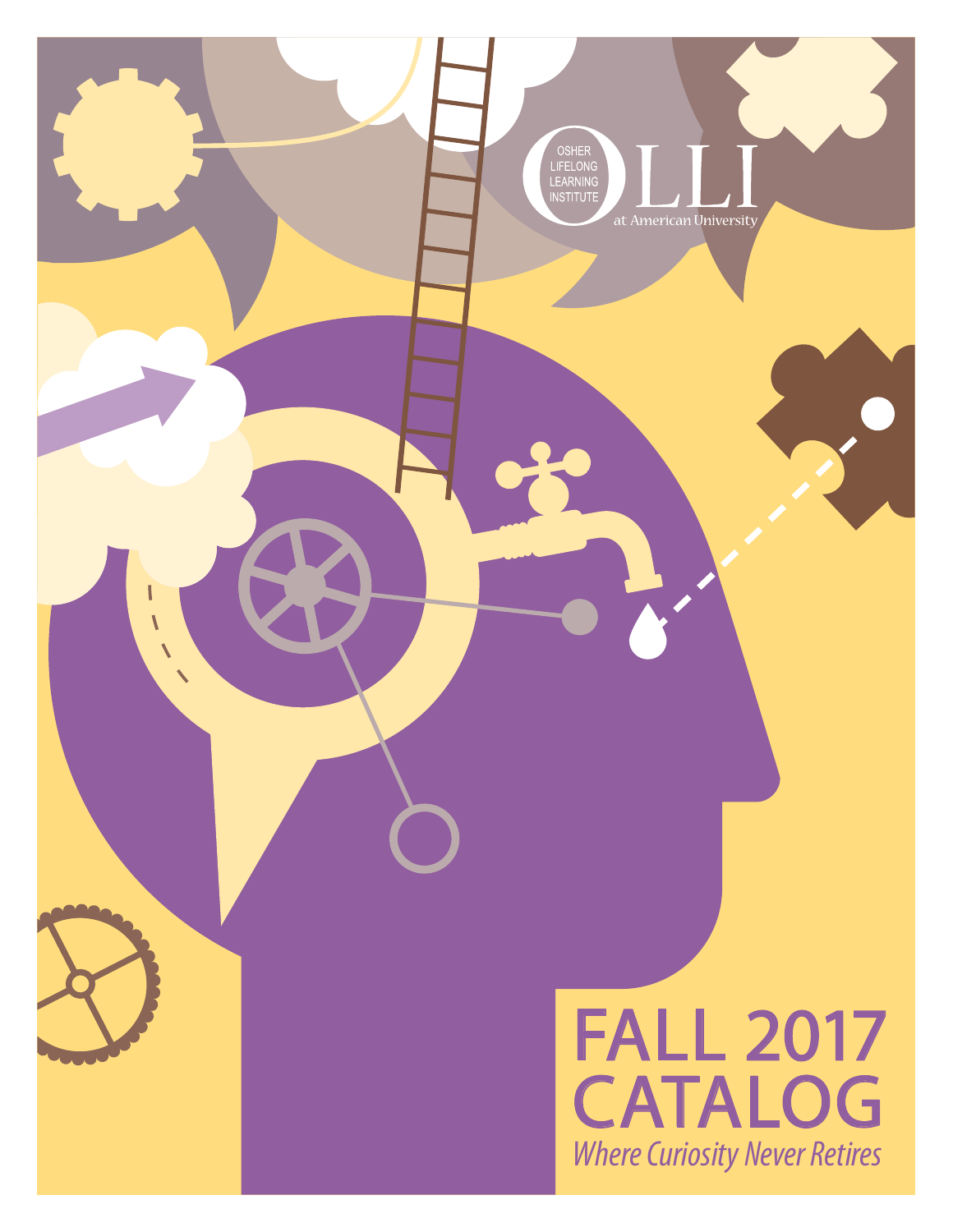### Board of Directors

Myra Barron, *Chair*\* Denise Liebowitz, *Vice Chair*\* Jo Anne Friedenthal, *Treasurer*\* Katy Adams, *Secretary*\* Sue Boley Lewis Cohen Judy Havemann Gloria Kreisman Stanley Newman\* Dave Palmeter John Thorner Betsy White \**Executive Committee*

### Committee Chairs

#### Administration & Volunteers: Sue Boley & Virginia Deroze

Curriculum: Stanley Newman Development: Sue Rolnick Facilities: Gloria Kreisman Investment: John Thorner Lecture Series: Judy Havemann Membership & Publicity: Betsy White Personnel: Alan Hausman Social: Jeanne Kent

### **Coordinators**

Catalog Editor: Gloria Kreisman SGL Training: Selma Rosenthal SGR Coordinator: Virginia Deroze Trips: Alice Weinstein

### Curriculum Committee

- 100 Politics, Law & Government: Phil Schwartz 200 Psychology, Sociology & Culture: Marianne Soponis 300 Economics: John Peterson 400 Biology, Physics, Chemistry & Math: Suzanne Rosenthal 500 Visual Arts: Lisa Leinberger 500 Music: Alan Frey 600 Literature: Jeannette Rivera & Cindy Lisec 600 Language: Sandy Leibowitz
- 700 History & Geography: Bob Coe 800 Philosophy & Religion: Katy Adams

### **Staff**

Executive Director: Anne N. Wallace Deputy Executive Director: Tony Long Director of Communications: Mary Fran Miklitsch Administrative Assistant: Susan Kalil Technology Support: Besith Pineda



# OUR 36TH YEAR!

Welcome back to "college"! We begin our second year on our new "campus" in the former AU law school at 4801 Massachusetts Avenue NW. For the first time all our smaller classrooms will be on the same floor. We welcome new and returning students to the familiar ritual of examining the catalog to register for classes. Over 90 offerings provide options for us to select a series of related courses; venture into new and uncharted areas; deepen our understanding in areas where we're already strong; and select large lectures, small discussion groups, or both.

We thank the Curriculum Committee for this richness and diversity of choice, and our study group leaders who generously volunteer their time and talent to make all this possible. To best accommodate the course selections of nearly a 1000 members each semester, we use a lottery course assignment system. We can each register for up to three courses, though we recommend initially selecting six in order of preference.

Combined with Spring classes, February Shorts, June Minis, and weekly lectures, these Fall classes offer a rich academic calendar. Supplemented by a July Fun schedule, clubs, field trips, and social gatherings — be it coffee in our expanded social space or our annual holiday party, OLLI offers many things to many people.

This year's approximately 10% tuition increase only partially covers our increased operational expenses. Nor will other income sources fully cover rising costs. Therefore, we're beginning Campaign 2020, with a two-and-a-half-year, \$1.5 million fundraising goal to maintain an affordable tuition and expand scholarships, enhance our academic programs as well as our physical facilities, and expand in new and innovative areas. Through our volunteer committees developing among other things a strategic plan, we will be able to formulate more detailed plans as the year progresses.

We'll be communicating with you throughout the year through mailings, flyers, class announcements, and of course our website. And we look forward to talking and hearing from you in many ways — not only in class and at coffee hours, but through the website's "Get Involved" link, as volunteers, via periodic feedback forms, and our Fall Town Hall meeting.

Myra Barron **Anne N. Wallace** *Chair, Board of Directors Executive Director*

**Mailing Address:** 4400 Massachusetts Avenue NW, Washington, DC 20016 **Phone:** 202.895.4860 | **Fax:** 202.895.4865 **Email:** olli@american.edu | **Website:** www.olli-dc.org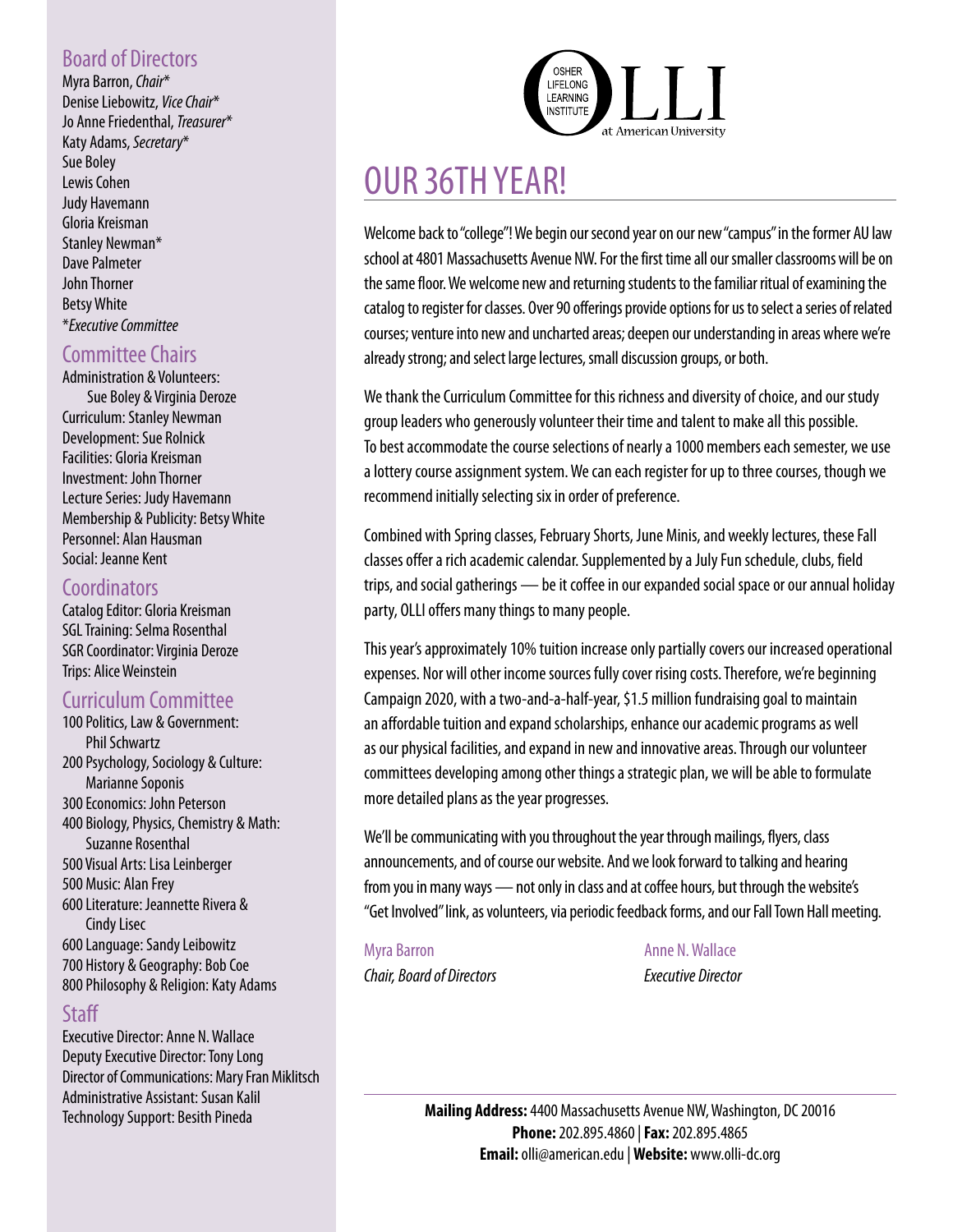# **MISSION**

*The Osher Lifelong Learning Institute (OLLI) at American University is an association of, by, and for the people in the Washington, DC area who wish to continue to study and learn.*

*OLLI is dedicated to the proposition that learning is a lifelong process and that curiosity never retires.*

# EQUAL OPPORTUNITY

OLLI does not discriminate on the basis of race, gender, age, religious preference, national origin, or sexual orientation.

# TABLE OF CONTENTS

|                                          | 1              |
|------------------------------------------|----------------|
|                                          | 1              |
|                                          | $\mathfrak{I}$ |
|                                          | $\overline{4}$ |
|                                          | 4              |
|                                          | 4              |
|                                          | 5              |
|                                          | 6              |
|                                          | 6              |
|                                          | 6              |
|                                          | 7              |
|                                          | 9              |
| <b>Study Group Descriptions</b>          |                |
| <b>Behavioral and Social Sciences</b>    |                |
|                                          | 12             |
|                                          | 15             |
|                                          | 18             |
| <b>Natural Sciences</b>                  |                |
| 400 Biology, Physics, Chemistry and Math | 19             |
| <b>Humanities</b>                        |                |
|                                          | 22             |
|                                          | 25             |
|                                          | 30             |
|                                          | 35             |
|                                          | 37             |

### IMPORTANT **DATES**

**Sept. 6** Lottery Day **Sept. 8** Registration Letters Emailed **Sept. 18** Open House/Tours of OLLI 9:30-11:30 am **Sept. 25** Classes Begin **Oct. 27** Town Hall **Nov. 22-** Thanksgiving Break **Nov. 24 Dec. 1** Last Day of Classes

# INCLEMENT **WEATHER**

**OLLI classes will be CANCELLED ALL DAY whenever the District of Columbia Public School system announces delayed openings OR school closings.** Members are urged to check our website as well as local television and radio stations that broadcast bulletins for the District's public schools. **If classes are cancelled, notification will be posted to olli-dc.org and sent via newsletter.**

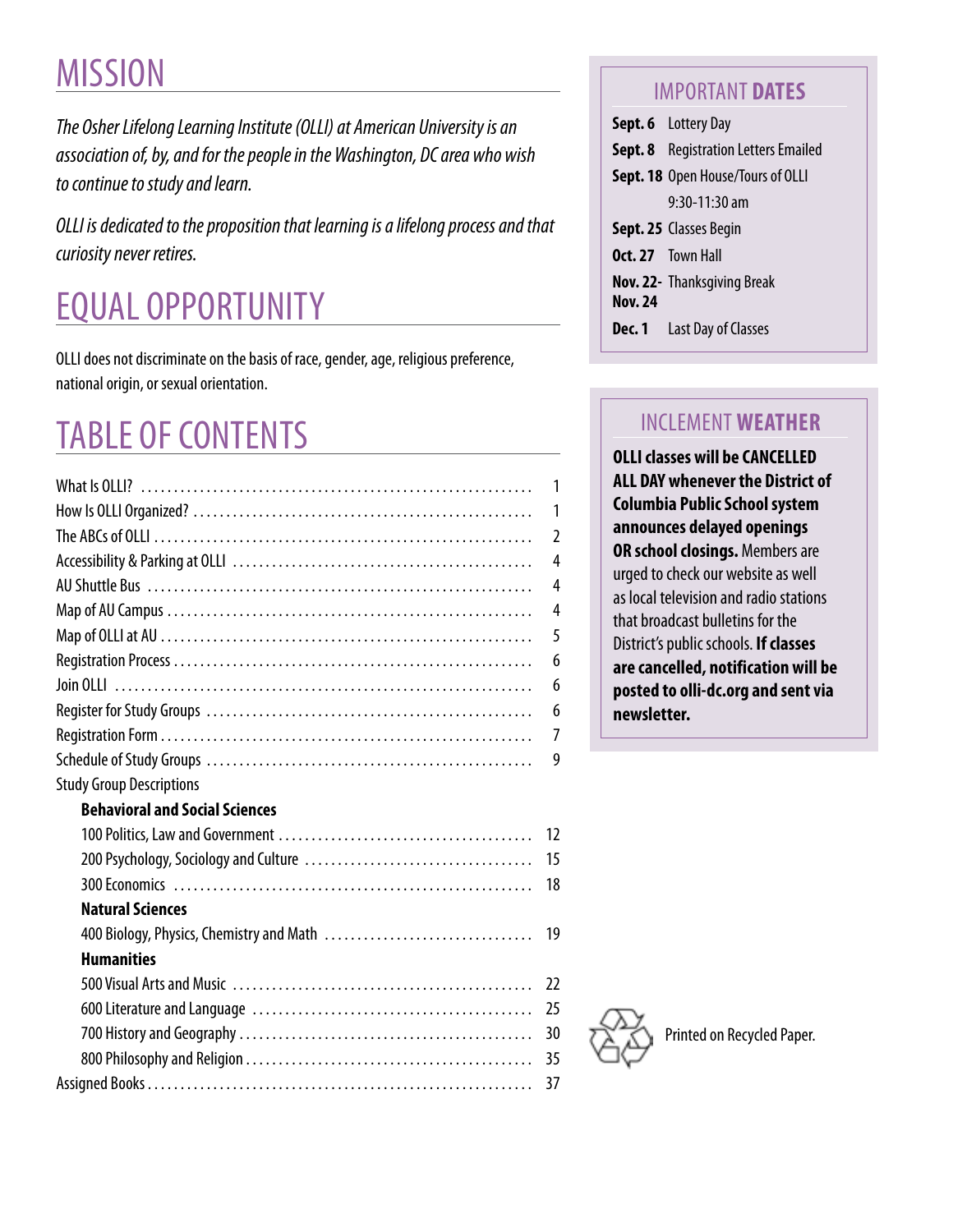# WHAT IS OLLI AT AU?

Drawing on the talent and experience of seniors in the Washington, DC area, the Osher Lifelong Learning Institute (OLLI) at American University offers a unique opportunity to continue learning at the university level. Members come from varied social, economic, and career backgrounds, ranging from business, academia, and homemaking to education, the arts, and government service. What they have in common is a genuine interest in continuing their learning experiences and intellectual stimulation by participation in an organization with other "seasoned learners." There are no educational prerequisites for membership in OLLI.

### **Learning Community**

The basic concept of the program is that of peer learning and teaching. Members participate fully in study groups through preparation for, and involvement in, discussions on a wide variety of subjects. There are no tests and no grades; members participate purely for the joy of learning. Members are encouraged to discuss the possibility of leading a study group with members of the Curriculum Committee and by participating in our Study Group Leader Training Course.

### **Study Group Leadership Training**

We offer a two-session class to give participants the confidence and skills to become effective study group leaders, and to give current or past SGLs the opportunity to share their wisdom or to improve their instructional and leadership styles. The topics covered in the class will include gathering resources, organizing a syllabus, and sharpening presentation skills. Members will have an opportunity to practice, to be videotaped, and to get feedback from each other. Coordinated by Selma Rosenthal, this class will be held September 12 and 13 from 10:00-12:00 noon at 4801 Massachusetts Ave. NW, 5th floor. If you are interested, please call the office at 202.895.4860 or email OLLI@american.edu. (This training may be taken in addition to three other courses.)

### **Membership Involvement**

Members become involved not only as study group leaders or representatives but also as participants on an elected board and appointed committees. As a democratic membership organization, OLLI depends on the volunteer services of its members. Members are strongly encouraged to participate in one or more of the following:

The **Board of Directors** and its various committees develop and implement policies, procedures, and activities designed to enhance the overall program.

**Study Group Leaders (SGLs)** are members with special expertise or interests who wish to share these with other members by designing and leading study groups. They are entitled to free classes during the semester they lead a group or the following semester.

**Study Group Representatives (SGRs)** function as a liaison between their study group and the OLLI administration. They facilitate member participation, make announcements, and assist study group leaders.

### **Expanded Social Experience**

Membership in OLLI at AU provides an opportunity for increased social interaction and new friendships based on a shared interest in learning. Informal lunchtime discussions and special events such as open houses, guest speakers, and coffee hours provide some of the many occasions for socializing. Many outgrowths of OLLI have developed among members interested in pursuing a topic in depth. Each "OLLI Opportunity" or "OLLI Op" meets independently and provides an environment of continued friendship and learning.

# HOW IS OLLI AT AU ORGANIZED?

OLLI at AU is an independent, 501(c)(3) nonprofit organization incorporated in Washington, DC, and is part of the Osher Lifelong Learning Institute National Network, which now includes 120 Institutes in all 50 states and the District of Columbia. Members are eligible to use the university library, computers, parking, Metro shuttle service, campus store, dining facilities, and to join the Jacobs Fitness Center at a reduced rate.

**This semester, ALL OLLI educational activities take place at 4801 Massachusetts Ave. NW.**

### **Support of OLLI at AU**

Membership fees (\$300 per semester, \$550 per year) support the program. OLLI is further supported by an endowment from the Osher Foundation given to, and managed by, American University. OLLI receives a percentage of the interest from the endowment annually to assist in funding OLLI's operations.

The Friends of OLLI Fund (previously the Future Fund), established by the Board of Directors, is a reserve fund helping OLLI maintain affordable tuition, expand and enhance its physical facilities, and develop innovative and diverse programs.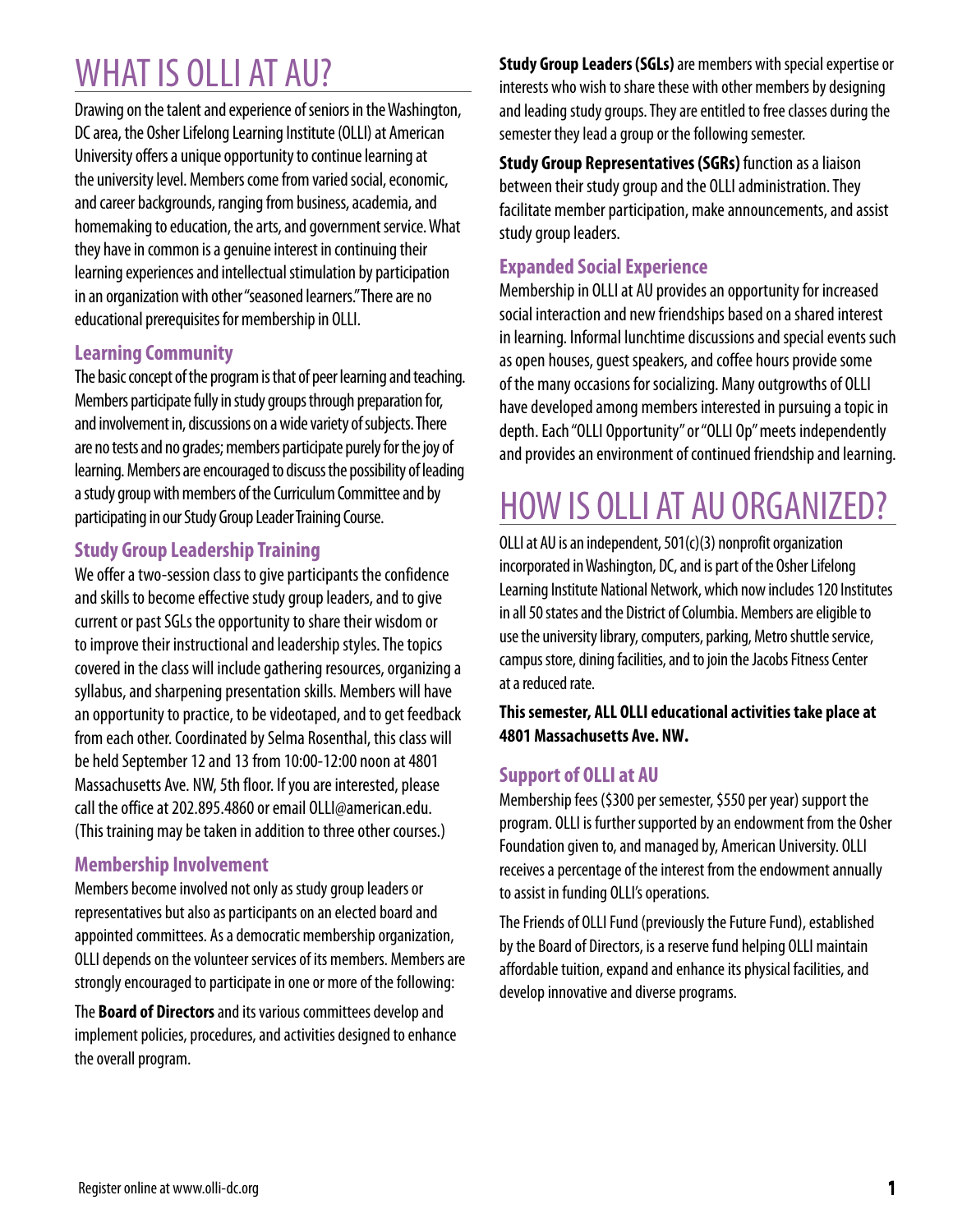# THE ABCs OF OLLI

### **Accessibility**

4801 Massachusetts Ave. NW is handicapped accessible.

### **American University Benefits**

### **AU Computers**

OLLI members may use the AU computers and WiFi free of charge.

### **AU Library**

All OLLI members may use the AU Library. The library is located on the main campus at the west end of the university quadrangle (www.library.american.edu/). Request a Special Borrowers Card from the Circulation Desk. Tell them you are an OLLI member. We send a list of our members to the library when the semester begins.

### **AU Fitness Centers**

OLLI members are eligible for an annual membership at the Jacobs Fitness Center (202-885-6267) at a discounted rate.

### **Books**

A list of assigned books is included at the back of this catalog. Books will be ordered through Politics and Prose bookstore at 5015 Connecticut Avenue NW, Washington, DC 20008, (202) 364-1919 or politics-prose. com online. Politics and Prose is offering OLLI members a **10% discount** on books for study groups.

Books also will be available through the AU Bookstore on campus. OLLI members are entitled to a **10% discount**. Books also can be ordered online (often at reduced prices) or purchased at other book stores. The following are some online suggestions for purchasing books, in alphabetical order: AbeBooks.com, AddAll.com, Alibris.com, Amazon.com, BookCloseouts.com, BookFinder.com, Half.com, and Powells.com.

### **Contact Information**

Please log into your OLLI account to ensure your contact information, including home and cell telephone number(s), email, as well as emergency contact name and relationship are current and accurate.

### **Cost**

The membership fee for the is \$300 for the semester or \$550 for the full academic year.

### **Directory of Members**

We publish a membership directory each semester listing members' names, addresses, phone numbers, and emails. **Please fill out this section of the registration form carefully if you do not want your contact information included.** The directory is available online to download. Printed copies are available upon request.

# EVENTS

**Open Houses** occur each fall and spring, enabling new and continuing members to get together, learn about OLLI, and meet study group leaders.

A **New Member Breakfast** is held before each semester begins to welcome new members and to answer any questions.

The **Fall Lecture Series** takes place during the semester and features members of the greater Washington, DC community, each speaking on a field of interest. This semester, lectures are on Fridays from 1:30 to 2:30 pm. Lectures are free and require registration.

**Interim Lecture Series** are held on weekday mornings in January and May — from 10:00 to 11:30 am — featuring speakers on a variety of subjects. Lectures are free and require registration.

**Special Events** include day trips, museum tours, and other activities.

**Town Hall** in the fall and **Annual Meeting** in the spring give members an opportunity to voice concerns, ask questions, and learn more about OLLI's future plans.

A **Holiday Party** is held in December.

### **Email and E-Newsletter**

We use email as our primary means of communication. Please make sure that you **check your email several times per week** during the semester. Also we send a weekly newsletter via email.

### **Lecture Series**

We offer four Lecture Series throughout the year. During each semester there is a lecture on Fridays. In January and May, there are lectures on various weekday mornings.

### **Lost and Found**

There is a lost and found box in the OLLI office. Please check there if you have misplaced something.

### **Lunchtime Options**

Brown bag lunch with OLLI friends in one of the social spaces on the fifth floor at 4801 Massachusetts Ave. NW. Buy lunch to carry out or eat in at DeCarlo's Restaurant, Le Pain Quotidien, Millie's, Starbucks, Tara Thai, or Wagshal's Market — all within one block of 4801 Massachusetts Ave. NW.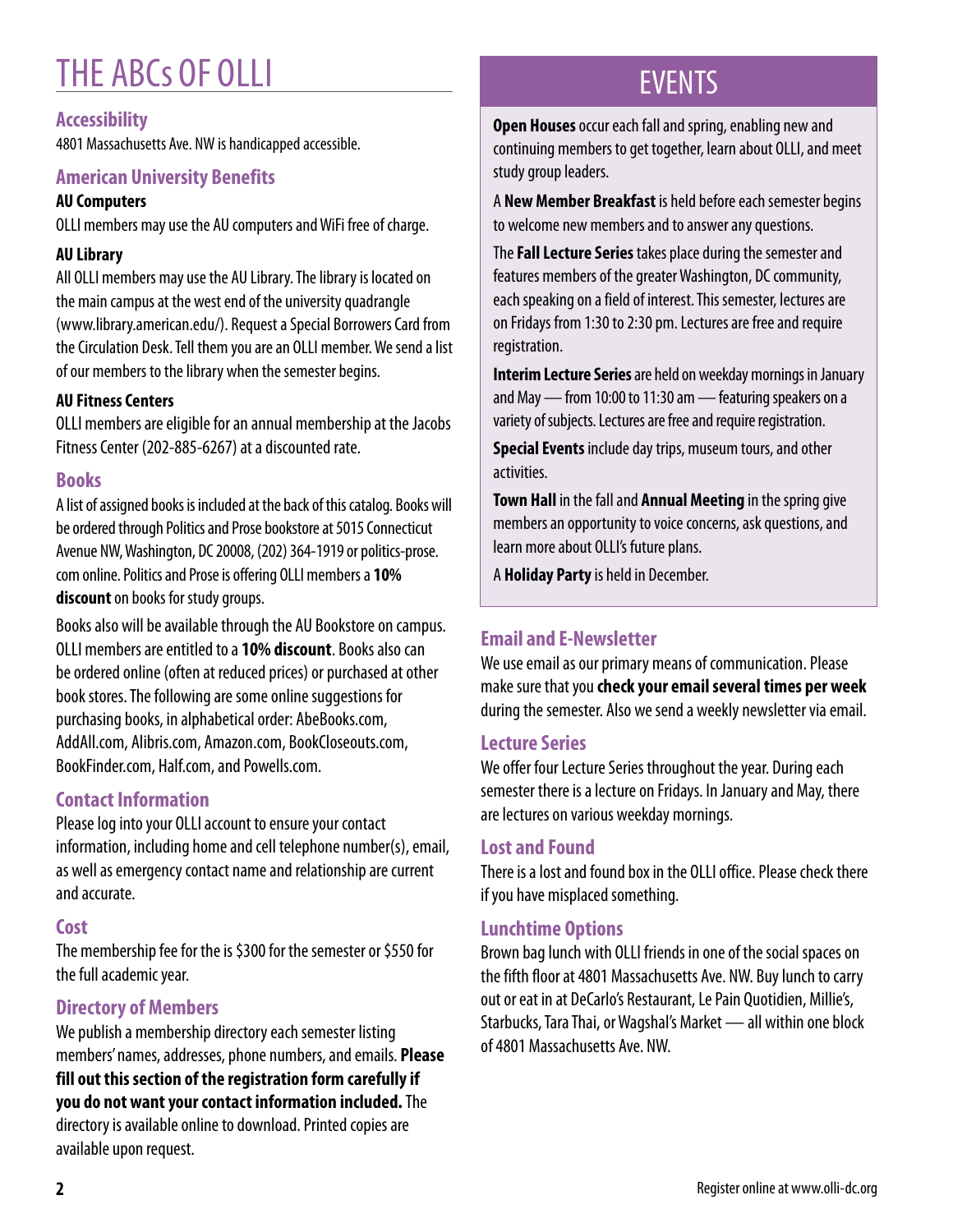### **Maps**

Page 4 has a map of AU's campus and page 5 has a map showing OLLI's location at 4801 Massachusetts Ave. NW, Washington, DC.

### **Membership Fee**

The fee paid each semester (or for the full academic year) is a membership fee. It allows members to take from one to three study groups for the semester. The fee is NOT a fee per study group. The membership fee entitles you to all of the benefits of membership at OLLI at AU.

### **Minis**

Minis are a new program of study groups held once-a-week for 4 weeks during the month of June. Each session is 1-1/2 hours long.

### **Nametags**

Please wear your OLLI nametag to all classes and events.

### **Parking**

See page 4 for information on parking.

### **Privacy Policy**

OLLI at American University is highly sensitive to the privacy interests of members and believes that the protection of those interests is one of its most significant responsibilities. We do not share member information with any outside groups. We only publish the member directory as a courtesy to members. We expect members to adhere to the same policy. If you have questions about this policy, please contact us by phone at 202-895-4860 or email at olli@american.edu.

### **Refunds**

**The office must receive requests for refunds, in a written note or an e-mail, no later than the end of the second week of the term for which the refund is requested. A \$25 processing fee will be assessed. This term the deadline for refunds is close of business Friday, October 6.**

#### **Shorts**

In addition to the Spring and Fall semesters, we offer February Shorts, three- to five-day immersion study groups.

### **Scholarships**

If you need scholarship assistance, please write a note or an e-mail to the Executive Director with your request. All requests are confidential.

### **Transfers**

Membership in OLLI is not transferable. Spouses or partners must have their own individual memberships.

### **Trips**

Each academic year we try to offer several trips for members. Typically, buses are provided. Trips sometimes include boxed lunches or meals at a restaurant. Trip destinations have included:

- The Anderson House
- Baltimore Museum of Art
- Civil War sites in Maryland, Virginia, and Pennsylvania
- Library of Congress
- Virginia Museum of Fine Arts

### **Waiting Lists**

If a seat opens in a class which has a waitlist, members will be contacted by staff and offered a seat in the order in which they appear on the waitlist.

### **Weather Policy for Class Cancellation**

**OLLI classes will be CANCELLED ALL DAY whenever the District of Columbia Public School system announces delayed openings OR school closings.** Members are urged to check our website as well as local television and radio stations that broadcast bulletins for the District's public schools. **If classes are cancelled, notification will be posted to our website, olli-dc.org, and sent via newsletter.**

### **Website**

Please visit the OLLI website at www.olli-dc.org:

- to view our calendar, including lecture series and events,
- to register for classes and to pay membership dues with a Visa or MasterCard in an encrypted, secure transaction,
- to add, drop, or change classes, or to request a refund, and/or
- to volunteer, and/or
- to make a donation to the Friends of OLLI Fund.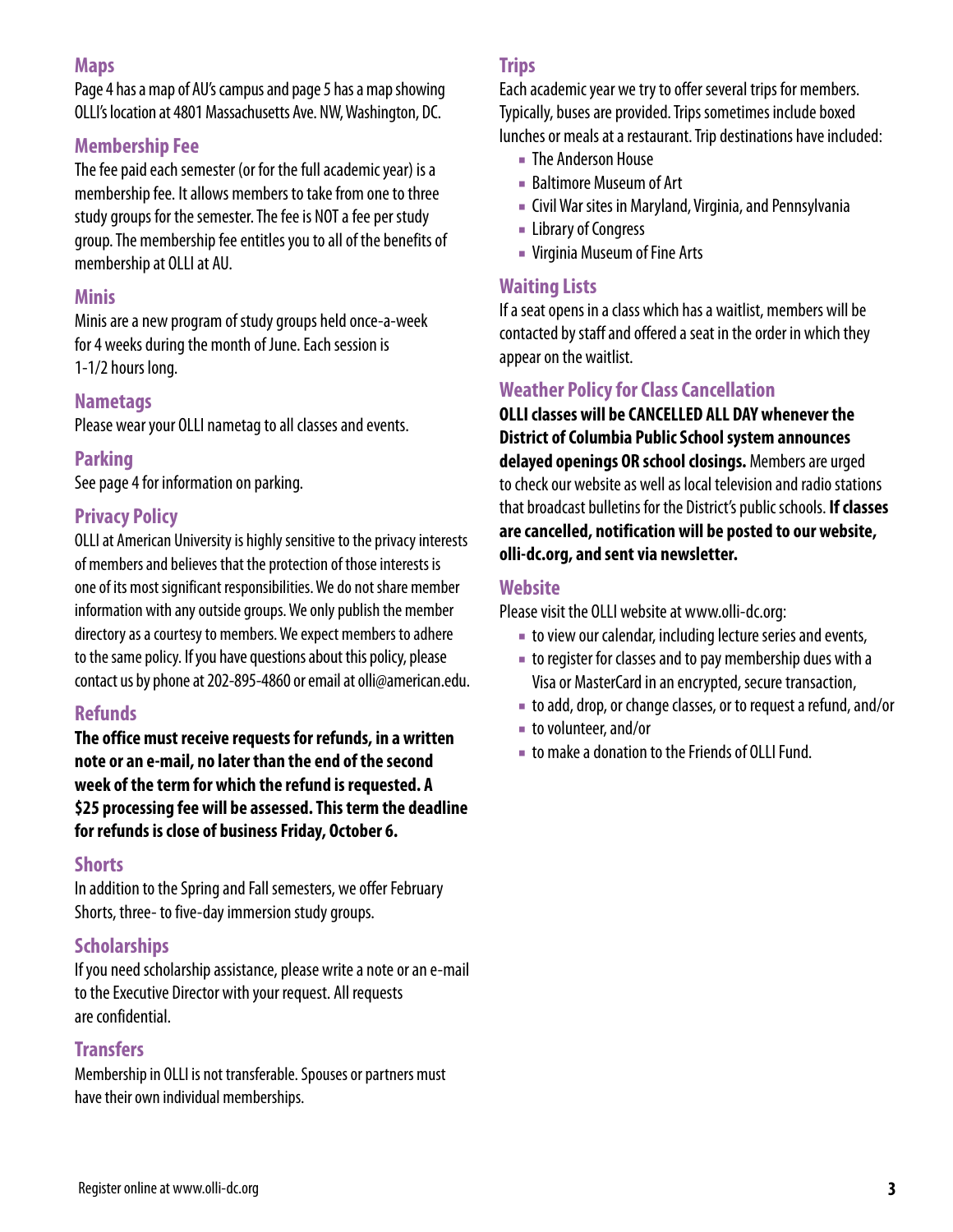# PARKING & TRANSIT

### **Parking**

### **For full parking information, visit the Parking & Transit page at https://www.olli-dc.org/parking\_transit on our website.**

Parking is available in the garage beneath 4801. In accordance with Washington, DC regulations and AU's "Good Neighbor Policy," all members of the AU community — including OLLI members are required to park in AU lots while attending OLLI.

### **Parking Payment Options**

Parking is \$2 per hour. You must pay for parking BEFORE attending class. You must know your vehicle's license plate number. You may pay with cash or credit card at the Pay-As-You-Go kiosks located on each level of the 4801 parking garage. Alternately, you may pay with credit card by phone or by using the PayByPhone app.

### **How to Use Pay By Phone**

Dial 888-450-7275. The first time, you will be prompted to:

- Enter your cell phone number
- Create a 4-digit pin number
- Enter your 16-digit credit card number
- Enter your 4-digit expiration date
- Enter the 4-digit location code for Spring Valley Garage: 4889
- Enter your license plate number.
- Enter the number of hours you want to park.

Thereafter, when you call 888-450-7275, you only need to:

- Enter your pin number or the last 4 digits of your credit card
- Enter the location code: 4889
- Enter the number of hours you want to park.

### **How to Use the PayByPhone App**

You can download the free "PayByPhone" app from the App Store or Google Play Store to pay for parking via your smartphone.

# MAP OF AU CAMPUS

# AU SHUTTLE BUS FROM TENLEYTOWN METRO

For full information on the shuttle service, go to: http://www. american.edu/finance/facilities/shuttle.cfm on AU's website.

### **The AU shuttle buses are kneeling buses and are handicapped accessible.**

A free, open-to-the-public AU shuttle bus leaves regularly from the Tenley Metro station, makes stops at the Katzen Center, and then at the Spring Valley Building (4801 Massachusetts Ave. NW), where OLLI is located. To return to the Katzen Center Garage or the Metro, catch the shuttle at the shuttle bus stop behind 4801 Massachusetts Ave. NW.

The first time you need to:

- Enter your cell phone number
- Create a 4-digit pin number
- Enter your 16-digit credit card number
- Enter your 4-digit expiration date
- Enter the location code for Spring Valley Garage 4889
- Enter your license plate number.
- Enter the number of hours you want to park.

Thereafter, when you call, you only need to:

- Enter your pin number or the last 4 digits of your credit card
- Enter the location code: 4889
- Enter the number of hours you want to park.

### **Public Transportation**

**Visit the Parking & Transit page on our website at https:// www.olli-dc.org/parking\_transit for up-to-date information**  on using public transportation to attend OLLI activities.

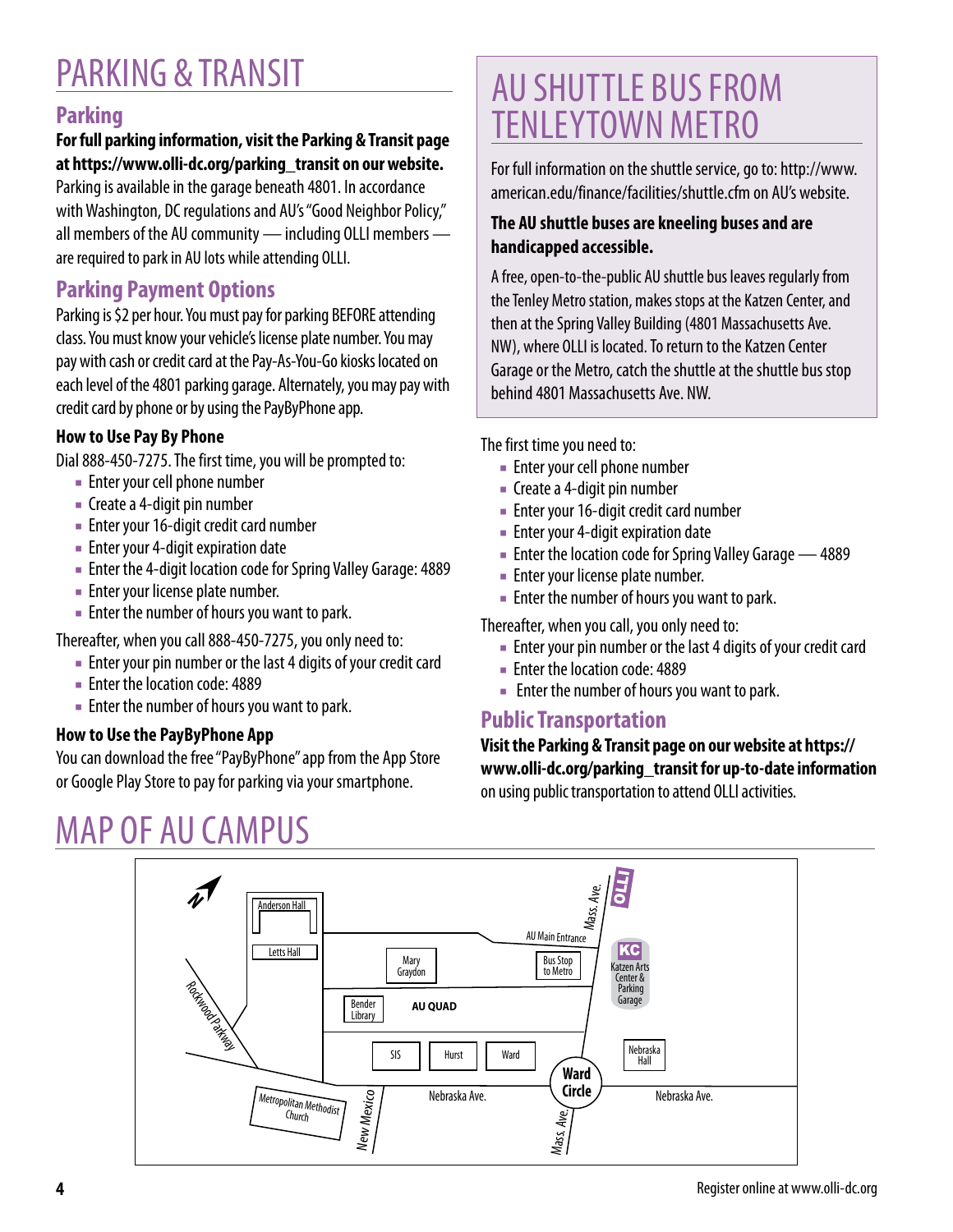# MAP OF OLLI MAIN LOCATION

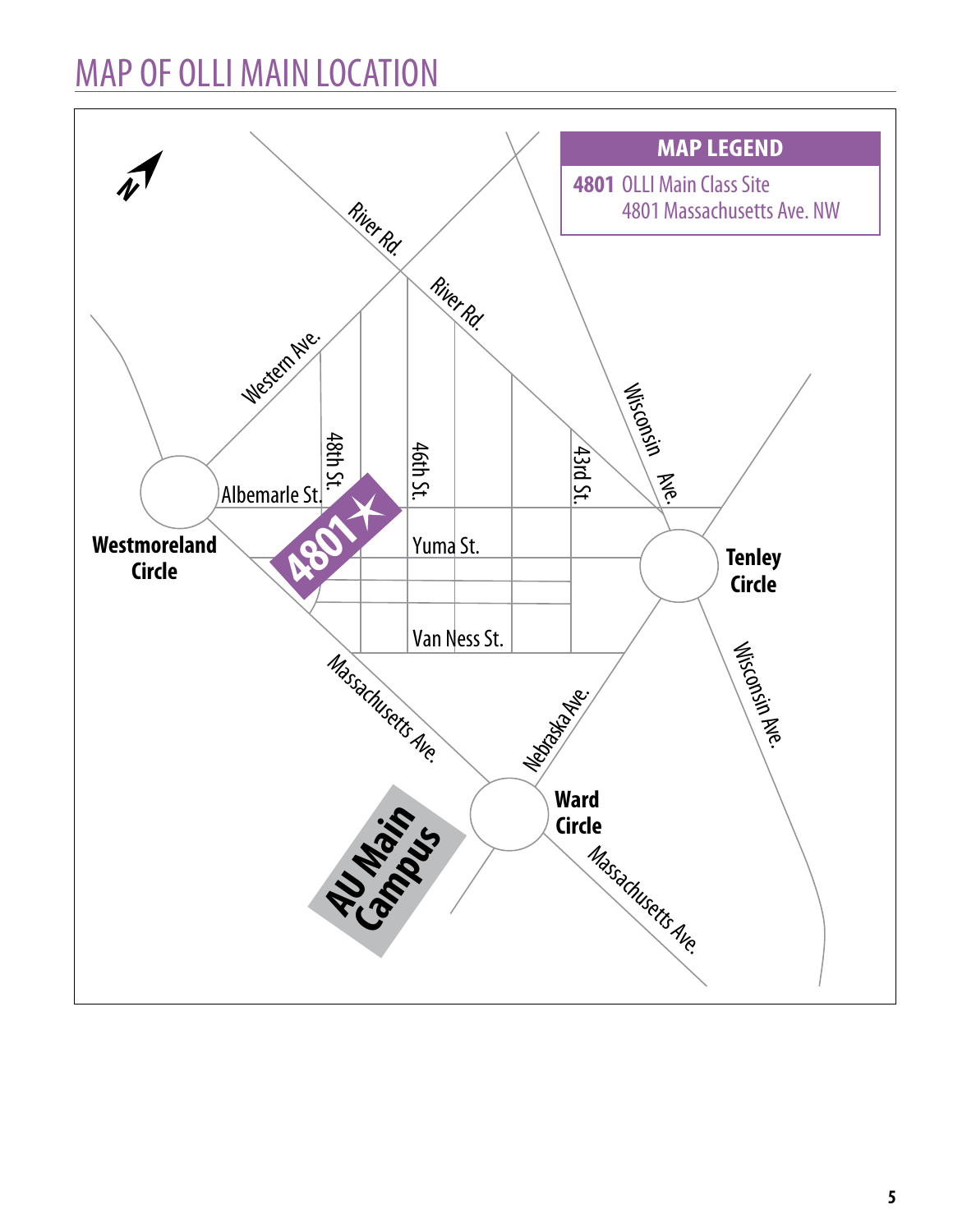# REGISTRATION PROCESS

### **We highly recommend that members get their registrations into our office BEFORE Lottery Day, Wednesday, September 6, 2017.** Class sizes are determined by Study Group Leaders'

requests and available space. If a study group is oversubscribed on Lottery Day, the registrations in that class are subjected to a random computer lottery process. Members who are not selected for said study group are put on a waiting list and will be called by the office if space becomes available. Registration confirmation notices and your nametag will be emailed by **September 8**. We will continue to accept registrations on a space-available basis until the semester begins. **OLLI reserves the right to cancel any study group. Members registered in a study group that is cancelled will be notified immediately so that they may select an available alternate.**

# JOIN OLLI AT AU

*You may join OLLI, pay for membership, register for study groups, and donate to OLLI, all at once. To do so, complete the form on pages 7 and 8. Mail the form with a check made payable to OLLI to the address on the form. Or use our online registration system at www.OLLI-DC.org to join and to pay with a credit card in an encrypted, secure transaction.*

To keep your information confidential, you will need to create a user account. Follow the steps below to create your user account.

**1.** Go to http://www.OLLI-DC.org

Click on "**Membership**" in the menu at the top of the page. A submenu appears. Click on "**Join OLLI**."

- **2.** A new screen appears titled Join OLLI. Click on "**create an account**" in the first paragraph.
- **3.** Fill in the contact information form including entering a username and password. Write your username and password below. If you lose your username, the OLLI office can give it to you. You can reset your password or ask the office to do so.

Username \_\_\_\_\_\_\_\_\_\_\_\_\_\_\_\_\_\_\_\_\_\_\_\_\_\_\_\_

Password **and** 

You only need to create your username and password once. You will use the same ones for all subsequent semesters.

**4.** Follow the instructions under Register for Study Groups.

# REGISTER FOR STUDY GROUPS

**1.** Identify the number of study groups you are interested in taking.

### **(You must select 1, 2, or 3 study groups.)**

**2. Prioritize up to 6 study groups** based on your preference for taking the study groups.

### **(1 = highest priority and 6 = lowest priority).**

Note: Prioritize your study groups by whichever method works best for you: subject matter, time/day, location, or Study Group Leader. Even if you have marked that you only want to take one study group, you may still prioritize up to six study groups. When the system processes your registration, it will assign you to your highest level priority study groups that are available.

### **Note: All members have an equal chance at getting into a class. There is no longer a restriction if a member has taken a Study Group or Study Group Leader previously.**

- **3.** Prior to submitting your registration, please ensure that you have completed all items with an asterisk (\*). These are **required** items.
- **4.** Submit your registration.
- **5.** You will receive email confirmation of your **PENDING** registration.
- **6.** After Lottery Day, you will receive email confirmation of your **ASSIGNED schedule with your name tag. Please print both.**

You can change your schedule after registration day by going online or calling the office.

### **Please email or call the office to register for a fourth course AFTER the second week of classes.**

Do not assume there is space available if you see an empty seat. The number of participants for each study group is determined by the study group leader, by available space, and by the office.

**Our study group leaders spend a prodigious amount of time preparing their classes. Please attend the classes for which you are registered and ONLY the classes for which you are registered.**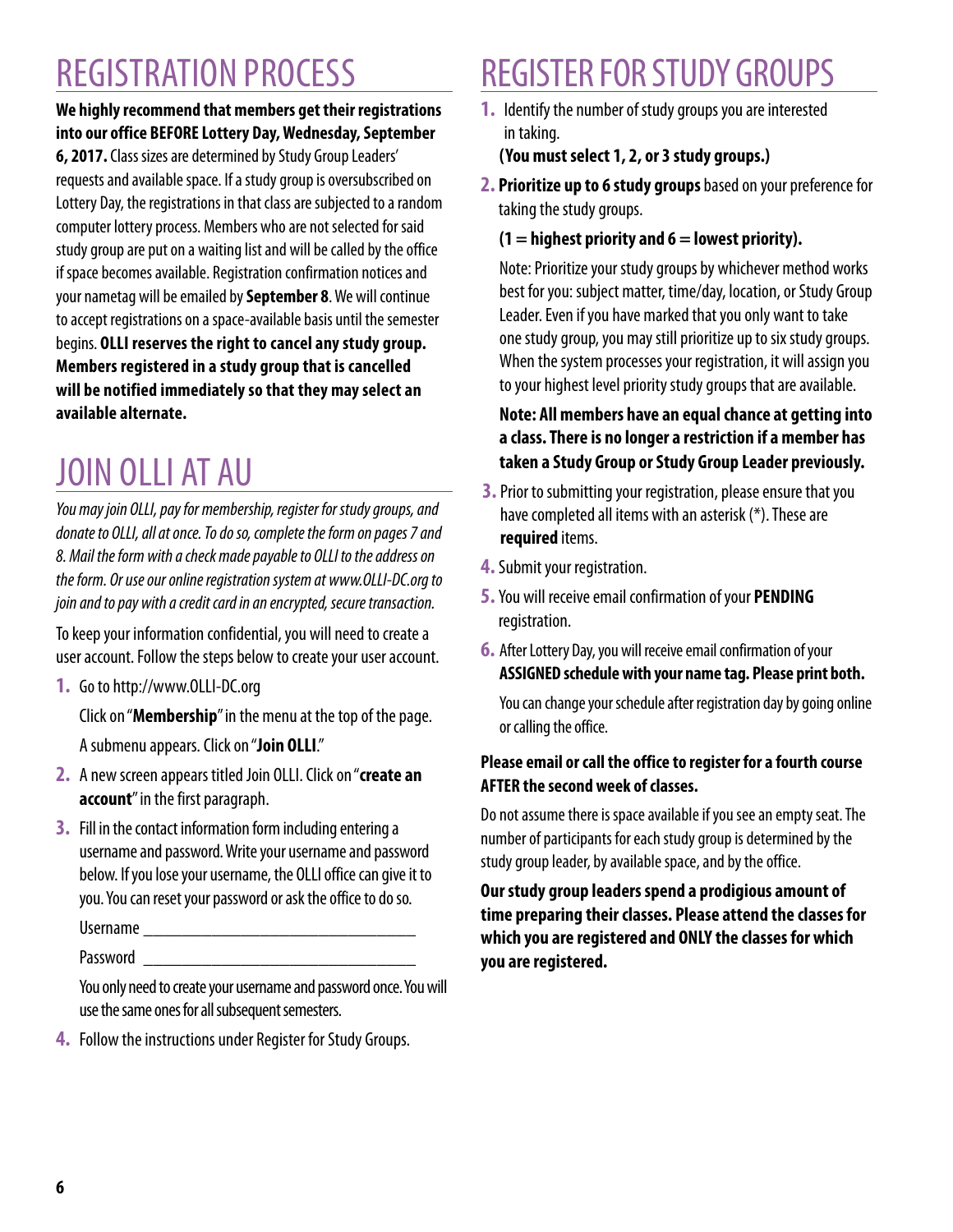# OLLI AT AU REGISTRATION FORM

### **FALL 2017: SEPTEMBER 25 – DECEMBER 1**

4400 Massachusetts Ave. NW • Washington, DC 20016

Phone 202.895.4860 | Email: OLLI@american.edu • website: www.OLLI-DC.org

Please complete all parts of the registration form. See directions on the previous page. You can also register online at www.olli-dc.org

### **CONTACT INFORMATION**

| HOME PHONE NUMBER                                                                                 | $\vert$ -                                                           | <b>CELL PHONE NUMBER</b>                                              |
|---------------------------------------------------------------------------------------------------|---------------------------------------------------------------------|-----------------------------------------------------------------------|
|                                                                                                   |                                                                     |                                                                       |
| <b>EMERGENCY CONTACT PHONE NUMBER</b>                                                             |                                                                     |                                                                       |
| <b>REGISTER FOR STUDY GROUPS</b>                                                                  |                                                                     |                                                                       |
|                                                                                                   | 1. SELECT whether you want to register for 1, 2, or 3 study groups. |                                                                       |
| Check only one box: $\Box$ 1 $\Box$ 2 $\Box$ 3<br>2. List up to 6 study groups in priority order. |                                                                     |                                                                       |
| <b>STUDY GROUP NUMBER</b>                                                                         | <b>STUDY GROUP NAME</b>                                             | <b>VOLUNTEER TO BE</b><br><b>STUDY GROUP</b><br><b>REPRESENTATIVE</b> |
| 1.                                                                                                |                                                                     | П                                                                     |
| 2.                                                                                                |                                                                     | П                                                                     |
| 3.                                                                                                |                                                                     | П                                                                     |
| $4. \quad \qquad \qquad$                                                                          |                                                                     | П                                                                     |

6. \_\_\_\_\_ \_\_\_\_\_\_\_\_\_\_\_\_\_\_\_\_\_\_\_\_\_\_\_\_\_\_\_\_\_\_\_\_\_\_\_\_\_\_\_\_\_\_\_\_\_\_\_\_\_\_\_\_\_\_\_\_ o **Study Group Leaders:** To register for Study Group Leadership training, please call the office at 202-895-4860. \***To register for a 4th class**, you must call or e-mail the OLLI office **AFTER October 6, 2017.**

### **PAYMENTS**

Please make checks payable to OLLI. Payment must accompany registration or register with a credit card online at: www.OLLI-DC.org. Financial assistance is available. Contact the OLLI office for information.

5. \_\_\_\_\_ \_\_\_\_\_\_\_\_\_\_\_\_\_\_\_\_\_\_\_\_\_\_\_\_\_\_\_\_\_\_\_\_\_\_\_\_\_\_\_\_\_\_\_\_\_\_\_\_\_\_\_\_\_\_\_\_ o

- \$\_\_\_\_\_\_\_ \$550: Full 2017–2018 Academic Year
- \$\_\_\_\_\_\_\_ \$300: Fall 2017 Semester
- **\$\_\_\_\_\_\_\_ TOTAL**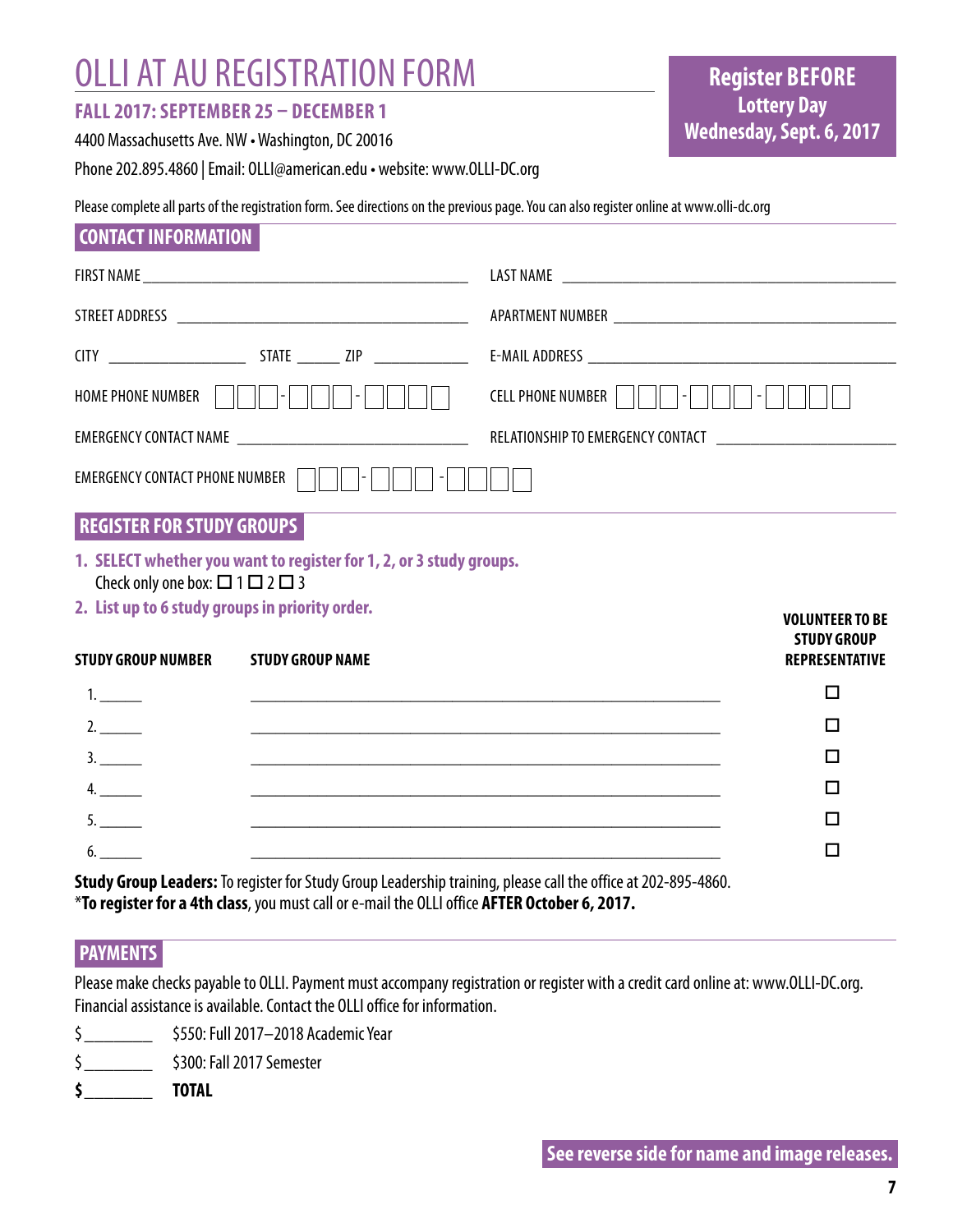### **DIRECTORY LISTING**

Please check the boxes below if you do NOT want your contact information included in our Membership Directory, which is produced as a courtesy to our members and is intended for internal use only.

**DO NOT** include the following in the OLLI Membership Directory.

 $\Box$  My Name  $\Box$  My Phone Number  $\Box$  My Street Address  $\Box$  My E-mail Address

### **PUBLICITY RELEASE**

□ Check this box if you **DO NOT** authorize OLLI to use your photo and name in its marketing and publicity.

### **BECOME A STUDY GROUP LEADER**

If you are interested in becoming a Study Group Leader, please identify the appropriate academic area from the Curriculum Committee list on the front page. Then email or call the office to obtain the contact information for the individual responsible for that academic area.

### **VOLUNTEER**

See the "Get Involved" page on the OLLI website, https://www.olli-dc.org/volunteer.

### **RETURN COMPLETED FORM**

#### **Mail completed form to:**

Osher Lifelong Learning Institute 4400 Massachusetts Ave. NW Washington, DC 20016

**Or deliver completed form to the OLLI office at:**

4801 Massachusetts Ave. NW Suite 502 Washington, DC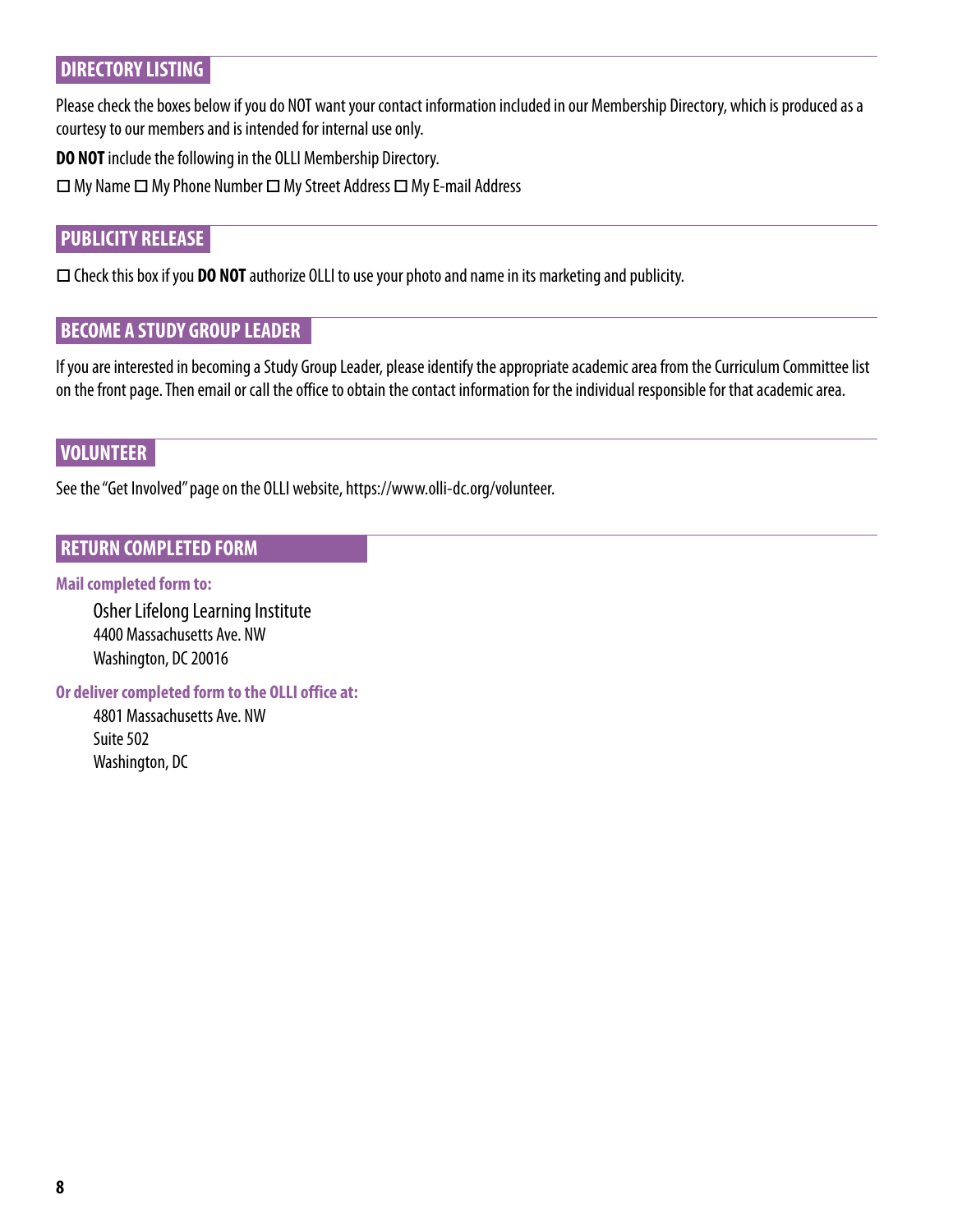# SCHEDULE OF FALL 2017 STUDY GROUPS

### **All study groups are held at 4801 Massachusetts Ave. NW.**The building is fully accessible.

| $\#$ | <b>STUDY GROUP</b>                                                      | <b>LEADER</b>               | <b>START DATE</b> | <b>SESSIONS</b> |
|------|-------------------------------------------------------------------------|-----------------------------|-------------------|-----------------|
|      | <b>MONDAY 9:45 AM</b>                                                   |                             |                   |                 |
| 151  | Middle East Institute Scholars Seminar                                  | Deroze, OLLI<br>Coordinator | 9/25/2017         | 8               |
| 542  | The Piano $+ 2$ , 3, 4, : Trios. Quartets. Quintets.                    | Bowen                       | 9/25/2017         | 9               |
| 631  | Understanding Families Through Plays                                    | Lewis                       | 9/25/2017         | 8               |
| 646  | The Book of Psalms                                                      | Lebow                       | 9/25/2017         | 10              |
| 655  | Joseph Conrad - Moral Tales                                             | Parlato                     | 9/25/2017         | 9               |
| 681  | The Best American Essays of 2016                                        | Willens                     | 9/25/2017         | 8               |
| 715  | Evolution of Civilization in Meso-America: 20,000 BC-2017 AD            | Heilman                     | 9/25/2017         | 9               |
|      | <b>MONDAY 11:45 AM</b>                                                  |                             |                   |                 |
| 240  | Golden Age of New York City Baseball: 1947-1957                         | Klatsky                     | 9/25/2017         | 10              |
| 292  | Writing and Sharing Your Life Story                                     | Benor                       | 9/25/2017         | 8               |
| 375  | <b>Naked Economics</b>                                                  | Ooms                        | 9/25/2017         | 10              |
| 516  | Ballet in Russia After the Revolution                                   | Lipkowitz                   | 9/25/2017         | 10              |
| 641  | The Booker Prize Marketplace Niche                                      | Moody                       | 9/25/2017         | 10              |
| 724  | City-States in Renaissance Italy: 1350-1527                             | Roberts                     | 9/25/2017         | 10              |
| 834  | Mastering Skills of Mindfulness Meditation - Intermediate Level         | Drobis                      | 9/25/2017         | 10              |
|      | <b>MONDAY 1:45 PM</b>                                                   |                             |                   |                 |
| 254  | How Real is Reality? - Truth-Denial from the Pre-Socratics to Breitbart | Croog                       | 9/25/2017         | 10              |
| 612  | Cours de conversation en français                                       | Labib                       | 9/25/2017         | 10              |
| 615  | Deutsch fuer Fortgeschrittene                                           | Caraher                     | 10/9/2017         | 9               |
| 651  | Writing Down the Bones                                                  | <b>B.</b> Hansen            | 10/2/2017         | 8               |
| 690  | Shakespeare's The Tragedy of Hamlet: A Close Study                      | O. Coffey                   | 9/25/2017         | 9               |
| 777  | Germany: 1860 -1950 - Bismarck to Hitler to Adenauer                    | K. Coffey                   | 9/25/2017         | 10              |
|      | <b>TUESDAY 9:45 AM</b>                                                  |                             |                   |                 |
| 250  | <b>TED Talks</b>                                                        | Mindel                      | 9/26/2017         | 8               |
| 481  | Fun with Math                                                           | Sunshine                    | 9/26/2017         | 10              |
| 508  | <b>Watercolor Painting</b>                                              | Whitener                    | 9/26/2017         | 9               |
| 671  | On Beyond Athens: New Directions in the Greek Performing Arts           | White                       | 9/26/2017         | 10              |
| 684  | Three Symbolic Novels                                                   | Schwartz                    | 9/26/2017         | 9               |
| 794  | Hamilton and Jefferson: Patriotic Protagonists                          | Connell                     | 9/26/2017         | 9               |
| 823  | Mastering the Skills of Mindful Meditation                              | <b>Drobis</b>               | 9/26/2017         | 10              |
|      | TUESDAY 11:45 AM                                                        |                             |                   |                 |
| 113  | Lincoln as Statesman                                                    | Elkin                       | 9/26/2017         | 8               |
| 249  | Signs, Symbols and Archetypes - What Lies Beneath?                      | Sachs                       | 9/26/2017         | 9               |
| 345  | The Rise of the Robots - Can We Adjust?                                 | Cohen                       | 9/26/2017         | 10              |
| 479  | Making Choices: Understanding Environmental Issues                      | Hinga                       | 9/26/2017         | 11              |
| 577  | <b>What Makes Musicals Great?</b>                                       | <b>Bortnick</b>             | 9/26/2017         | 8               |
| 622  | Beginning Spanish 101 (Spanish for Dummies Smarties)                    | Schneider                   | 9/26/2017         | 8               |
| 657  | Tom Jones, by Henry Fielding                                            | Frantz                      | 9/26/2017         | 9               |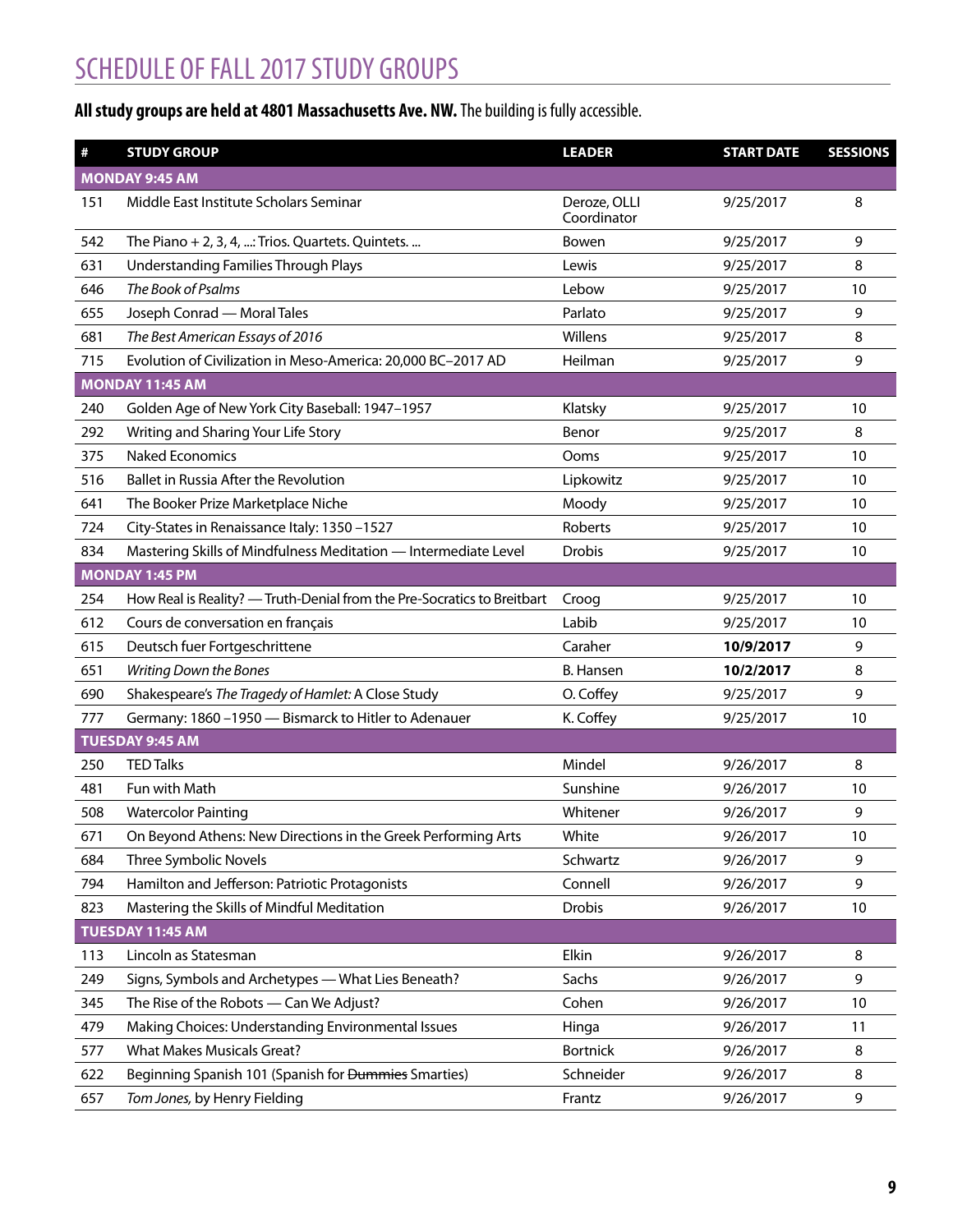| #   | <b>STUDY GROUP</b>                                                           | <b>LEADER</b>                           | <b>STARTS</b> | <b>SESSIONS</b> |
|-----|------------------------------------------------------------------------------|-----------------------------------------|---------------|-----------------|
|     | TUESDAY 1:45 PM                                                              |                                         |               |                 |
| 172 | <b>Current Events and Public Policy II</b>                                   | Nevins & Levine                         | 9/26/2017     | 8               |
| 180 | Today's Supreme Court: A Course for Citizens                                 | P. Hansen                               | 10/3/2017     | 8               |
| 184 | International Human Rights: Moral or Legal?                                  | Farrell                                 | 9/26/2017     | 8               |
| 492 | Photosynthesis: Plants Shape Our Planet                                      | Taran                                   | 9/26/2017     | 10              |
| 523 | Creating Art Through Collage: Beginners and Advanced (1:30-3:15)             | Mosner                                  | 9/26/2017     | 10              |
| 786 | The Bolshevik Revolution a Century Later                                     | Palmer                                  | 9/26/2017     | 11              |
|     | <b>WEDNESDAY 9:45 AM</b>                                                     |                                         |               |                 |
| 171 | <b>Current Events and Public Policy I</b>                                    | Nevins & Berman                         | 9/27/2017     | 8               |
| 181 | <b>Scholars' World Series</b>                                                | Havemann,<br><b>OLLI Coordinator</b>    | 9/27/2017     | 10              |
| 265 | Women in Baseball: A Work in Progress                                        | <b>Boley</b>                            | 9/27/2017     | 8               |
| 511 | Looking at Architecture                                                      | Vorhes                                  | 9/27/2017     | 10              |
| 604 | Poetry Craftshop: Elizabeth Bishop and Marianne Moore                        | Pierson                                 | 9/27/2017     | 10              |
| 619 | French - Back to the Basics                                                  | Bonhomme                                | 9/27/2017     | 10              |
| 763 | American Civil War: The Battle of Atlanta and<br>the Road to Nashville, 1864 | <b>Bradley</b>                          | 9/27/2017     | 10              |
|     | <b>WEDNESDAY 11:45 AM</b>                                                    |                                         |               |                 |
| 118 | Current Issues in Policing in America                                        | Martin                                  | 9/27/2017     | 9               |
| 191 | Understanding Why American Politics Is Polarized                             | Weichel                                 | 9/27/2017     | 9               |
| 580 | <b>Favorite Operas</b>                                                       | Eisen                                   | 9/27/2017     | 9               |
| 581 | <b>Great Films/Great Directors</b>                                           | Foxwell                                 | 9/27/2017     | 10              |
| 616 | Hablemos en Español - Curso Intermedio/Avanzado                              | Keller                                  | 9/27/2017     | 8               |
| 719 | Jewish History and Life: Diaspora to Israel                                  | Berman                                  | 9/27/2017     | 10              |
| 721 | TR, Twain, and American Imperialism                                          | Coe                                     | 9/27/2017     | 10              |
|     | <b>WEDNESDAY 1:45 PM</b>                                                     |                                         |               |                 |
| 110 | Contemporary Issues in Law, Government, and Policy                           | Darmstadter,<br><b>OLLI Coordinator</b> | 9/27/2017     | 8               |
| 291 | Living Healthier and Happier in Retirement                                   | Bickford                                | 9/27/2017     | 9               |
| 415 | Science and Public Policy                                                    | Katz                                    | 9/27/2017     | 8               |
| 530 | The Songs That Made America: 1900 -1950                                      | Moskowitz                               | 9/27/2017     | 8               |
| 766 | Russian Thinkers on the Coast of Utopia                                      | Palmeter                                | 9/27/2017     | 9               |
| 841 | The Philosopher's Stone: Enlightenment in<br><b>Contemporary Philosophy</b>  | Taran                                   | 9/27/2017     | 10              |
|     | <b>THURSDAY 9:45 AM</b>                                                      |                                         |               |                 |
| 232 | Finding Your Family History in the Digital World                             | Goodman                                 | 9/28/2017     | 8               |
| 350 | Protecting and Maximizing Your Retirement Income                             | Hurwitz                                 | 9/28/2017     | 8               |
| 435 | Astrophysics                                                                 | Kearsley                                | 9/28/2017     | 10              |
| 673 | World War I: Fact by Fiction                                                 | E. Newmyer &<br>V. Newmyer              | 9/28/2017     | 8               |
| 682 | The Best American Essays of 2016                                             | Willens                                 | 9/28/2017     | 8               |
| 764 | Breakup of the Ottoman Empire, 1800 - 1923,<br>and Consequences Today        | Shelton                                 | 9/28/2017     | 8               |
| 835 | <b>Exploration of Eastern Thought</b>                                        | Weichel                                 | 9/28/2017     | 9               |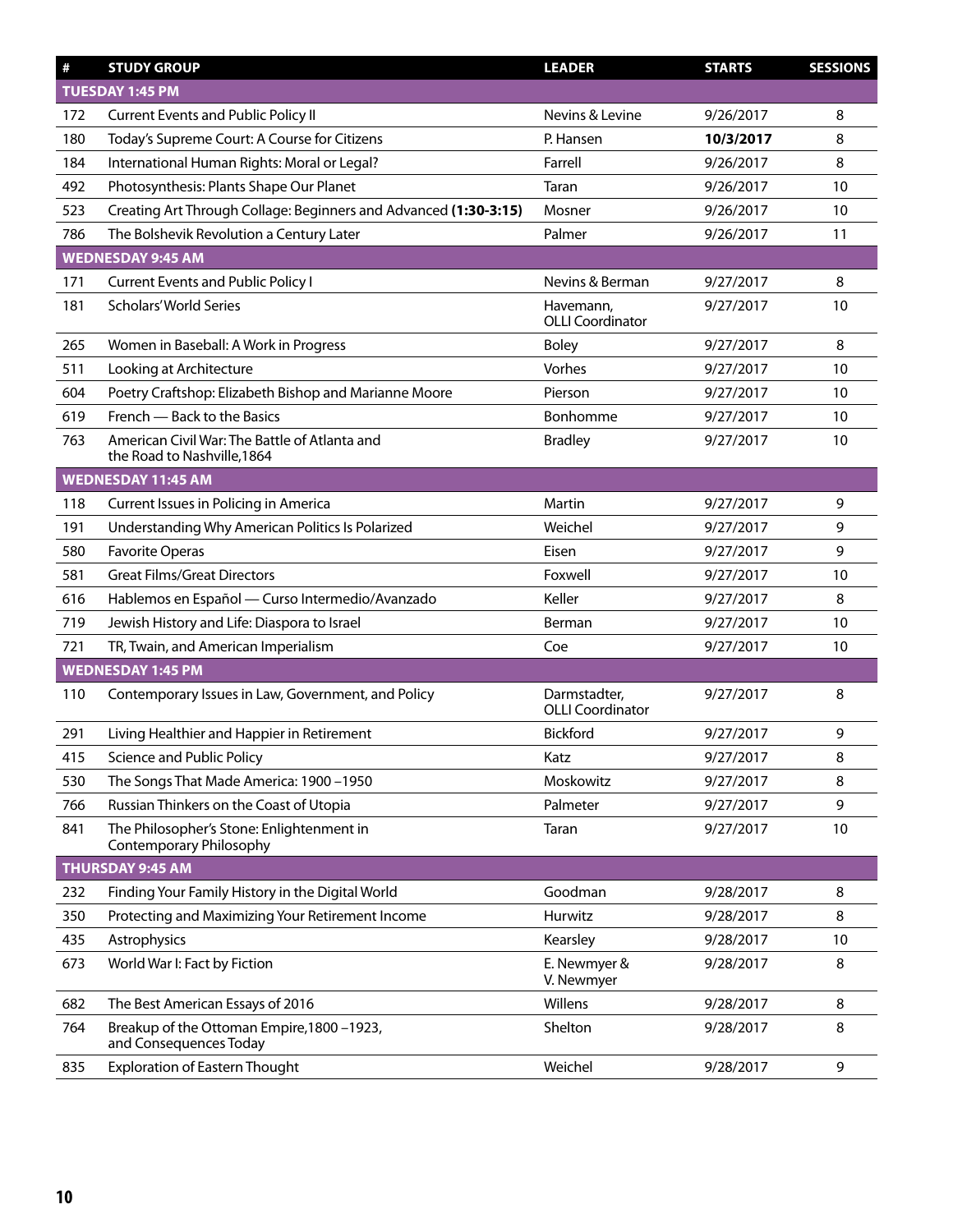| $\#$ | <b>STUDY GROUP</b>                                             | <b>LEADER</b>       | <b>STARTS</b> | <b>SESSIONS</b> |
|------|----------------------------------------------------------------|---------------------|---------------|-----------------|
|      | THURSDAY 11:45 AM                                              |                     |               |                 |
| 251  | <b>Exploring Aging Through Literature</b>                      | Hausman             | 9/28/2017     | 8               |
| 579  | 19th Century French Art and Early 20th Century Art in Germany  | Leinberger          | 9/28/2017     | 8               |
| 669  | Enjoying The New Yorker Together                               | Hausman             | 9/28/2017     | 8               |
| 695  | Reading Modern Italian Fiction: Writers and Regions            | Plotz               | 9/28/2017     | 10              |
| 740  | Slavery in America: 1619-1820                                  | <b>Stewart</b>      | 9/28/2017     | 10              |
| 787  | Exploring the History of the Amazon                            | Wilkinson           | 10/5/2017     | 9               |
| 790  | Off the Beaten Path in the DC Area                             | <b>Buglass</b>      | 9/28/2017     | 10              |
|      | THURSDAY 1:45 PM                                               |                     |               |                 |
| 112  | <b>Understanding Asia</b>                                      | Hadden              | 9/28/2017     | 9               |
| 678  | Shakespeare in Performance: The Making of a Merchant of Venice | Light               | 9/28/2017     | 10              |
| 705  | The Life and Times of Winston Churchill (1:45-3:30)            | Newman              | 9/28/2017     | 10              |
| 711  | Anti-Intellectualism in America                                | Denker              | 9/28/2017     | 9               |
| 718  | Politics in the Early American Republic                        | Coleman             | 9/28/2017     | 10              |
| 815  | The Qur'an and Modern Society                                  | Achrati             | 9/28/2017     | 8               |
|      | FRIDAY 9:45 AM                                                 |                     |               |                 |
| 372  | How the World Became Modern: 1500 -1920                        | Squitieri           | 9/29/2017     | 9               |
| 377  | <b>Understanding Trade Issues</b>                              | Graef               | 9/29/2017     | 10              |
| 444  | Energy                                                         | Read                | 9/29/2017     | 8               |
| 446  | Using Medications Safely and Effectively                       | Marks               | 9/29/2017     | 9               |
| 527  | Contemporary Ballet: Beyond Balanchine                         | Weber               | 9/29/2017     | 10              |
| 750  | <b>Great American Trials</b>                                   | Leibowitz           | 9/29/2017     | 10              |
| 867  | Aristotle                                                      | Ross                | 9/29/2017     | 10              |
|      | <b>FRIDAY 11:45 AM</b>                                         |                     |               |                 |
| 235  | Animals and American Culture                                   | Ingebretsen         | 9/29/2017     | 10              |
| 253  | Introduction to the Cloud                                      | Friedman & Rezmovic | 9/29/2017     | 9               |
| 389  | Market Theory: Past and Present                                | Metler              | 9/29/2017     | 8               |
| 480  | The Ups and Downs of Weather                                   | <b>Brown</b>        | 9/29/2017     | 10              |
| 483  | Drug Discovery: First Step in Medicine Development             | Schaefer            | 9/29/2017     | 8               |
| 521  | History and Aesthetics of Film                                 | King                | 9/29/2017     | 10              |
| 799  | Henry Stimson and the American Century                         | Kilborne            | 9/29/2017     | 9               |

# LECTURES

During the fall semester, lectures will be held from 1:30–2:30 pm in the Lecture Hall, Room A on the first floor. A lecture is scheduled every Friday from September 29 through November 17, except for October 27 when the annual Town Hall is held. Lectures are free but you must register on Eventbrite. The link to register for each lecture will be posted on our website before the semester begins.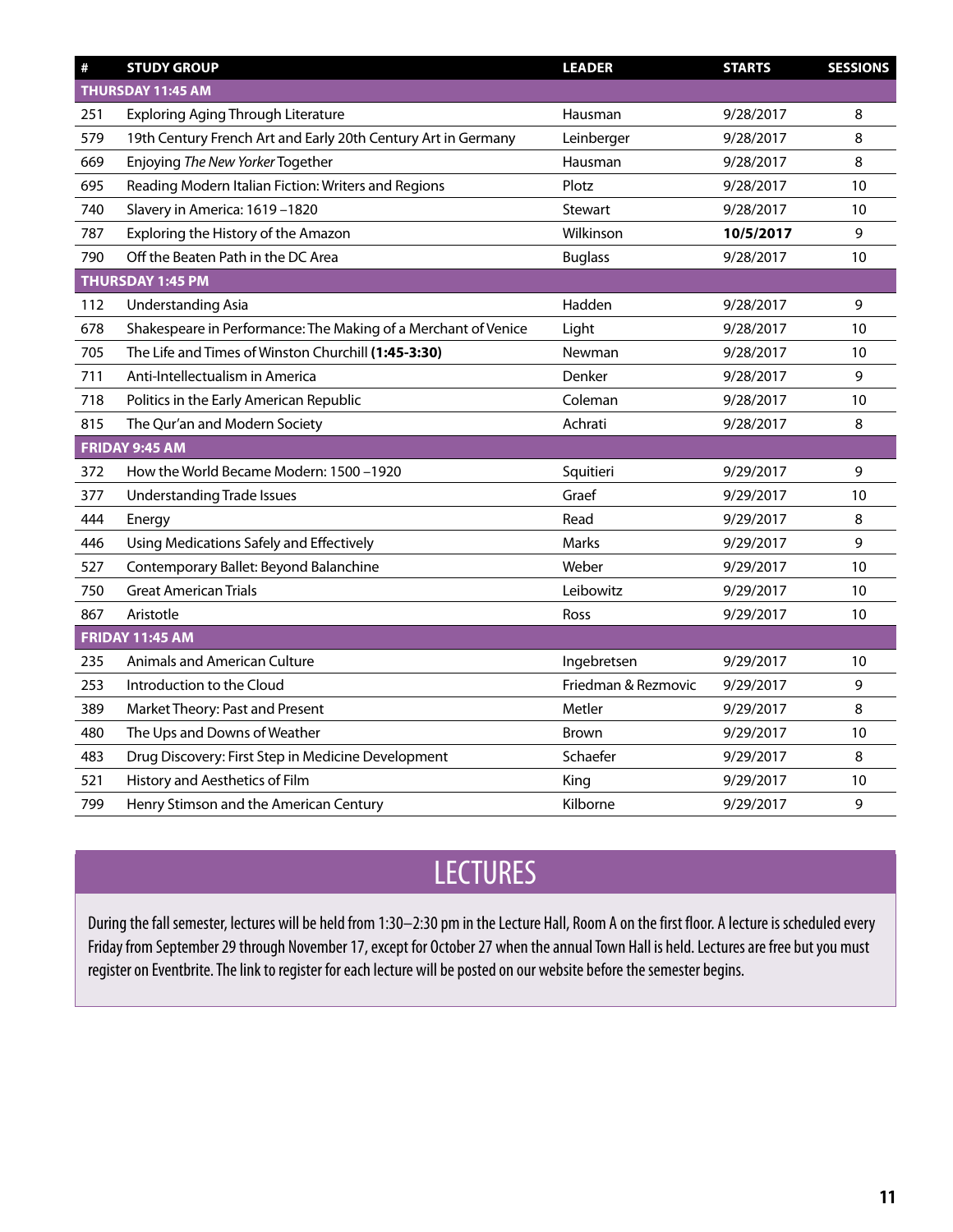# FALL 2017 STUDY GROUP DESCRIPTIONS

# 100 POLITICS, LAW & GOVERNMENT

# Hamilton and Jefferson: Patriotic Protagonists

**MARION CONNELL Nine Tuesdays (9:45 AM - 11:15 AM) September 26** See description of Study Group 794. **Class Format:** Reading and Discussion **Reading:** 2 hrs/week.

# Henry Stimson and the American Century

**AL KILBORNE Nine Fridays (11:45 AM - 1:15 PM) September 29**

See description of Study Group 799. **Class Format:** Lecture and Discussion **Reading:** 2 hrs/week.

### **110** Contemporary Issues in Law, Government, and Policy

### **SCHOOL OF PUBLIC AFFAIRS RUTH DARMSTADTER, OLLI COORDINATOR Eight Wednesdays (1:45 PM - 3:15 PM) September 27**

Topics introduced by American University's School of Public Affairs will include: 2017/18 gubernatorial and congressional elections, health reform, "The Anatomy of Retention in the US Federal Government," US-Cuba relations, Guantanamo, JFK assassination documents, "Donald Trump's Challenge to the Constitutional Democracy," private prisons and immigration detention facilities, and "Organizations of the Future: Need Humans Apply?" This study group is a repeat with revisions. **Class Format:** Lecture and Discussion **Reading:** No required reading.

*Ranked among the top schools of its kind, American University's School of Public Affairs offers education in the fields of political science, public administration, public policy, and justice. It was founded in 1934 with a handful of graduate students.*

# **112** Understanding Asia

### **RITA HADDEN Nine Thursdays (1:45 PM - 3:15 PM) September 28**

What makes Asia tick? What does China want? How have Japan, India, and their Asian neighbors changed? Join us for intelligent discussion on issues such as: How has Asian economic development impacted marriage and family patterns? How is Asia dealing with its disastrous pollution? How do Cultural Expectations differ: East v. West; What drives business in Asia? Where are key Asian flash-points? This study group will cover political, social, cultural, business, and historical topics. Each week, class members receive via email articles that will be used for class conversation. Members will choose articles to read. Reading, class participation, and email address are required.

This study group is a repeat with revisions. **Class Format:** Reading and Discussion **Reading:** 1 hr/week.

*Rita Hadden is Chinese-American, born in Hanoi, lived in Saigon, Phnom Penh, Hong Kong, Thailand, and China. She has traveled widely in Asia, and recently worked in China for a year. She was President of the Asian American Forum in Washington, DC, and has lectured on Asian topics at OLLI. Rita did management consulting for 40 years.*

# **113** Lincoln as Statesman

### **STEPHEN ELKIN Eight Tuesdays (11:45 AM - 1:15 PM) September 26**

In this study group, we will consider Abraham Lincoln's statesmanship largely through a reading of his speeches. This is because a central part of statesmanship — maybe its center — is rhetoric, and Lincoln was our greatest rhetorician and plausibly our greatest statesman. The underlying aim of the study group is to consider the problem of statesmanship in a self-governing republic through our study of Lincoln. This then is not a history course but a course in political theory.

This study group is not a repeat.

**Class Format:** Discussion

**Reading:** 2-3 hrs/week.

*Stephen Elkin has taught a variety of political theory courses at OLLI. He has a PhD from Harvard and has taught at Smith College, the University of Pennsylvania, and the University of Maryland.*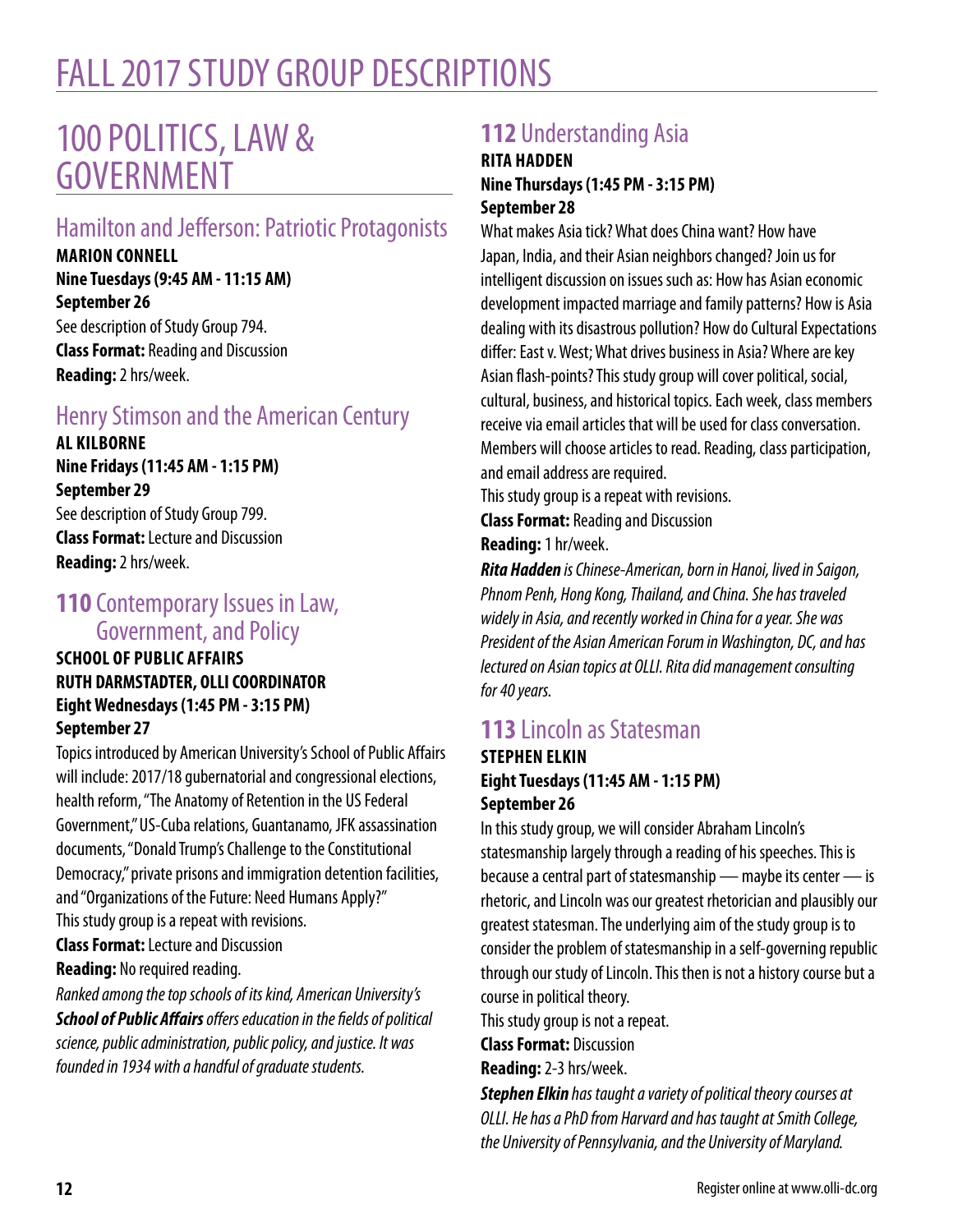# **118** Current Issues in Policing in America

### **SUSAN MARTIN Nine Wednesdays (11:45 AM - 1:15 PM) September 27**

Recent police shootings have rekindled a widespread public debate about the role and control of the police in a democratic society. This study group will encourage participants to examine police organizations and practices from both officers' and citizens' perspectives and explore the challenges facing policing today and the barriers to implementing proposed reforms. Issues for discussion include: officer selection, training, and diversity; the police culture and its effect on police work; organization and management of departments; control of the use of force; corruption; technology and police work; addressing citizen complaints; "community policing;" proposed system reforms, and their implementation.

This study group is a repeat with revisions.

**Class Format:** Lecture and Discussion **Reading:** 2-3 hrs/week.

*Susan Martin is a PhD sociologist whose doctoral dissertation examined women "breaking and entering" in police work in Washington, DC, in the mid-1970s. She conducted a variety of criminal justice studies at the National Research Council and the Police Foundation before becoming a research administrator at NIH.*

# **151** Middle East Institute Scholars Seminar

### **MIDDLE EAST INSTITUTE VIRGINIA DEROZE, OLLI COORDINATOR Eight Mondays (9:45 AM - 11:15 AM) September 25**

In one of OLLI's most popular offerings, scholars from the Middle East Institute (MEI) will present in-depth analyses on a wide-ranging set of issues, including diplomacy and religion, the Israeli/Palestinian conflict, unrest in the Middle East, and cultural affairs in the region. MEI Scholars include former ambassadors, university professors, journalists, and senior government officials who are experts in their fields.

This study group is a repeat with revisions.

### **Class Format:** Lecture

**Reading:** Less than 1 hr/week.

#### *Founded in 1946, the Middle East Institute is the oldest*

*Washington-based institution dedicated solely to the study of the Middle East. Its founders laid out a simple mandate: "To increase knowledge of the Middle East among the citizens of the United States and to promote a better understanding between the people of these two areas."*

# **171** Current Events and Public Policy I

### **JOAN BERMAN LOUIS NEVINS Eight Wednesdays (9:45 AM - 11:15 AM) September 27**

Lou Nevins and Joan Berman will lead lively discussions and debates on current events and public policy issues, focusing largely, but not exclusively, on politics, law, economics, and foreign affairs. Discussion topics, outlines, and questions will be furnished in advance, and participants will be expected to follow the news carefully. It is emphasized that this is a discussion group, not a lecture; all members are expected to take part in the discussions. This study group is not a repeat.

**Class Format:** Discussion

**Reading:** Less than 1 hr/week.

*Joan Berman holds an MBA in Finance from American University. She spent almost 30 years in the field of commercial real estate, holding senior management roles in some of the largest firms in the Metropolitan DC area, and has served on numerous real estate boards.*

*Lou Nevins was a financial institutions and housing finance attorney and lobbyist for more than 35 years. He ran Washington operations for two financial trade associations and was a partner in one, a CEO in another, and a partner in a Wall Street law firm for ten years.*

# **172 Current Events and Public Policy II**

### **ARTHUR LEVINE LOUIS NEVINS Eight Tuesdays (1:45 PM - 3:15 PM) September 26**

Lou Nevins and Art Levine will lead lively discussions and debates on current events and public policy issues, focusing largely, but not exclusively, on politics, law, economics, and foreign affairs. Discussion topics, outlines, and questions will be furnished in advance, and participants will be expected to follow the news carefully. It is emphasized that this is a discussion group, not a lecture; all members are expected to take part in the discussions. This study group is not a repeat.

**Class Format:** Discussion

**Reading:** Less than 1 hr/week.

*Art Levine is a retired attorney who practiced copyright law in DC. He also was Executive Director of a Presidential Commission on copyright and was an Adjunct Professor at Georgetown Law School. He currently is on the board of directors and a volunteer at the Friends Club, an Alzheimer's support group.*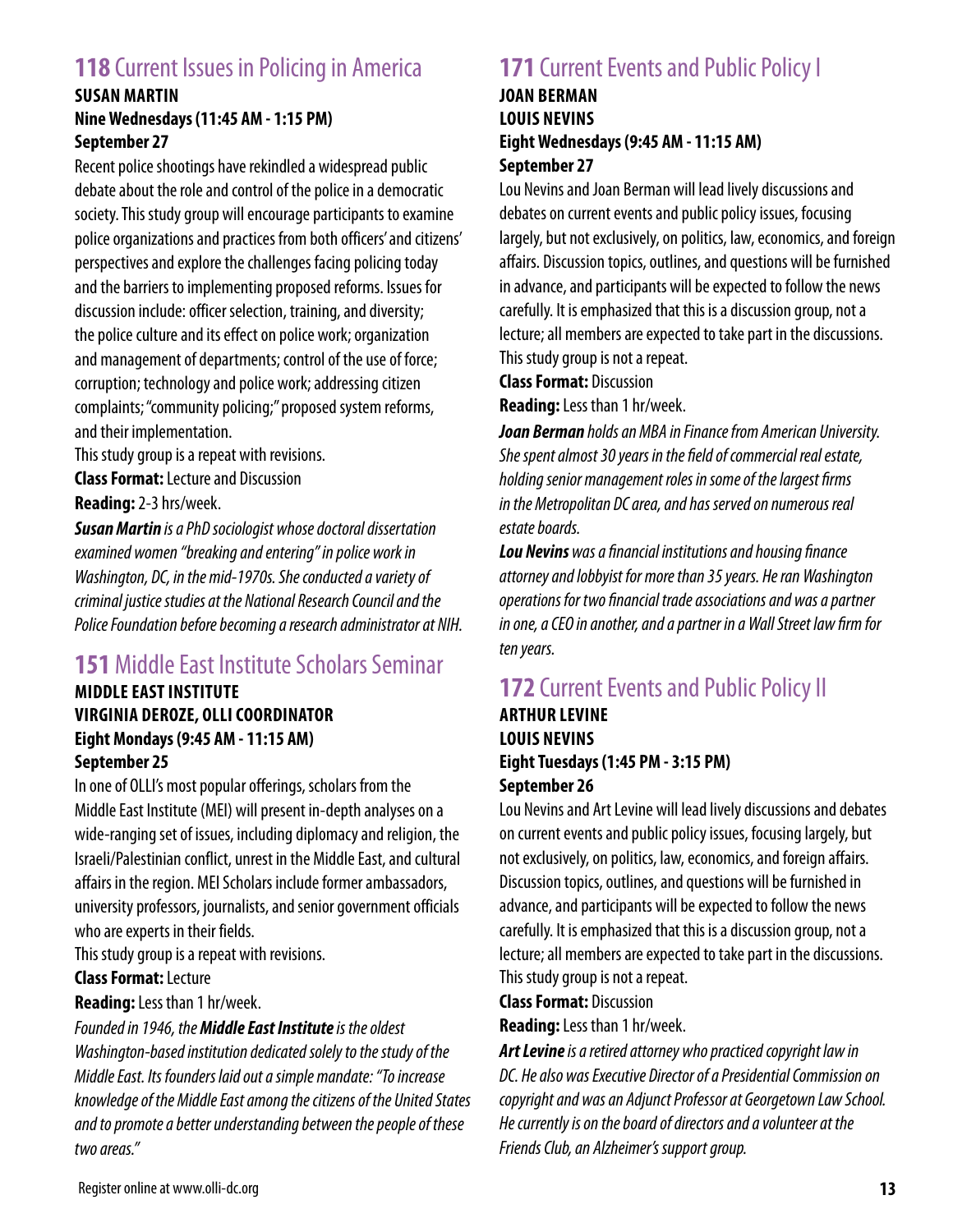*Lou Nevins was a financial institutions and housing finance attorney and lobbyist for more than 35 years. He ran Washington operations for two financial trade associations and was a partner in one, a CEO in another, and was a partner in a Wall Street law firm for ten years.*

## **180** Today's Supreme Court: A Course for Citizens

### **PENNY HANSEN Eight Tuesdays (1:45 PM - 3:15 PM) October 03**

This study group will explore the important cases and decisions that continue to be made by the Supreme Court under Chief Justice John Roberts. Presentation material and discussion will focus on the major Constitutional issues being decided by a clearly activist and divided court: election reform, health care, gun control, diversity, equality, climate change, the environment, religion, and presidential power. We will focus on the historical and political background of these issues and the legal philosophies of the justices, along with the procedural mysteries of this, the least known of our three branches of government. We will read *The Supreme Court: A Very Short Introduction* by Linda Greenhouse and *The Oath: The Obama White House and the Supreme Court* by Jeffrey Toobin, along with articles on recent cases.

This study group is a repeat with revisions.

**Class Format:** Lecture

**Reading:** 2 hrs/week.

#### *Penelope Hansen directed numerous programs at the*

*Environmental Protection Agency during its first 30 years and played a major role in implementing the country's first recycling, hazardous waste, Superfund, acid rain, and environmental technology verification programs. She was educated at Skidmore College and Johns Hopkins University.*

### **181** Scholars' World Series

### **JUDITH HAVEMANN, OLLI COORDINATOR Ten Wednesdays (9:45 AM - 11:15 AM) September 27**

Experts from The Woodrow Wilson International Center for Scholars including Ambassador J. Stapleton Roy, distinguished scholar and founding director emeritus of the Kissinger Institute on China; Paulo Sotero, director of the Brazil Institute; and Duncan Wood, director of the Mexico Institute; will present non-partisan analysis of international issues. Country by country briefings will offer study group participants opportunities to question and discuss issues of historical and contemporary foreign policy and national interest. This study group is a repeat with revisions.

**Class Format:** Lecture and Discussion **Reading:** No required reading.

### *Experts from The Woodrow Wilson International Centers for Scholars include Robert Litwak, Vice President, Director of International Security Studies and Former Director of Nuclear Nonproliferation on the National Security Council staff, Monde Muyangwa, Michael Kugelman, Gwen Young, Christian Ostermann, Eric L. Olson, and James Person.*

### **184** International Human Rights: Moral or Legal?

### **MARGARET FARRELL Eight Tuesdays (1:45 PM - 3:15 PM) September 26**

This study group is intended to provide a basis for understanding and evaluating current efforts to enforce human rights around the world. It will explore the history and theory of universal human rights; the creation of the UN and the Declaration of Human Rights; international treaties; current procedures for determining violations, their enforcement, and their future. It will include an examination of claims to a human right to health, to development, to protection from harm, as well as women's and childrens' rights. This study group is not a repeat.

**Class Format:** Discussion

**Reading:** 1 hr/week.

*Margaret Farrell is a lawyer, who received a Fulbright grant to teach human rights at the Raoul Wallenberg Institute for Human Rights and Humanitarian Law at Lund University in Sweden. Professor Farrell also draws in part on her experience in post-civil war Liberia. She has led other OLLI study groups on mental disorders and health.*

### **191** Understanding Why American Politics Is Polarized

### **CARL WEICHEL WILLIAM DANEY Nine Wednesdays (11:45 AM - 1:15 PM) September 27**

Our diverse American society and its political leaders are dangerously divided. Political and cultural institutions are polarized and appear dysfunctional. Will we work through this morass? This study group explores forces shaping American politics and why it has become so difficult to reach consensus. We will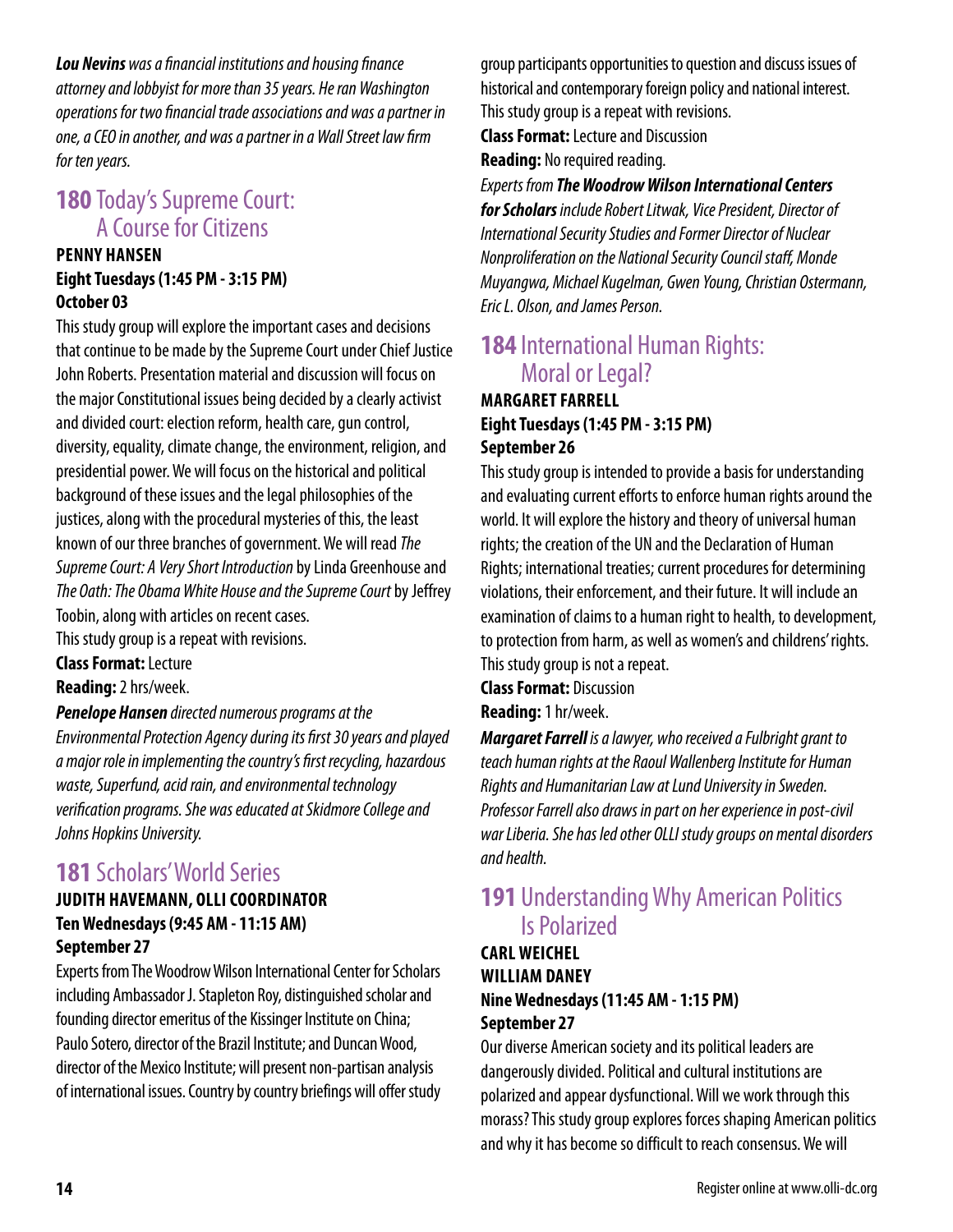explore "moral psychology" theories of Jonathan Haidt and other contemporary social psychologists. We will discuss why morality both "binds and blinds." We will look at key issues that divide us such as progressive taxation and "big government" in hopes of better understanding those on the other side. Finally, we will review the past presidential election to anticipate our next

political landscapes.

This study group is a repeat with revisions.

**Class Format:** Lecture and Discussion

**Reading:** 2 hrs/week.

*Carl Weichel has degrees in marketing and communications. He has held various positions in marketing, design, and advertising in Sydney, Cape Town, and San Francisco.*

*Bill Daney has a degree in engineering and spent his career with the federal government, retiring from NASA. He is a past president of the Peer Learning Partnership.*

# 200 PSYCHOLOGY, SOCIOLOGY, & CULTURE

## **232** Finding Your Family History in the Digital World

### **SUSAN GOODMAN Eight Thursdays (9:45 AM - 11:15 AM) September 28**

The Internet can be a gateway to researching your family history, using both primary and secondary sources from the web as well as genealogies posted by other researchers. Members will be asked to sign up for Ancestry.com (the first two weeks are free; for those who wish to continue, a monthly membership is around \$20). Study group members should be comfortable using the Internet and email. No paper handouts; all material will be sent as email attachments. This study group will be held at 4801 Massachusetts Avenue. This study group is a repeat.

**Class Format:** Lecture and Discussion **Reading:** Less than 1 hr/week.

*Susan Goodman has been doing genealogy research for the past 20 years. She has a working knowledge of digital resources as well as experience with research at national and regional archives. Before retirement, Goodman worked as a reporter/newscaster/editor for WAMU-88.5 FM, the NPR-affiliate for local news in Washington, DC.*

## **235** Animals and American Culture

### **EDWARD INGEBRETSEN Ten Fridays (11:45 AM - 1:15 PM) September 29**

This study group will provide an overview of the complex interchange between humans and animals. We have a hundred encounters a day with animals though likely we don't realize that: we eat them, we wear them, our products are tested on them. They perform for us and satisfy our need for novelty. Are they ours for our use? What do we owe them? Western culture and (largely) Christian theology position animals in a subservient relationship to humans, their superiors. This study group will explore the practical consequences of this history, and how it plays out in American politics around animals (the closing of Ringling Bros. Circus, for example) and consumer society.

This study group is not a repeat.

**Class Format:** Lecture and Discussion **Reading:** 1 hr/week.

*Edward Ingebretsen has a PhD in American theology and* 

*Literature from Duke and was a professor at Georgetown from 1986 to 2013. He still teaches one class a semester, Introduction to Philosophy and World Religions. He has written two books on American popular culture and contributed to numerous refereed journals on American theology and popular culture.*

### **240** Golden Age of New York City Baseball: 1947-1957

### **STEPHEN KLATSKY Ten Mondays (11:45 AM - 1:15 PM) September 25**

The years 1947-57 are considered the Golden Age of New York City baseball. The Giants, Dodgers, and Yankees dominated the game. It was an era when baseball was the national pastime and New York City was the center of baseball attention. The study group will examine the three teams including the seasons, the ballparks, the players, the announcers, and the ten World Series (out of eleven) in which one or more NYC teams played in the Fall Classic. Highlights include: 1947 when Jackie Robinson broke the color barrier, the Shot Heard Round the World, the Dodgers are BUMS no more, Mickey Mantle's Triple Crown, Don Larsen's Perfect Game. We will discuss Willie, Mickey, and Duke, Campy v. Berra, Pee Wee v. Scooter. This study group is not a repeat.

**Class Format:** Discussion

**Reading:** 1 hr/week.

*Steve Klatsky is a retired labor and employment law attorney, mediator of workplace disputes and designer of conflict resolution*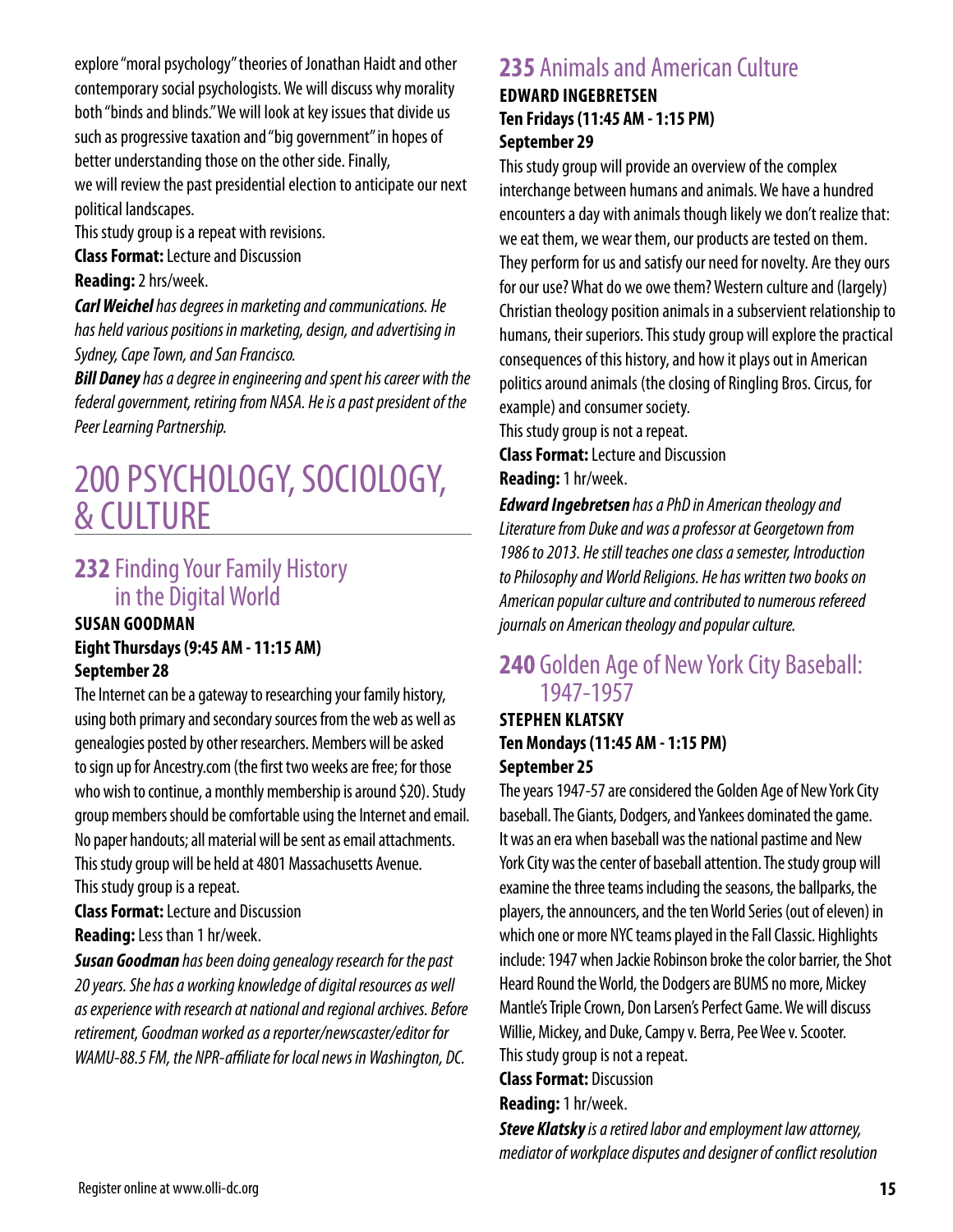*systems. Born in the Bronx near Yankee Stadium, he was a vendor at Shea Stadium and a ticket seller for the Class A Potomac Cannons (now Potomac Nationals). He has been a Nationals season ticket holder since Day 1, and attended the first-ever Nationals spring game. Play Ball!*

## **249** Signs, Symbols and Archetypes — What Lies Beneath

### **DANIEL SACHS Nine Tuesdays (11:45 AM - 1:15 PM) September 26**

We're all fluent in English — and perhaps other spoken languages as well. There's another language that we come to know, too we start learning it in infancy. It's the non-verbal language of signs and symbols — the language of "what lies beneath." We'll learn — or refresh our understanding — of how vast this non-spoken vocabulary is. It's the language of common shapes — dots, lines, squares, and circles — the symbol-vocabulary of our religious faiths, of architecture, and the visual and literary arts, of men's and women's fashions, of gestures and body language. You'll be amazed at how much you already knew, but weren't aware of, and how much there is still to be learned.

This study group is a repeat with revisions.

**Class Format:** Lecture and Discussion

**Reading:** No required reading.

*Daniel Sachs, born in Madrid, Spain, is a graduate of Cornell University and the George Washington University Law School. His interests in retirement lie in literature and Jungian psychology.*

## **250** TED Talks

**CAROLINE MINDEL LYNN LEWIS Eight Tuesdays (9:45 AM - 11:15 AM) September 26**

TED (Technology, Entertainment and Design) Talks feature a range of speakers who present "Ideas Worth Spreading." TED Talks, established in 1984, have been available on the Internet since 2007. This study group will focus on 24 of the most viewed TED Talks. Highly interactive, the class will view and discuss excerpts from three TED Talks each week. Participants are encouraged to preview the talks in advance. Class members will prepare brief background and discussion points for their presentation.

This study group is a repeat with revisions.

**Class Format:** Discussion

**Reading:** No required reading.

*Caroline Mindel has a BA and an MSW in community organization from the University of Pennsylvania. She founded Mindel Management, Inc., a property management business in DC. Lynn Lewis received her undergraduate degree from the University of Michigan and has an MA in journalism from Ohio State University. She has been a writer and an editor for more than four decades.*

# **251** Exploring Aging Through Literature

### **CAROL HAUSMAN Eight Thursdays (11:45 AM - 1:15 PM) September 28**

In this study group we will look at short novels, short stories, articles, and poetry on many topics of aging — relationships with children, love, caregiving, dementia, institutionalization and relocation, illness and death, and the search for meaning. We hope to deepen our awareness of some of the challenges and opportunities faced by elderly people and their caregivers, and perhaps gain some insight into our own fears of, and resistance to, looking at issues of aging. The class is asked to read *Carry Me Across the Water* by Ethan Canin before the first session.

This study group is a repeat with revisions.

**Class Format:** Lecture and Discussion

**Reading:** 1-2 hrs/week.

*Carol Hausman, PhD, is a clinical psychologist and gerontologist and has been in practice over thirty five years. She has been on the faculties of the Georgetown University School of Medicine, the Washington School of Psychiatry, and other institutions. She has taught this course several times in various venues.*

### **253** Introduction to the Cloud

### **LISA FRIEDMAN VICTOR REZMOVIC Nine Fridays (11:45 AM - 1:15 PM) September 29**

We use it every day, but we're not really sure what it means. The Cloud has slowly become part of our lives and touches much of the technology we use today. You can't understand the world of your children and grandchildren unless you spend some time dwelling in this Cloud. During this nine-session study group we will use lectures and demonstrations to examine the terminology that explains the mechanics of how the Cloud functions. We will review the major players that dominate the Cloud such as Google, Apple, and Microsoft. We will review the primary applications that are being used such as storage, music, video streaming, and how to stay safe while using the Cloud. This study group is designed for advanced beginner and intermediate computer users. It includes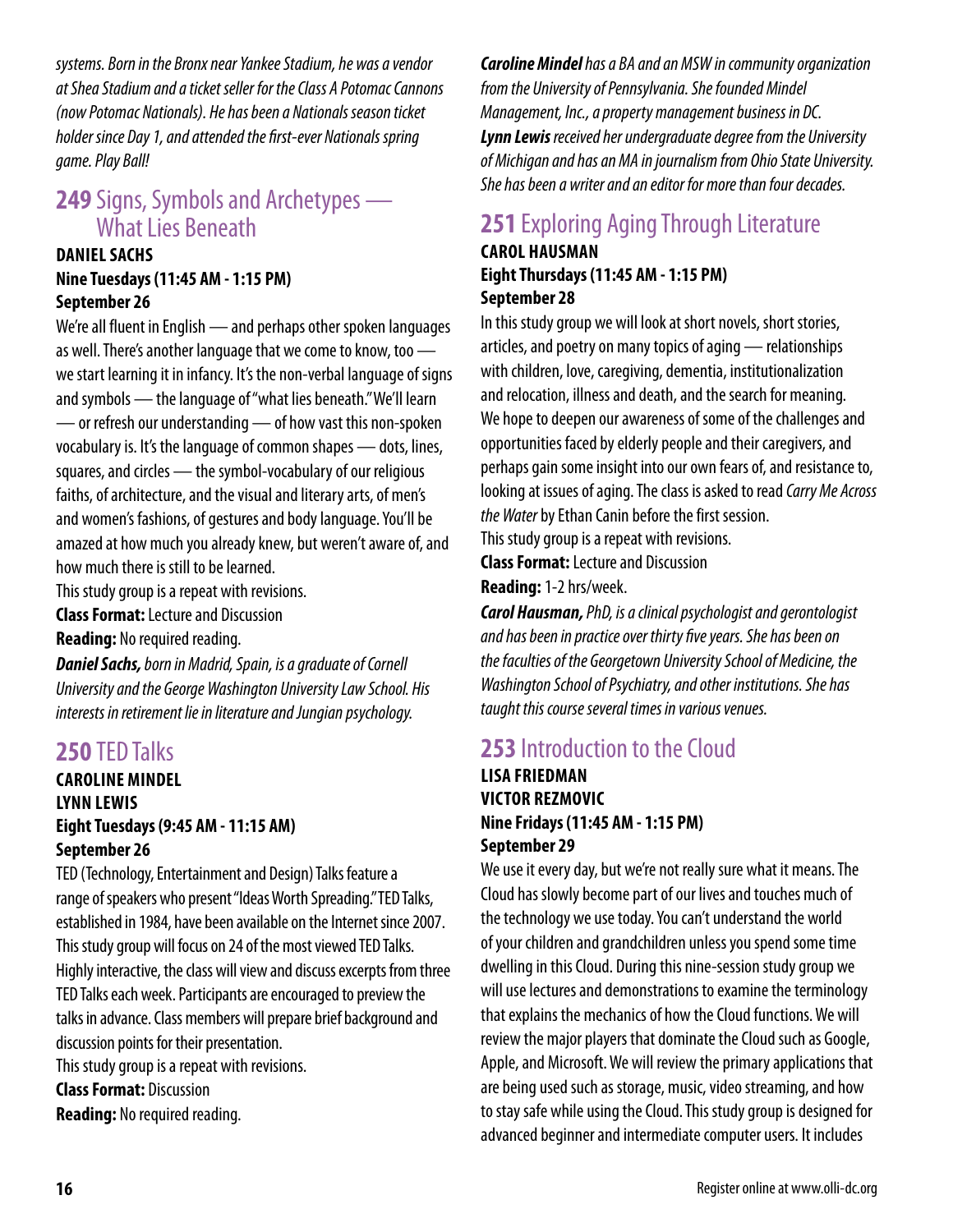some discussions of technical issues that may be difficult for beginning computer users to understand.

This study group is not a repeat.

**Class Format:** Lecture and Discussion **Reading:** Less than 1 hr/week.

*Lisa Friedman has taught computer skills to older adults for over a dozen years. Now retired, she was an Associate General Counsel at EPA. Victor Rezmovic, PhD, is a technology educator who has spent the last 30 years in academic, corporate, and governmental settings. He currently teaches at the ITI at Montgomery College.*

### **254** How Real is Reality? — Truth-Denial from the Pre-Socratics to Breitbart

### **ROBERT CROOG Ten Mondays (1:45 PM - 3:15 PM) September 25**

This study group will examine the historical, philosophical, and sociological bases of truth-denial, including theories questioning the existence of truth and contemporary trends affecting how reality is perceived. Among the thinkers to be discussed are Pyrrho of Elis, Montaigne, and Nietzsche. We will review studies on the reliability of evidence-gathering techniques, sociological trends such as anti-intellectualism, and the role of media shifts in producing the phenomena of fake news and manufactured reality. This study group is not a repeat.

**Class Format:** Lecture and Discussion

**Reading:** Less than 1 hr/week.

*Robert Croog, a graduate of Harvard College and Columbia Law School, is a retired lawyer and former professor of Communication Law and Ethics at Rochester Institute of Technology. Since moving to DC, he has taught Writing and Communication courses at Trinity University.*

# **265** Women in Baseball: A Work in Progress

### **BENJAMIN BOLEY Eight Wednesdays (9:45 AM - 11:15 AM) September 27**

This study group will review the history of women's involvement in numerous aspects of the national pastime. Among other things, we'll consider and discuss the early Bloomer Girl teams and other pioneers in the 19th and early 20th centuries; the short, happy, life of the All-American Girls Professional Baseball League; Marge Schott, and other female owners of major league franchises; the impact of Title IX; women who have become professional umpires; and today's speculation as to when a woman will take the field for a major league ball club.

This study group is not a repeat. **Class Format:** Discussion

**Reading:** No required reading.

*Ben Boley has led four study groups at OLLI, all looking at baseball from varying perspectives. He grew up within walking distance of Ebbets Field, which explains his interest in the game. When not leading an OLLI group, he practices a little law.*

## **291** Living Healthier and Happier in Retirement

### **BRAD BICKFORD Nine Wednesdays (1:45 PM - 3:15 PM) September 27**

Do you want to experience life to its fullest? Do you want to laugh more and be more creative? Do you want to feel more energized and live longer? Then join the study group that will enhance and develop your new identity in retirement. Participants will focus on the importance of balance in one's life through lecture, small group discussion, guest lectures, and creative exercises. Topics around the mind/body connection will include such things as how to: sleep better, enhance family relationships, make new friends, and enhance brain processes. We will consider how what we put in or on our bodies affects our health. We will also cover the importance of structure and how getting healthy is different for women and men.

This study group is a repeat with revisions.

**Class Format:** Lecture and Discussion

**Reading:** Less than 1 hr/week.

*Brad Bickford is a semi-retired clinical therapist and grandpa, who has studied improv, stand up comedy, painting, and the hammer dulcimer. He has taught classes in healthy living, sex education, grief processing, and fly fishing. Brad enjoys organic gardening, archery, and carpentry. He volunteers with the Widowed Persons Organization and Sierra Club.*

# **292** Writing and Sharing Your Life Story

### **ROBERTA BENOR Eight Mondays (9:45 AM - 11:15 AM) September 25**

What are the stories of your family history? You can add substance to the limbs of your family tree by recording and preserving your unique history. This study group will cover the five Ws of recording your life story and then will show you how to create a lasting document. You can share vignettes of your histories in class, and you will learn ways to bond with your grandchildren, and plan a family reunion. During part of each class, you will have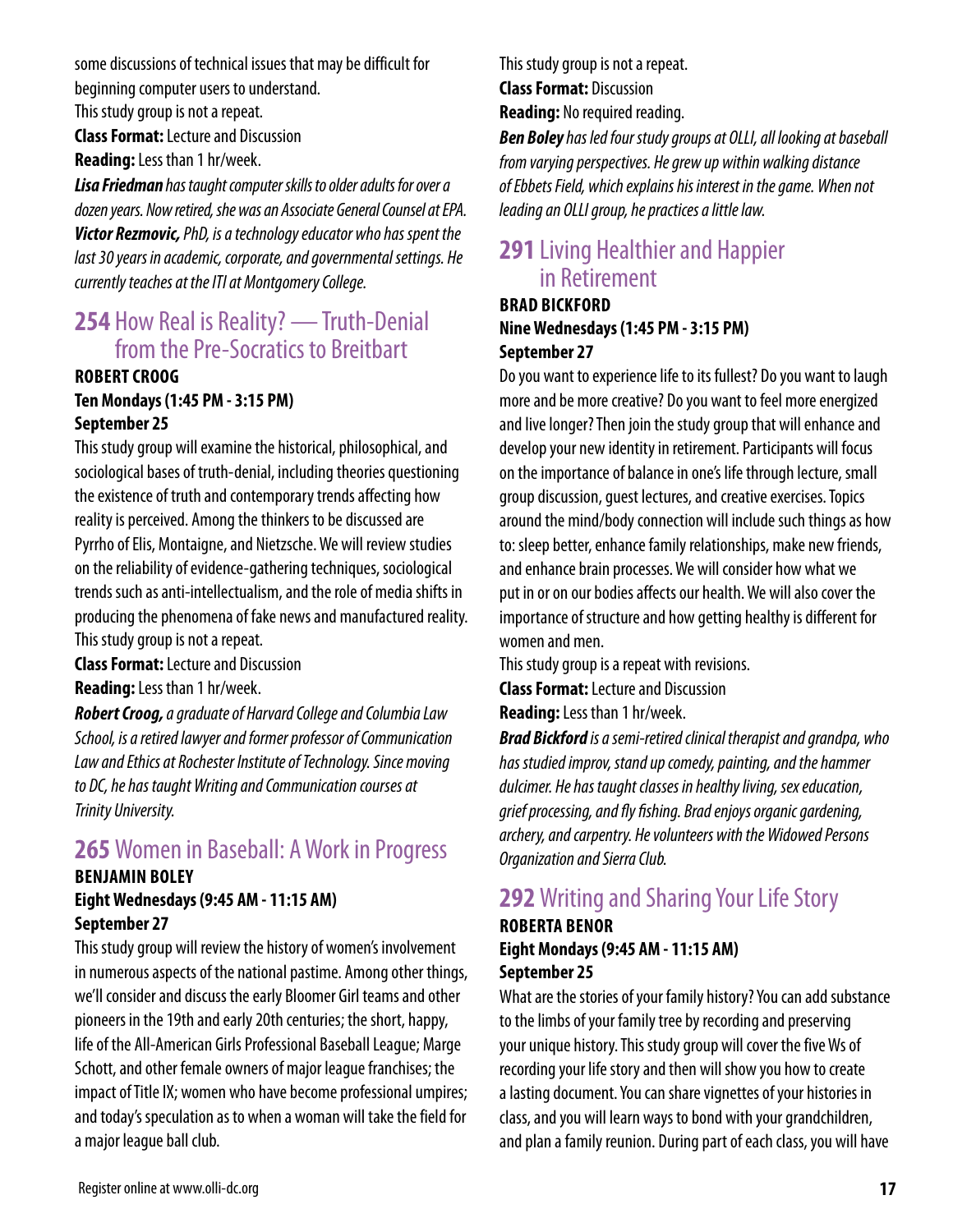the opportunity to write parts of your life story by answering questions that deal with your chronology and philosophy. This study group is a repeat.

**Class Format:** Lecture and Discussion **Reading:** No required reading.

*Roberta Benor records life stories through "Let Us Remember." She lectures widely on parenting, senior housing, and intergenerational activities.*

# 300 ECONOMICS

# **345** The Rise of the Robots — Can We Adjust?

#### **LEWIS COHEN Ten Tuesdays (11:45 AM - 1:15 PM) September 26**

The gap between increasing productivity and stagnant real incomes has been widening for a generation, bringing America's Goldilocks era (1950 –1980) to an end. Where does the US economy go from here as information-driven technological change accelerates? Can we adapt economically, socially, and politically in an era of innovation that is rapidly pushing us toward a less laborintensive economy? Those are among the key questions we will address using the arguments and insights in Martin Ford's *The Rise of the Robots: Technology and the Threat of a Jobless Future* and Alec Ross' *The Industries of the Future.*

This study group is a repeat. **Class Format:** Lecture and Discussion **Reading:** 2 hrs/week.

*Lewis Cohen earned degrees from Columbia College, Johns Hopkins University (SAIS), and Harvard University (Kennedy School). He was a Peace Corps Volunteer in Tunisia, a Foreign Service Officer and Trade Negotiator with the Office of the US Trade Representative, and a consultant on international trade for a major DC law firm.*

## **350** Protecting and Maximizing Your Retirement Income

### **DAVID HURWITZ Eight Thursdays (9:45 AM - 11:15 AM) September 28**

During this eight-week study group, members will learn how to set up a retirement income stream consistent with their retirement goals, understand tax treatments with their investment objectives, and plan for inflation, economic challenges, and a potentially long retirement. Sessions will include insights on estate planning, tax planning and long-term care, social security planning, and

how to utilize various investment vehicles. **OLLI does not endorse particular products or financial advice from Study Group Leaders.**

This study group is a repeat with revisions.

**Class Format:** Lecture and Discussion

**Reading:** No required reading.

*David Hurwitz is a Certified Financial Planner™ practitioner as well as a Chartered Retirement Planning Counselor®, Chartered Retirement Plan Specialist®, and Retirement Income Certified Professional®. David was named the "Best Financial Advisor" by the readers of* Bethesda Magazine *and a Five Star wealth manager by Five Star Professional.*

## **372** How the World Became Modern: 1500 –1920

### **RAY SQUITIERI Nine Fridays (9:45 AM - 11:15 AM) September 29**

Over just a few hundred years, a series of interrelated changes fundamentally transformed life in the West. Trade expanded, and soon linked together most of the world. The pace of innovation sped up, and news of discoveries and innovations traveled further and faster than ever before. The First Industrial Revolution brought about the greatest productivity increase in human history. The Second Industrial Revolution produced a series of inventions (telephone, electricity, automobile, chemicals) that had an even greater effect on daily life. This study group will trace these changes, focusing on Europe and European outposts like the U.S., with some attention to China and the Near East.

This study group is not a repeat.

**Class Format:** Lecture and Discussion

**Reading:** 1-2 hrs/week.

*Ray Squitieri is an economist, recently retired. He earned a BA in history from Harvard, an MS in Operations Research, and a PhD in economics, both from Stanford. In the last six years, he has led eight different OLLI courses on music, the arts, European and Chinese history.*

# **375** Naked Economics

### **VAN OOMS Ten Mondays (11:45 AM - 1:15 PM) September 25**

What does it mean to "think like an economist"? This study group will provide an introduction to "economic thinking" through examples of (often mistaken or counterproductive) "real world" policies, actions, and arguments by governments, businesses, and individuals. Illustrations will be taken from Charles Wheelan's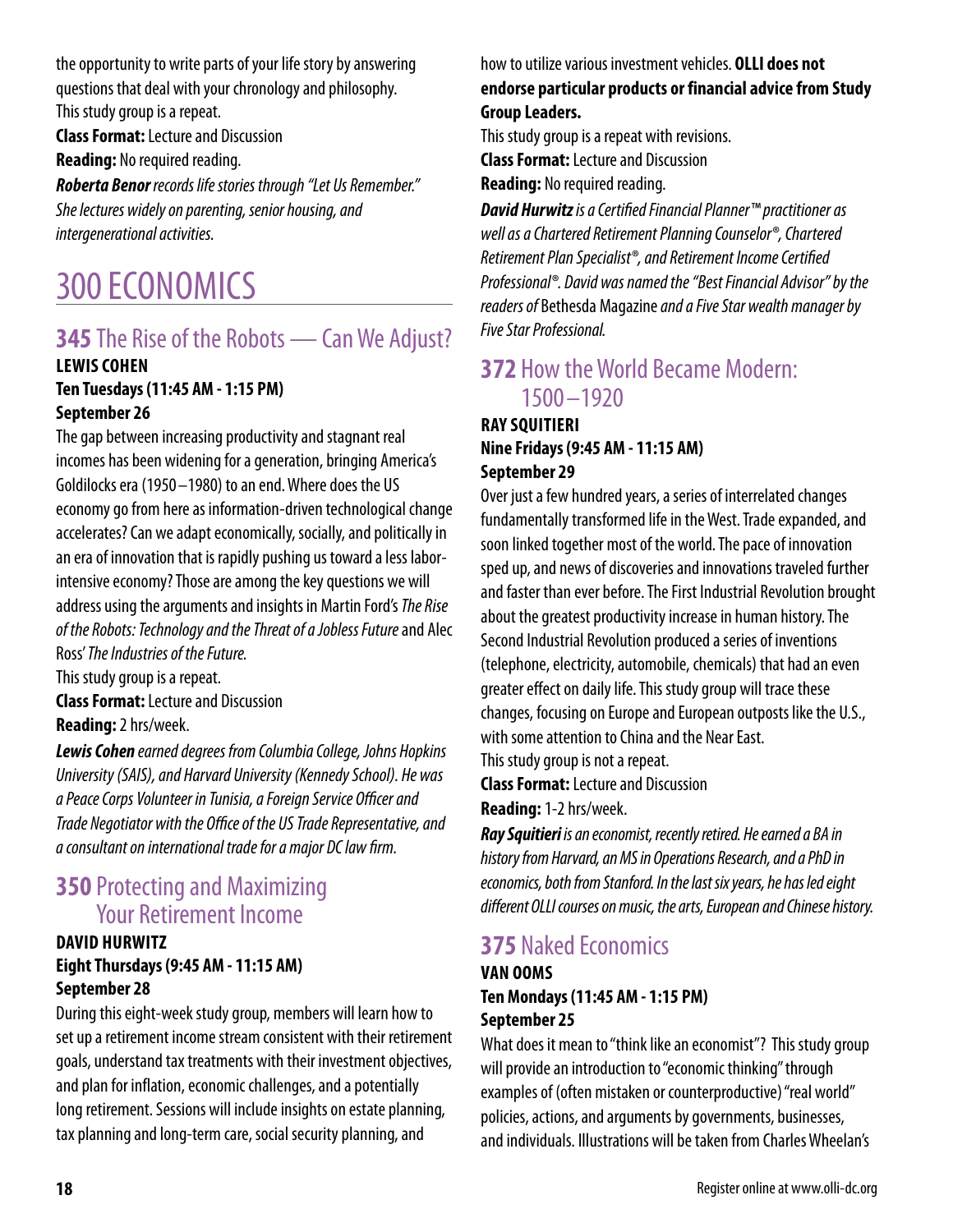*Naked Economics* and materials distributed by the study group leader. Internet and email access is required of all participants. This study group is not a repeat.

**Class Format:** Lecture and Discussion **Reading:** 1-2 hrs/week.

*Van Doorn Ooms, PhD, Yale, taught economics at Yale and Swarthmore, held senior economics staff positions in the House, Senate, and Office of Management and Budget, and directed the research program at the Committee for Economic Development.*

# **377** Understanding Trade Issues

### **P. LANCE GRAEF Ten Fridays (9:45 AM - 11:15 AM) September 29**

Trade issues continue to appear prominently in the news: Brexit, Border Adjustment taxes, Trade Deficits, NAFTA renegotiation, China, Anti-Dumping, Steel and National Security, Currency Manipulation, Bilateral versus Multilateral Agreements, FTAs in Asia including the Trans Pacific Partnership from which we have withdrawn. What is the new Administration proposing and how do the proposals fit within current agreements including the World Trade Organization? Are NAFTA and TPP the "worst" agreements ever negotiated? These and other issues will be presented and discussed.

This study group is a repeat with revisions.

**Class Format:** Lecture and Discussion

**Reading:** 1-2 hrs/week.

*Lance Graef was part of the USTR negotiations team at the Tokyo and Uruguay rounds of multilateral trade negotiations. He has consulted on international trade issues, trade agreements, trade policy analysis and negotiations, regional trade agreements, and trade negotiations training in 25 countries.*

# **389** Market Theory: Past and Present

### **WILLIAM METLER Eight Fridays (11:45 AM - 1:15 PM) September 29**

In this study group, members will review classical to modern technical theories/practices for characterizing Bull and Bear market profiles in order to be timely about investments. Members will explore practical market indicators for Bull and Bear markets with nominal access to a charting service website to apply indicators to time their favorite stocks. **OLLI does not endorse particular products or financial advice from Study Group Leaders.**

This study group is a repeat with revisions.

### **Class Format:** Discussion **Reading:** No required reading.

*With a PhD in Systems Engineering, Bill Metler spent 40 years in Research and Development for AT&T Bell Laboratories and the Pentagon, specializing in computer modeling for new methods in problem solving, from deep sea to deep space. During this time, he became fascinated with theories for stock market modeling.*

# 400 BIOLOGY, PHYSICS, CHEMISTRY & MATH

# **415** Science and Public Policy

#### **ARTHUR KATZ Eight Wednesdays (1:45 PM - 3:15 PM) September 27**

Personalized medicine; nanotechnology; climate change; artificial intelligence/machine learning; synthetic biology; neuroscience; cybersecurity; and the proliferation of nuclear, biological and chemical weapons are topics that epitomize the intersection of science and public policy. They are emblematic of the critical role science plays in almost every aspect of our world and the opportunities and challenges it poses for society. The study group will examine these topics, providing a balance between an understanding of the underlying science and the challenges posed at a personal and public policy level. The focus is on how advances in science create new policy issues.

This study group is a repeat with revisions.

**Class Format:** Lecture and Discussion

**Reading:** Less than 1 hr/week.

*Arthur Katz, PhD (chemistry) and MS (meteorology), worked almost 40 years in the US Department of Energy and predecessor agencies dealing with advanced nuclear reactors, planning/ international collaboration in fusion energy, and biological research including the Human Genome Project. He is also the author of the book* Life After Nuclear War.

### **435** Astrophysics

### **ERIC KEARSLEY Ten Thursdays (9:45 AM - 11:15 AM) September 28**

Carl Sagan famously said that, "We are made of star-stuff." This study group will illustrate the physics behind that famous phrase by describing what we know about stars, galaxies, and ultimately, the universe. At the end of the study group you will know all about red giants, brown dwarfs, neutron stars, and other exotic objects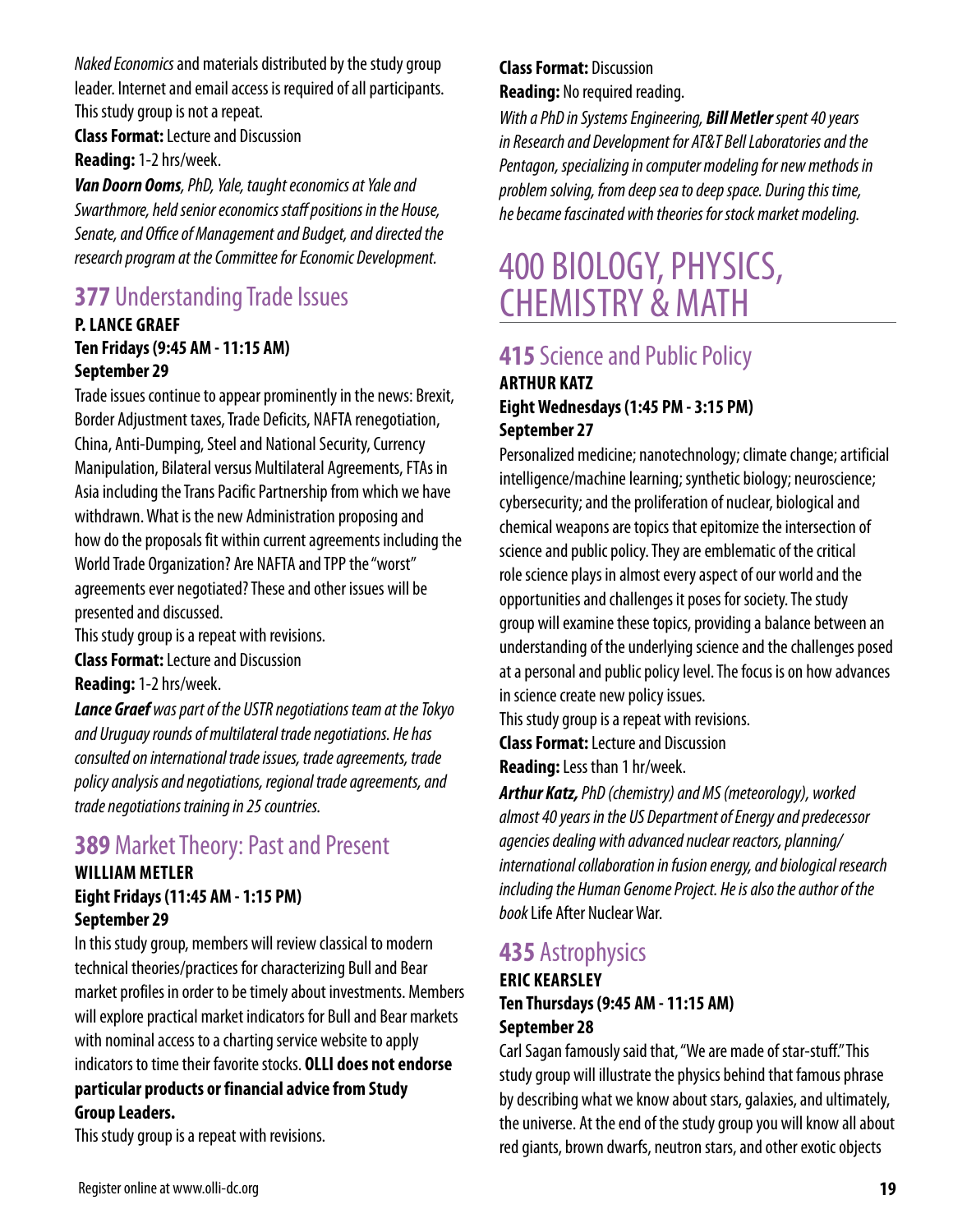in the cosmos. You will also learn about dark energy, dark matter, and the big questions confronting scientists who are trying to understand the origins and future of the universe.

This study group is not a repeat.

**Class Format:** Lecture and Discussion **Reading:** 1 hr/week.

*Eric Kearsley has a PhD in Radiation Physics from the University of Wisconsin. He is a retired US Navy Radiation Health Officer and a retired physics teacher from the Montgomery County Public Schools. He is currently working on the history of x-ray tube technology at the Smithsonian's National Museum of American History.*

### **444** Energy

### **JACQUES READ Eight Fridays (9:45 AM - 11:15 AM) September 29**

Energy only acquired dimensions in the 17th century, but it has grown in importance over the centuries. It controls our diets, runs the weather systems of the planet, runs all of our gadgetry, and, in the form of nuclear weapons, poses the possibility of the end of civilization. This study group will ponder the various aspects of energy: its history, its sources, and what people have done with it over the years.

This study group is not a repeat.

**Class Format:** Lecture and Discussion

**Reading:** No required reading.

*Jacques Read has a doctorate in both physics and chemistry, and has taught at Fairleigh Dickinson and the University of California, performed research at Oak Ridge and Lawrence Livermore Laboratories, and been employed by the Atomic Energy Commission, the Nuclear Regulatory Commission, and the Department of Energy.*

# **446** Using Medications Safely and Effectively

#### **NORMAN MARKS Nine Fridays (9:45 AM - 11:15 AM) September 29**

All patients, especially seniors who take multiple medications, may recognize the challenges of using those medications in 2017, with the pressures on doctors, pharmacists, and hospitals to be efficient and productive, even while those medications become more powerful and more risky. The study group will describe the current system for development, approval, and monitoring of your medications and provide detailed techniques for finding accurate, current information to begin the two-way conversations with your doctors and pharmacists that will achieve safer and more

effective personal health. Readings will be provided from current web-based materials and there will be guest speakers from the "real-world" of healthcare.

This study group is a repeat.

**Class Format:** Lecture and Discussion

**Reading:** No required reading.

*Norman Marks, MD, a urological surgeon, worked for the Food and Drug Administration from 1998 until retirement in 2015. He led MedWatch, the Safety Information and Adverse Event Reporting Program, creating outreach/educational programs for physicians and consumers on the safety of medications used by the nation's patients.* 

# **479** Making Choices: Understanding Environmental Issues

### **KENNETH HINGA Eleven Tuesdays (11:45 AM - 1:15 PM) September 26**

We are faced with the need to make choices on environmental issues. These may include which positions on environmental and health policies to support, what personal actions to take or avoid, and even what to buy in the supermarket. This study group will provide an introduction to the basic physical processes central to understanding issues of the human environment. No scientific background is required. Topics to be covered may include: climate change, GMO foods, nuclear radiation and wastes, marine dead zones, biofuels, oil spills, pesticides, food additives, residues of veterinary drugs, and "what is safe?" No readings are required, but resources will be provided for further study of environmental issues. This study group is a repeat.

**Class Format:** Lecture and Discussion **Reading:** No required reading.

*Kenneth Hinga, PhD, is recently retired from ten years at USDA Foreign Agricultural Service, and US FDA Center for Food Safety and Applied Nutrition. He was a science advisor for both agencies. Prior to federal service, he was a research scientist and assistant dean of the University of Rhode Island's Graduate School of Oceanography.*

# **480** The Ups and Downs of Weather

### **PAUL BROWN Ten Fridays (11:45 AM - 1:15 PM) September 29**

Everyone talks about the weather, but very few people understand how and why it occurs. Paul Brown will lead a wide-ranging discussion of the principles that underlie the weather — heat, wind, and water — and then show how these elements interact to produce the major types of "bad" weather such as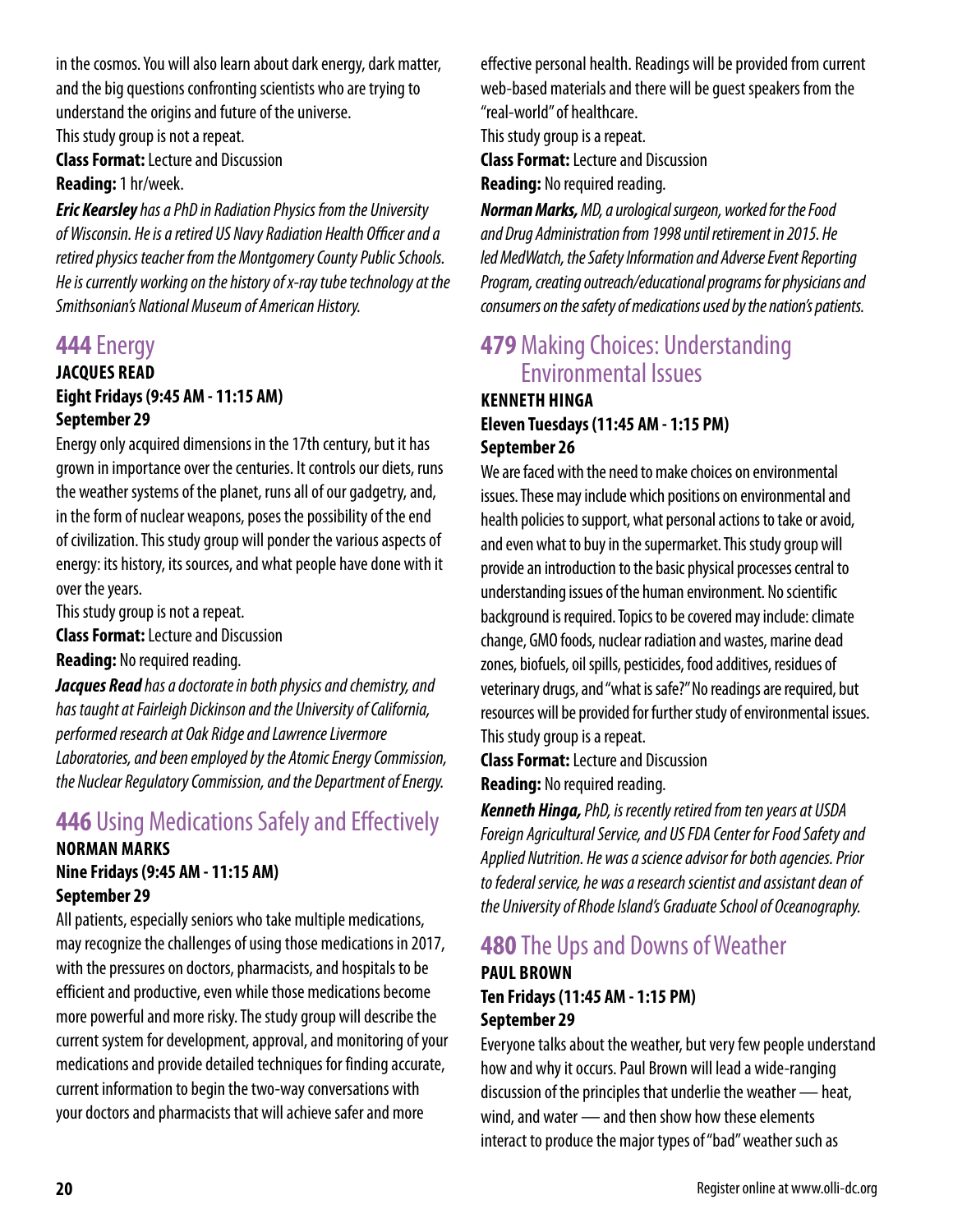thunderstorms, tornadoes, and hurricanes. As an optional outsideclass activity, forecasting instruction and practice exercises will be available for any interested class members, including competition with the pros in 24-hour, real-time forecasts for the DC area. A profusely illustrated weather booklet custom-designed for this course can be purchased from OLLI at or before the first session at the printing cost of \$30 (optional but highly recommended, both as a guide to the lectures and as a useful work of reference). This study group is a repeat.

**Class Format:** Appreciation

#### **Reading:** 1-2 hrs/week.

*Paul Brown is a Harvard College- and Johns Hopkins-trained MD with an NIH research career focused on transmissible dementia, and a mini-career as meteorology instructor to both college students (Montgomery College and Berea) and adults (including OLLI) since his retirement in 2004.*

### **481** Fun with Math

### **JONATHAN SUNSHINE Ten Tuesdays (9:45 AM - 11:15 AM) September 26**

This study group is designed to show that math is fun, interesting, and useful. The prime target is people who took at least two to three years of high school math, but were not college math majors. It will exclude high-school and first two years of college math. Among the topics will be: using math to gain understanding of a variety of "cons" often used to lure the public; statistics and probability with particular emphasis on sampling variability and the math of casino games; the inescapable paradoxes of voting when there are more than two alternatives; and number theory, the rich field dealing with the properties of whole numbers. There will be lectures, discussion, opportunities to work on problems in class, and a weekly "brain teaser."

This study group is not a repeat.

**Class Format:** Lecture and Discussion

**Reading:** No required reading.

*Jonathan Sunshine, PhD, a retired health economist, was educated at Columbia University and Oxford University (England). He is the author or co-author of over 200 scientific papers. His work related to this study group included development of quantitative research methods, design of quantitative research studies, and supervising data analysis.*

### **483** Drug Discovery: First Step in Medicine Development

### **GENE SCHAEFER Eight Fridays (11:45 AM - 1:15 PM) September 29**

We will all probably use medicines at some time during our lives, especially as we get older, but where did we get the active ingredients for these medicinal products? From nature — bacteria, fungi, plants, animals? From a laboratory fermentation, synthetic chemistry, recombinant DNA? Long ago? Recently? By accident? Rationally designed? This study group will explore these and possibly other questions regarding the origins and uses of pharmacologic substances. Some background in biology or chemistry would be helpful but is not required. This study group is a repeat.

**Class Format:** Lecture and Discussion **Reading:** 1-2 hrs/week.

*Gene Schaefer has an MS in chemistry and a PhD in biomedical sciences. Gene has worked as a medical laboratory technician in a hospital, in quality control at a pharmaceutical company (Upjohn, Kalamazoo, MI), and for almost 20 years as a review chemist in the Center for Drugs at the Food and Drug Administration (FDA).*

## **492** Photosynthesis: Plants Shape Our Planet

### **ALBERT TARAN Ten Tuesdays (1:45 PM - 3:15 PM) September 26**

Green pigment and enzymes turn sunlight, water, and carbon dioxide into the world we see around us. The power of photosynthesis has had a profound impact on the evolution of life, and the ecology of our planet. In his book, *Eating the Sun: How Plants Power the Planet,* award-winning science writer, Oliver Morton, explains what scientists know about the process of photosynthesis, how it works, and what it produces. From there, he explores the consequences for life and our planet of the end products of photosynthesis, and builds a strong case for countering climate change. In this study group, we will closely read and discuss this book.

This study group is not a repeat.

**Class Format:** Reading and Discussion

**Reading:** 2-3 hrs/week.

*Although Al Taran never trained or worked in the sciences, he has had a lifelong interest in them. He studied Philosophy in college, started on a PhD with a focus on the Philosophy of Mathematics and Logic, and earned a living in Information Technology.*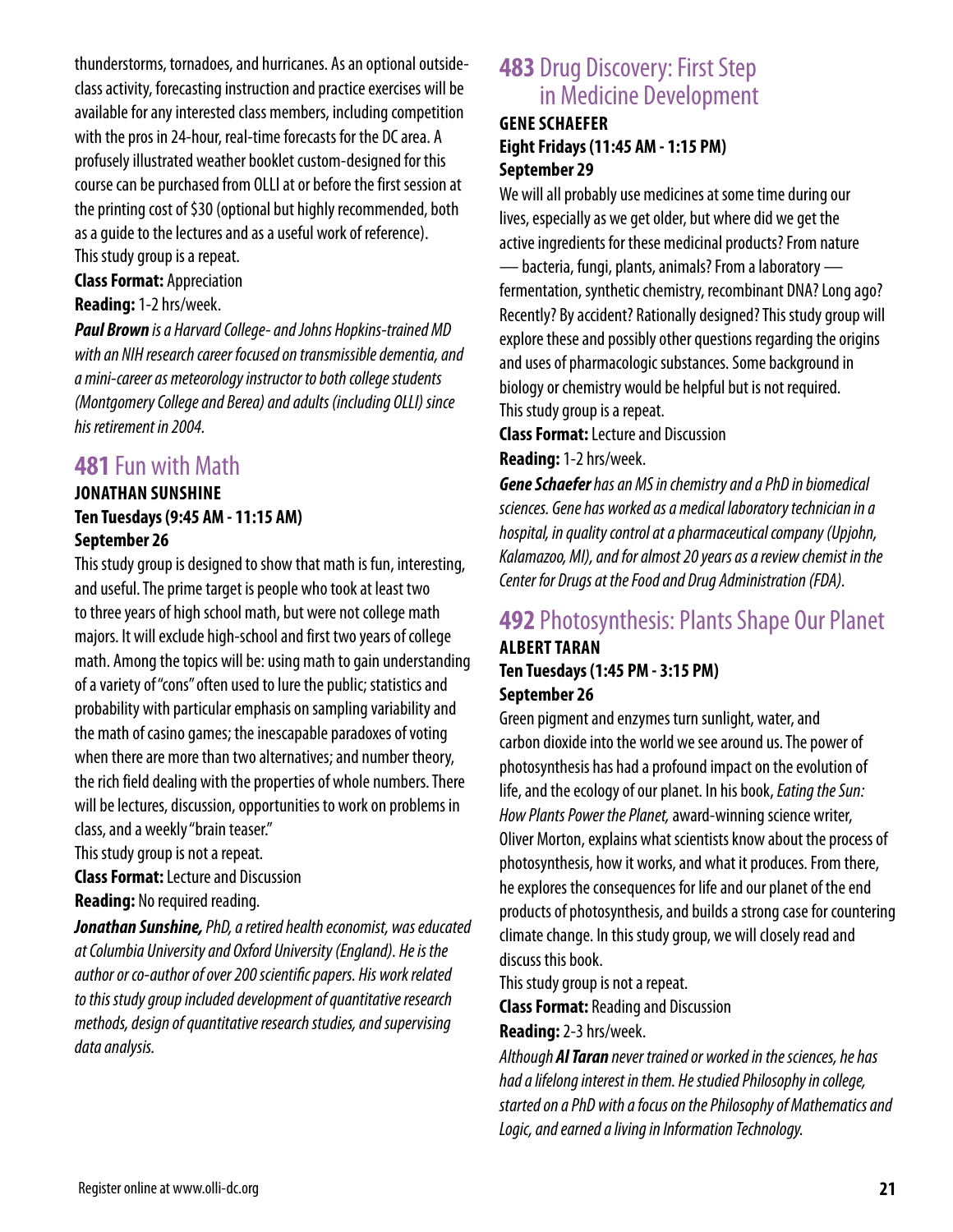# 500 VISUAL ARTS & MUSIC

# **508** Watercolor Painting

### **SARAH WHITENER Nine Tuesdays (9:45 AM - 11:15 AM) September 26**

In this study group we will focus completely on the basics of watercolor painting. We will look at slides of the masters, discuss fundamentals such as composition, perspective, and color, and paint from still life and photos. This is a good environment for people who have never painted, are returning to art from a long gap, or simply need the structure of a class to keep painting. All skill levels are welcome.

Materials for the first class will be provided, and in that class we will discuss what materials should be bought or brought from home. This study group is a repeat with revisions.

**Class Format:** Appreciation

**Reading:** No required reading.

*Sarah Whitener is a lifelong artist who enjoys drawing, painting, block printing, and needlework. She has a BA in Art History and an MA in Archaeology. She has illustrated a book on Native American stone pipes and a cooking manual, designed knitting and needlepoint projects, and painted house portraits.*

# **511** Looking at Architecture

### **JOHN VORHES Ten Wednesdays (9:45 AM - 11:15 AM) September 27**

A building is part of history and, by really looking, we can see details that illuminate the culture and technology of the time. When describing a house or an office building, we often use terms like "Colonial," "Victorian," or "Modern," yet these don't accurately define the style or suggest the reasons for it. This study group will give you a vocabulary — a quick understanding of basic structure from load-bearing walls to steel skeleton skyscrapers. The study group also invites you to explore our city and its many examples of great (and sometimes not so great) architecture. The last class includes a "Fun Final" exam to test your design recall and a talk by Roger Lewis, Professor Emeritus at the School of Architecture, University of Maryland and *Washington Post* columnist. The National Trust for Historic Preservation handbook, *What Style Is It?,*  is a good reference. A digital camera, so you can share your images with classmates, will be helpful but not essential. This study group is a repeat.

### **Class Format:** Lecture and Discussion **Reading:** No required reading.

*John Vorhes is a retired industrial designer and former project director for USIA Exhibition Services for worldwide cultural exchange programs. He has 40 years of experience in art direction, architectural design, landscape design, graphics, and television production design.*

# **516** Ballet in Russia After the Revolution **IRIS LIPKOWITZ**

### **Ten Mondays (11:45 AM - 1:15 PM) September 25**

How did classical ballet, an essential institution of the 19th century Imperial Russian Court, survive the Revolution and serve the ideological needs of the Soviet state? What happened to the 19th century ballet repertoire, to choreographers and to dancers and to their training during the course of the 20th century? We will watch clips, documentaries, and performances as well as learn of the latest research from academics regarding the effects of the Revolution on Russian ballet.

This study group is not a repeat.

**Class Format:** Appreciation

**Reading:** No required reading.

*Iris Lipkowitz is a retired Treasury Department analyst and ballet lover whose collection of playbills and programs resides at the American University library. She studied dance for many years and has taught ballet history/appreciation courses since 2004. She holds degrees from the University of Michigan and the University of Southern California.*

# **521** History and Aesthetics of Film

### **LEONARD KING Ten Fridays (11:45 AM - 1:15 PM) September 29**

The aim of this study group is to demonstrate a sense of cinema as a unique form of communication with its own language, psychology, and appeal; as a developing art form from its silent beginnings in the 1890s to the present; as a source of philosophy and individual expression; and in the context of the social, political, and economic history of the country in which the film was made. Students should see the films before the sessions so class time will be used to discuss the films. Scenes will be examined to demonstrate what the director is doing in that scene. Chaplin, Lang, Welles, Hitchcock, Spike Lee, Truffaut, and Bergman will be some of the directors discussed. This study group is not a repeat.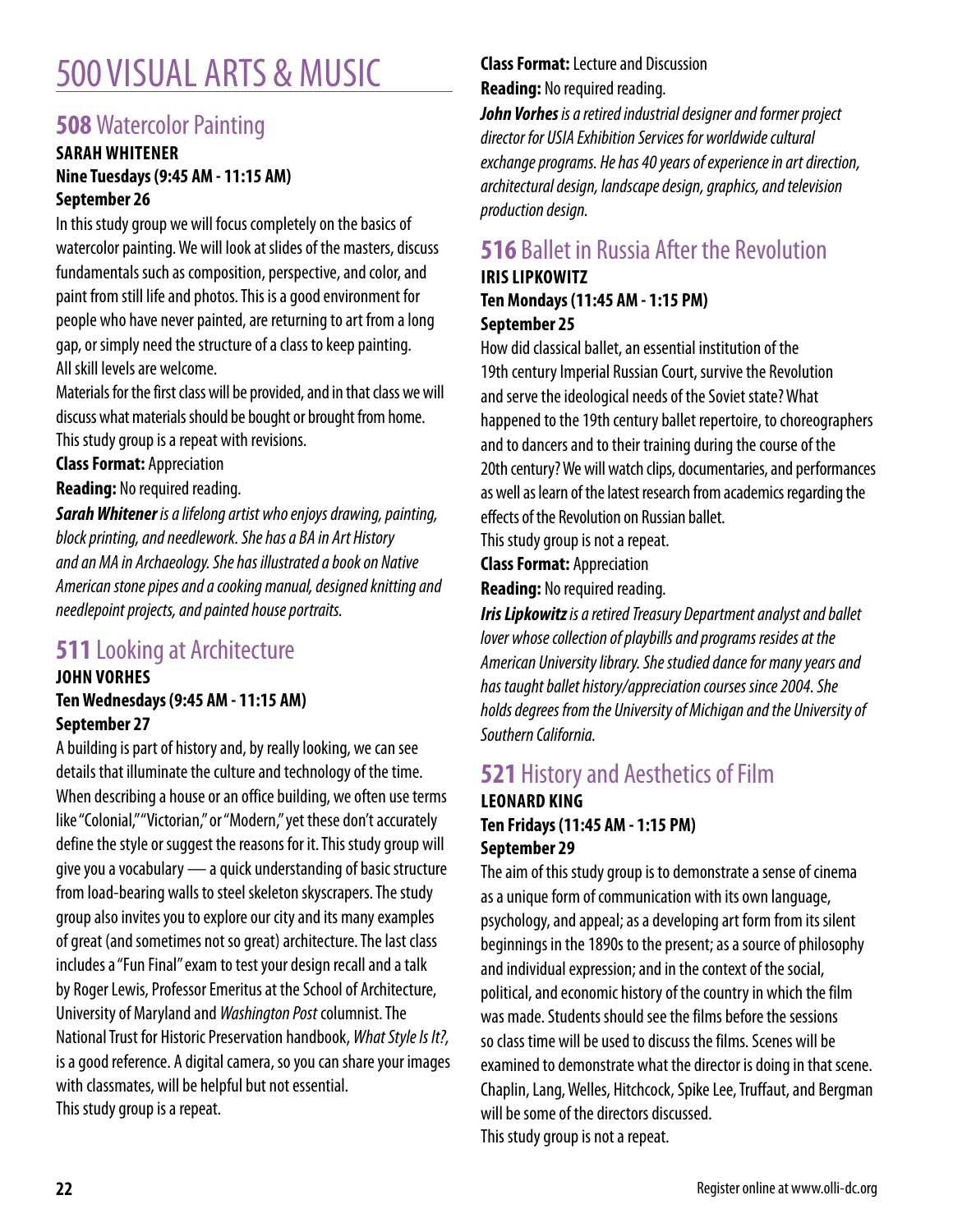### **Class Format:** Lecture and Discussion **Reading:** No required reading.

*Leonard King taught at Maret School for 43 years until retirement in June 2016. He started teaching a year-long History and Aesthetics of Film class in 1973. He is presently teaching a variation of this course in the evenings to adults at Maret.*

## **523** Creating Art Through Collage: Beginners and Advanced

#### **ROSE MOSNER Ten Tuesdays (1:30 PM - 3:15 PM) September 26**

Collage is the perfect medium for getting your creative juices flowing. Using a variety of materials, we will immerse ourselves in creativity, color, composition, imagery, and texture. This class is designed for beginners and seasoned artists. Bring scissors, glue, pencils, background cardboard, old photos, fabric scraps, ribbons, textured papers, string, pieces of plastic, colored pencils, paints, markers, pens, or whatever comes to mind. This class runs longer to allow for more work time.

This study group is a repeat.

**Class Format:** Appreciation

**Reading:** No required reading.

*Rose Mosner taught art in NYC schools for 22 years. With budgets for supplies very low, she canvassed neighborhood stores for fabric scraps, left-over wool skeins, wallpaper sample books, and the local lumberyard for wood scraps. Thus began her love of found-object collage. Rose's work has been in many juried shows, and she recently had a solo show at the Iona Gallery. She is also one of only ten artists involved with a special program for artists over 62 sponsored by Columbia University.*

## **527** Contemporary Ballet: Beyond Balanchine

#### **JOAN WEBER Ten Fridays (9:45 AM - 11:15 AM) September 29**

This study group is an exploration of contemporary ballet choreography, mostly European, that changed the direction and power of ballet. To many in my generation, ballet meant Balanchine. Then I discovered the work of Jiri Kylian and the world of ballet re-opened for me as powerful, dynamic, and hugely exciting. There is a large body of work done in Europe in the 1980s and 1990s, rarely seen in the US, influencing choreographers today. This study group will show several of these choreographers

and introduce their work so we can see the work and explore what is different and unique about this new dance form that is specifically balletic and yet very contemporary. This study group is not a repeat.

**Class Format:** Appreciation

**Reading:** No required reading.

*Joan Weber is a business professional in real estate development and printing sales. A ballet "amateur," Joan trained with old-school Russian ballet instructors and attended as much ballet as New York City and DC offered. She has a Masters and AbD for PhD in Medical Sociology from CUNY, was a commercial real estate developer, a Senior Vice President of Sales for Balmar Printing, owner of a printing machinery exporting company that she co-founded, and an instructor in Sociology, Medical Sociology, and Sociology of Knowledge at Brooklyn College, CUNY, and Trinity College.*

## **530** The Songs That Made America: 1900 –1950

### **DANIEL MOSKOWITZ Eight Wednesdays (1:45 PM - 3:15 PM) September 27**

Every year the Library of Congress selects a dozen or so recordings to be listed on a national registry for preservation. We will watch clips of a selection of the songs on the Registry in many different genres, discuss why those performances are historically significant, and share our personal memories of the tunes played in our lives. On the agenda: Artie Shaw's "Begin the Beguine," Fats Waller's "Ain't Misbehavin," Bing Crosby's "White Christmas," Kate Smith's "God Bless America," Bessie Smith's "Down-Hearted Blues," Marian Anderson's "I've Got the Whole World in My Hands," Roy Acuff's "Wabash Cannonball," Woody Guthrie's "This Land is Your Land" and Cole Porter's own rendition of "You're the Top." This study group is not a repeat.

**Class Format:** Lecture and Discussion **Reading:** No required reading.

*Award-winning journalist Dan Moskowitz has led a number of courses on American popular music. He'll be supplemented by occasional guest speakers introducing their favorites from the Registry.*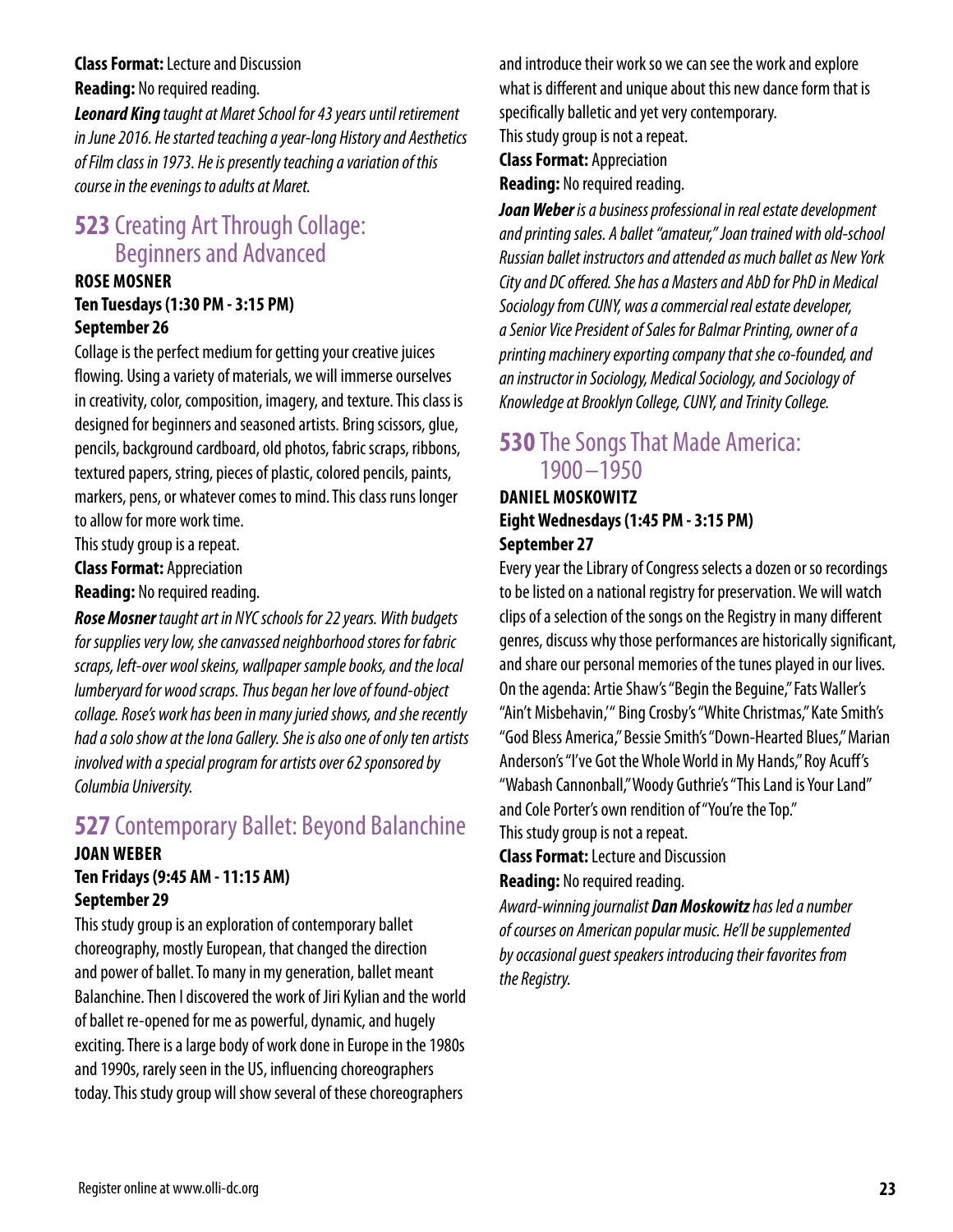## **542** The Piano + 2, 3, 4, ... : Trios. Quartets. Quintets. ...

### **JOHN BOWEN Nine Mondays (9:45 AM - 11:15 AM) September 25**

Invention of the piano in 1700 and its development into today's powerful yet sensitive instrument unleashed a flood of classical compositions merging the piano with small groups of other orchestral instruments. This study group provides a survey of the evolution of this instrumental configuration over three centuries, including works selected from those of Haydn, Mozart, Weber, Hummel, Beethoven, Schubert, Schumann, Farrenc, Brahms, Chopin, Felix and Fanny Mendelssohn, Franck, Beach, Tchaikovsky, Rachmaninoff, Smetana, Ravel, Fauré, Dvorák, Arensky, Saint-Saëns, Mahler, Shostakovich, and others. This study group is not a repeat.

**Class Format:** Appreciation **Reading:** Less than 1 hr/week.

*John Bowen is a reformed economist who has led several OLLI classical music courses, including surveys of the works of women, romantics, Americans, and Russians.*

### **577** What Makes Musicals Great?

### **BARRY BORTNICK DAN SHERMAN Eight Tuesdays (11:45 AM - 1:15 PM) September 26**

Focusing on some of the most interesting musicals ever created both "standards" and lesser known surprises — the study group will show what this quintessentially American form of expression "can do." It will look at levels on which musicals "work," the creative decisions behind them, and how great musicals can both reflect the values and issues of their time, and be "living" classics touching future audiences and inspiring later creations — in some cases, impacting the very course of musical theatre history. The instructors will incorporate material such as films, plays, and fiction, along with video and audio clips. Musicals to be discussed include *Cabaret, Candide, Finian's Rainbow, A Little Night Music, She Loves Me, Carousel,* and *West Side Story.*

This study group is not a repeat.

**Class Format:** Lecture and Discussion **Reading:** No required reading.

*Barry Bortnick is a writer of book, music, and lyrics of musicals performed on both coasts and in London; Founding Director, OLLI at UCLA Extension, and former Director of Programs in Humanities,*  *Journalism, and Behavioral Sciences. He has taught courses on the musical at numerous OLLIs. He earned his doctorate from Harvard University where (among other places) he has conducted research on the development of interest in the arts and the psychology of music. Dan Sherman has a love of both American history and musical theatre, and has taught more than 20 courses for OLLI at George Mason University. He made his debut at American University with a lecture on the musical* Hamilton*. He earned his doctorate at Cornell University and is a managing director at the American Institute for Research (AIR).*

# **579** 19th Century French Art and Early 20th Century Art in Germany

### **LISA LEINBERGER Eight Thursdays (11:45 AM - 1:15 PM) September 28**

Modern artists experimented with new ways of seeing and with fresh ideas about the nature of materials and functions of art. This study group will trace the evolution of art from the Classical roots to the art of Ingres, Gros, and David. We will touch on the Romantic period of Delacroix, then move to the period of Realism looking at Corot and Courbet, the Barbizon School of Millet, and others. We will see how art changed again with paintings by Manet. Impressionism was the next change and we will look at examples by Renoir, Monet, and others. After WWI, artistic innovation began again and we will see the effect in the art of Leger. We will explore the influence of Bauhaus on German art, especially in the art of Kandinsky and Klee.

This study group is a repeat with revisions.

**Class Format:** Lecture

**Reading:** No required reading.

*Lisa Leinberger has a background in art and has worked at the Phillips Collection. She has recently led an OLLI Short. She has a Masters Degree in Art History and has taught French.*

# **580** Favorite Operas

#### **BRUCE EISEN Nine Wednesdays (1:45 PM - 3:15 PM) September 27**

We will discuss and view some of opera's greatest and most popular works. The Study Group Leader will introduce each of the operas, and this will be followed by a presentation of a relevant DVD. Specific issues concerning each opera will be raised and addressed by the study group in the subsequent sessions. The operas will include *Aida, Madama Butterfly, Billy Budd, The Magic Flute,* and *Carmen.*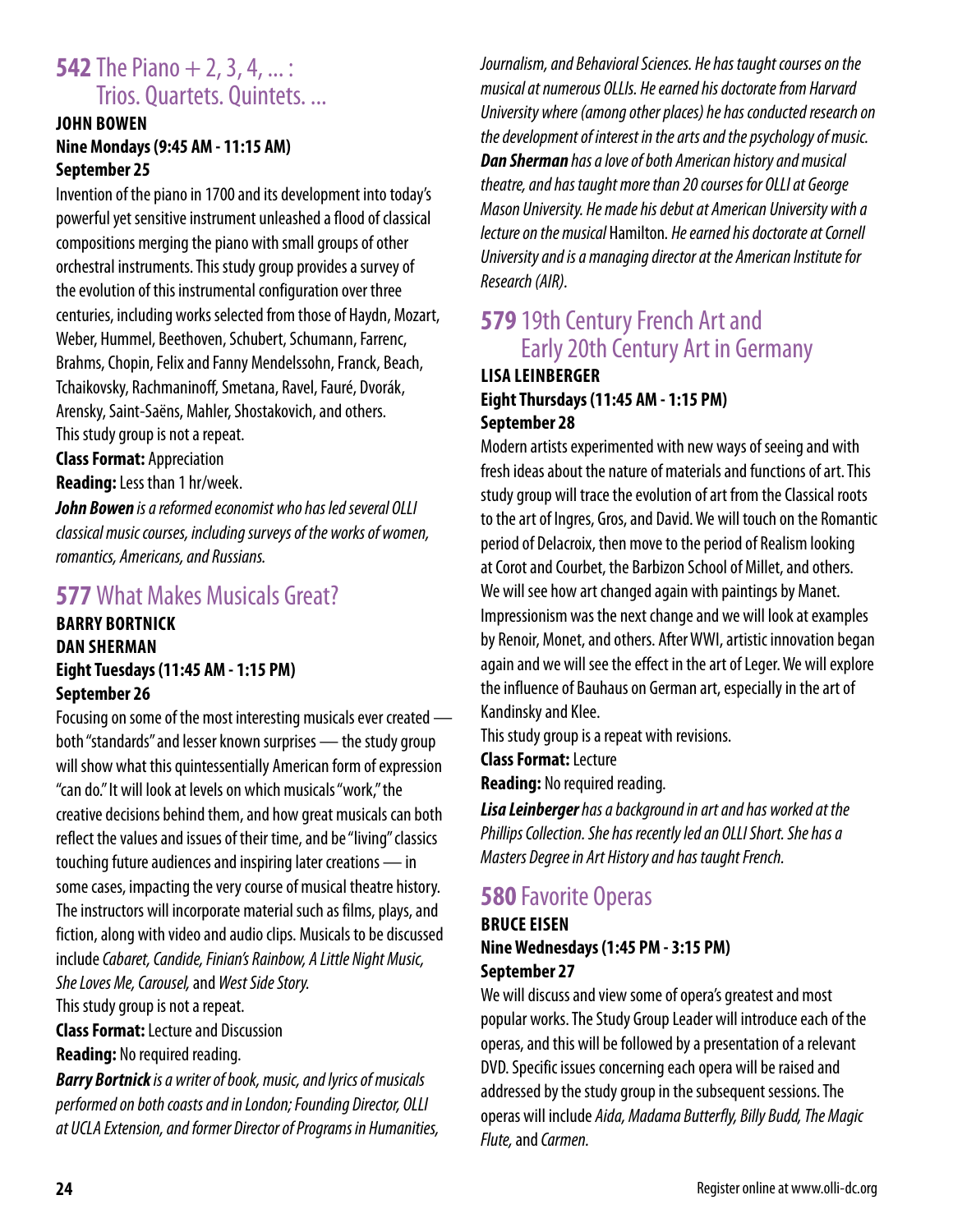This study group is a repeat with revisions. **Class Format:** Appreciation **Reading:** Less than 1 hr/week. *Bruce Eisen has been an OLLI Study Group Leader for a number of* 

*semesters. He is a retired attorney who has served as general counsel for the Washington National Opera.*

## **581 Great Films/Great Directors**

### **TRISH FOXWELL Ten Wednesdays (11:45 AM - 1:15 PM)**

**September 27**

The study group will concentrate on a rich collection of directors and films including: *Ben Hur*/William Wyler, *Lawrence of Arabia*/ David Lean, *Out of Africa*/Sidney Pollack, *The Sting*/George Roy Hill, *The Age of Innocence*/Martin Scorsese, *Apollo 13*/Ron Howard, *Titanic*/James Cameron, *Sully*/Clint Eastwood, and *In the Heat of the Night*/Norman Jewison. Film clips, discussions, and in-depth information about the films, and the directors will be the format of the study group. Films with a DC connection will also be highlighted from *All the Presidents Men*/Alan Pakula, *Mr. Smith Goes to Washington*/Frank Capra, and several others. A field trip or guest speaker in the film industry might also be on the agenda. This study group is not a repeat.

**Class Format:** Lecture and Discussion

**Reading:** No required reading.

*Trish Foxwell is a published author and journalist. Her background encompasses working on newspapers covering the arts, including films. She has taught Great Films/Great Directors at Duke University for the past two years and has a particular interest in film history. She has published two non-fiction books with another in the works.*

# 600 LITERATURE & LANGUAGE

## **604** Poetry Craftshop: Elizabeth Bishop and Marianne Moore

### **JENNY PIERSON Ten Wednesdays (9:45 AM - 11:15 AM) September 27**

This is a generative workshop for poets interested in using formal elements to deepen their craft. From readings in *The Complete Poems: 1927–1979* of Elizabeth Bishop and *Observations* by Marianne Moore, you will explore the roles that mentorship and the quest for precision played in their works. Letters, various biographical, and critical commentary, given as handouts, will enrich your efforts. Each week you will be given both a reading

and a writing assignment. Classes include deep discussion of poems by these poets, as well as the reading and commentary of the class poems.

This study group is not a repeat.

**Class Format:** Reading and Discussion

**Reading:** 2-3 hrs/week.

*Jenny Pierson, poet and professor of writing at George Washington University, worked as a human rights advocate, dairy farmer, editor, and caterer. She holds an MFA in creative writing from American University. Jenny has been leading poetry craftshops at OLLI since Fall 1996.*

### **612** Cours de conversation en français **JALEH LABIB Ten Mondays (1:45 PM - 3:15 PM) September 25**

Ce cours est pour ceux dont le français, de niveau suffisamment avancé, leur permet de lire, comprendre et converser facilement parmi un groupe de francophiles qui cherchent à améliorer leur conaissance du français et leur prononciation. Les discussions sont en partie basées sur une variété de sujets et thèmes, soumis chaque semaine sous forme de documents Word — version compatible — joints aux courriers électroniques. Les participants sont donc censés avoir régulièrement accès à leurs emails et une bonne connaissance de l'Internet.

Ceux postulant pour la première fois doivent être interviewés au téléphone avant d'être inclus dans le système de sélection. Ils ont donc intérêt à déposer leur demande bien avant la date limite. This study group is a repeat.

**Class Format:** Reading and Discussion

**Reading:** 2-3 hrs/week.

*Jaleh Labib a parlé français depuis son enfance et tout au long de ses 35 ans d'expérience aux entreprises françaises et organisations internationales. Elle a mené un bon nombre de cours de conversation en français à OLLI.*

# **615** Deutsch fuer Fortgeschrittene

### **HANNE CARAHER Nine Mondays (1:45 PM - 3:15 PM) September 25**

Koennen Sie sich auf deutsch unterhalten? Beherrschen Sie die Grundregeln der deutschen Grammatik? Wenn ja, dann sind Sie ein guter Kandidat fuer diese Klasse, in der wir uns unterhalten, manchmal Grammatik studieren und Kurzgeschichten auf deutsch lesen werden. Hausaufgaben jede Woche eine oder zwei Stunden. This study group is not a repeat.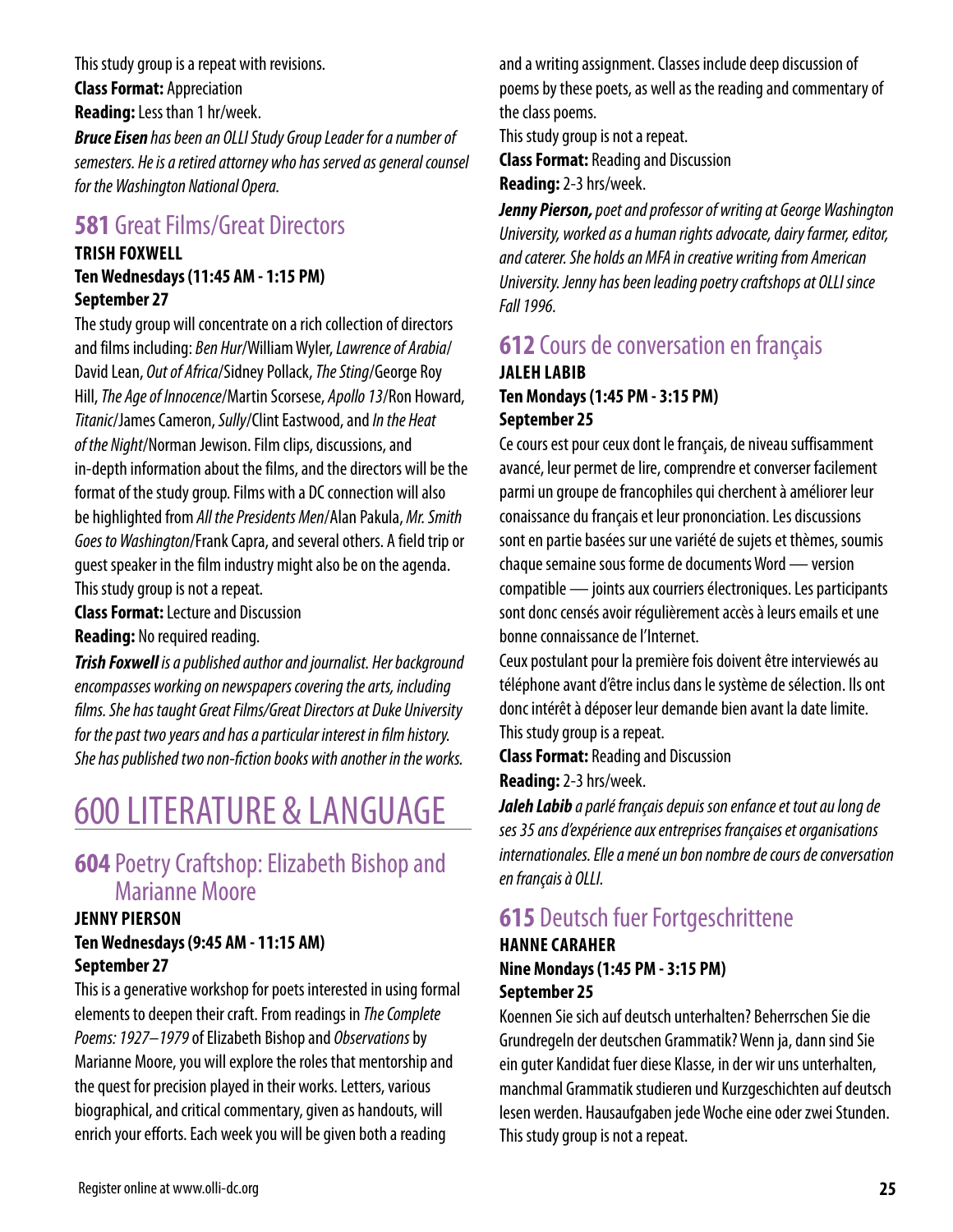**Class Format:** Lecture and Discussion **Reading:** 1-2 hrs/week.

*Hanne Caraher graduated from the University of Heidelberg, Germany, with the equivalent of a masters degree in conference interpreting and translation.*

# **616** Hablemos en Español — Curso Intermedio/Avanzado

### **MINERVA KELLER Eight Wednesdays (11:45 AM - 1:15 PM) September 27**

El español — cuyo uso se acrecienta a diario — es el lenguaje oficial de 19 países. El objetivo de este curso es que cada participante adquiera fluidez y un mejor dominio del idioma participando activamente en cada sesión. La conversación girará en torno de charlas, videos, artículos de la prensa internacional sobre eventos de actualidad, además de cuentos ó lecturas que se asignarán semanalmente por medio de un correo electrónico ó en forma impresa. Después de una breve introducción, cada tema merecerá una animada conversación culminando, si así lo desean, en un breve resumen escrito, para así incrementar la capacidad de expresión, no solo hablada, sino escrita.

This study group is a repeat with revisions.

**Class Format:** Reading and Discussion

**Reading:** 1-2 hrs/week.

*Minerva Keller has an MA in Language/Foreign Studies from American University. She was a Lecturer and Adjunct Professor of Spanish, French, and Translation at college-level area institutions, and is a freelance translator. She has worked for international organizations as a translator/interpreter in Chile, Switzerland, Belgium, and Washington, DC.*

## **619** French — Back to the Basics

#### **EVELYNE BONHOMME Ten Wednesdays (9:45 AM - 11:15 AM) September 27**

Antoine de Saint-Exupéry wrote that: "It is only with the heart that one can see rightly; what is essential is invisible." If this statement resonates with you, this study group may be for you. We will focus on basic communication skills, including pronunciation, to facilitate everyday conversation. We will review basic French structures and develop an expanding vocabulary relating to fun activities such as meeting people, traveling, entertainment, ordering food, obtaining basic services, and your own interests. Expect a lot of conversation practice in and out of class as you take your first steps toward reading and conversing about Saint-Exupéry in French.

This study group is a repeat. **Class Format:** Reading and Discussion **Reading:** 1-2 hrs/week.

*Evelyne Bonhomme is a native French speaker currently teaching French and French for Business at Bowie State University. She has more than 20 years of experience teaching French. She is a retired lawyer with a JD from the University of Pennsylvania, and an MTS from Wesley Theological Seminary.*

# **622** Beginning Spanish 101 (Spanish for Dummies Smarties)

### **SUSAN SCHNEIDER Eight Tuesdays (11:45 AM - 1:15 PM) September 26**

Hola: Learn to speak street Spanish in 30 minutes! Whether you have studied Spanish before or not, this course will allow you to learn to speak from scratch, improve your pronunciation, and increase your fluency. We will stress oral practice — listening and speaking — over reading and writing. You will learn everyday expressions and get exposure to the Spanish language and culture. The study group will use the book, *Spanish for Dummies,* 2nd edition and cell phones. Our goal is to help everyone order chimichangas flawlessly. There is no homework but ten minutes of extra practice a day will also get you arroz con frijoles. This study group is not a repeat.

**Class Format:** Lecture and Discussion **Reading:** Less than 1 hr/week.

*Susan Schneider has taught conversational Spanish and English for decades. She started the ESL program for adults at the National Cathedral. She also was a Peace Corps Volunteer in El Salvador where she learned to speak Spanish in the barrio. She has a PhD in Linguistics, an MA in Education, and a BA in History.*

# **631** Understanding Families Through Plays

### **KAREN GAIL LEWIS Eight Mondays (9:45 AM - 11:15 AM) September 25**

For this study group, participants will read four popular plays: *All My Sons,* by Arthur Miller; T*he Last Seder,* by Jennifer Maisel; *Fences,* by August Wilson; and *Lost in Yonkers,* by Neil Simon. We will discuss each play (in the above order) for two weeks, focusing on relationships among family members, typical emotional and health issues, and gender roles that have been influenced by prior family generations. We'll see how the richness of interpretation changes given the societal dictates. We'll also see how each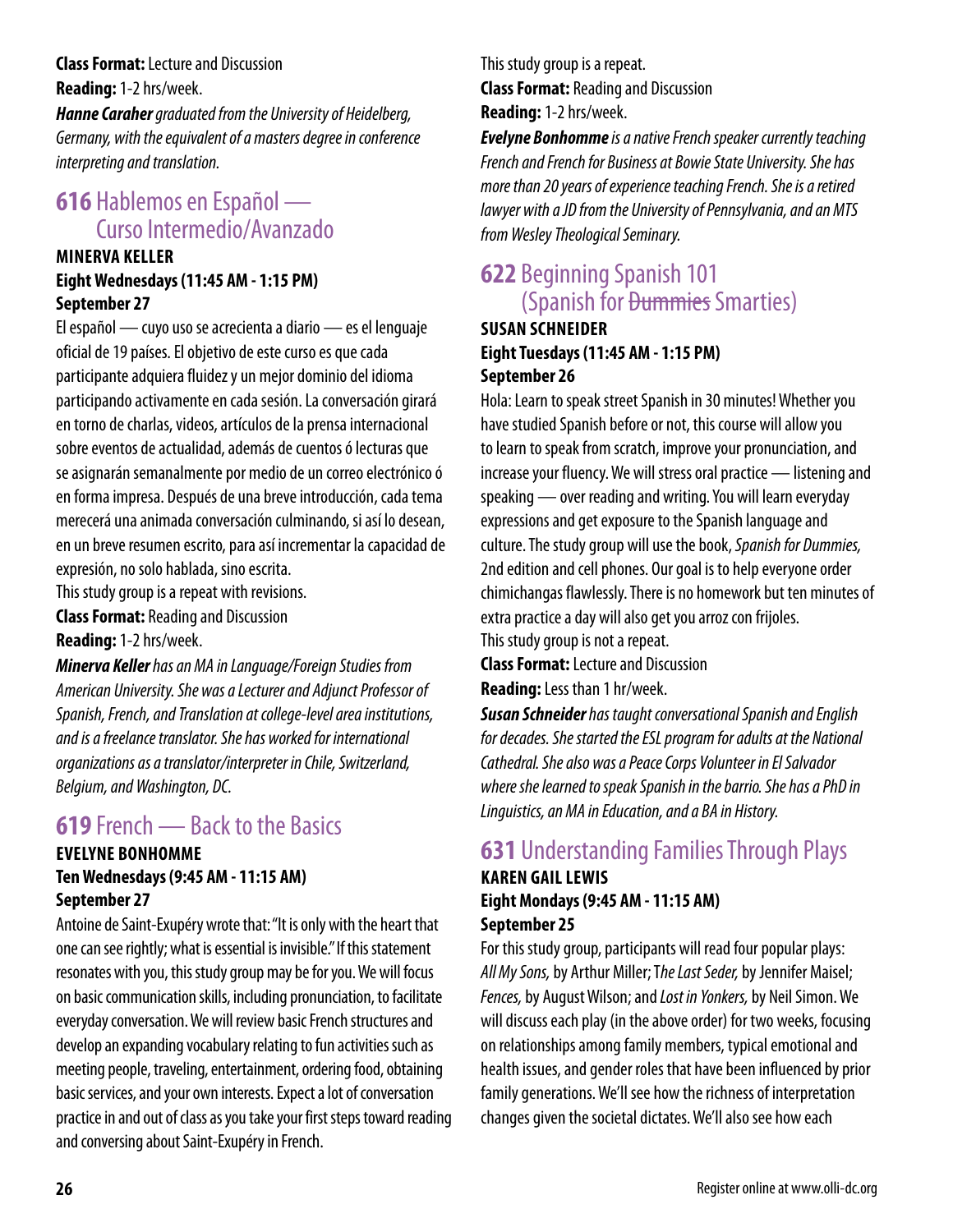play might be different if written by a playwright of a different race, ethnicity, or gender. We may predict an Act 3. This is a fun, interactive class.

This study group is not a repeat.

**Class Format:** Discussion

**Reading:** Less than 1 hr/week.

*Karen Gail Lewis has been practicing family therapy for over 40 years and has authored numerous books about marriage, gender relationships, singles, and adult siblings.*

# **641** The Booker Prize Marketplace Niche

#### **ELLEN MOODY Ten Mondays (11:45 AM - 1:15 PM) September 25**

In this study group, we'll discuss three winners: Paul Scott's *Staying On* (1979), Graham Swift's *Last Orders* (1996), and Hilary Mantel's *Wolf Hall* (2009). We will explore our prize-obsessed culture, how the Booker functions in the fiction industry. The Booker is more than a marketplace niche, though. The books characteristically share a group of themes: historical, post-modern, post-colonial, self-reflexive, witty, melancholy books. Many are masterpieces. All three choices have also have been made into brilliant and successful films. We'll discuss the film adaptations as well. This study group is not a repeat.

**Class Format:** Lecture and Discussion

**Reading:** 2-3 hrs/week.

*Ellen Moody has a PhD in English Literature, with two books, essays on 18th and 19th century literature, film adaptations of novels, and translated poetry from the Italian Renaissance among her published work. An independent scholar, she maintains three blogs and a website on literature. She taught in senior colleges for over 30 years.*

## **646** *The Book of Psalms*

#### **IRWIN LEBOW Ten Mondays (9:45 AM - 11:15 AM) September 25**

*The Book of Psalms* contains 150 poems, many of which were chanted with instrumental accompaniment in the Jerusalem temple during the sacrificial worship. The word psalm comes from the Greek and means a song played on a plucked instrument. The Psalms are the best-known examples of inspirational biblical poetry to most of us from their fundamental role in both the Jewish and Christian liturgies. They were written over a period of 500 years by many authors; King David is traditionally the author of many psalms, although this is doubtful historically. In the course, we will read and discuss many of the psalms from Robert Alter's *The Book of Psalms:* 

*A Translation with Commentary,* and present examples of music that has been written to accompany them. This study group is not a repeat.

**Class Format:** Reading and Discussion

**Reading:** Less than 1 hr/week.

*Irwin Lebow, a retired telecommunications engineer with a PhD from MIT, has also been a lifelong student of the Bible. He has taught many study groups for OLLI in both telecommunications and the Bible.*

## **651** *Writing Down the Bones*

### **BROCK HANSEN Eight Mondays (1:45 PM - 3:15 PM) October 02**

This is a study group for people who like to write, or think they might, but who need a stimulus to practice writing. We will use Natalie Goldberg's book, *Writing Down the Bones: Freeing the Writer Within,* in which she describes a method for writing practice and overcoming writer's block. In each session we will have two or more spells of writing practice in response to a prompt. We write for 10–15 minutes, after which participants are encouraged but not required to share what they have written. Positive feedback is encouraged and more critical feedback can be requested. The writing practice tends toward memoir, though it is not limited to that. A bonus is getting to know your fellow writers through their writing. This study group is a repeat.

**Class Format:** Reading and Discussion **Reading:** Less than 1 hr/week.

*Brock Hansen has enjoyed writing since elementary school and is intimately familiar with the challenges of writing on a regular basis. He has participated in groups such as this and led this study group for OLLI twice before. He always finds them stimulating and a great way to get to know fellow OLLI members through their writing.*

# **655** Joseph Conrad — Moral Tales

### **RONALD PARLATO Nine Mondays (9:45 AM - 11:15 AM) September 25**

The study group will be based on a selection of Conrad's novels, novellas, and short stories set in the tropics or on the sea, and which illustrate the themes of morality, solidarity, alienation, and courage common to all his works. The study group will examine the books as literature, but will focus on the moral dilemmas he sees as a part of life. The objectives of the study group are to understand Conrad's philosophy, metaphors, style, language, and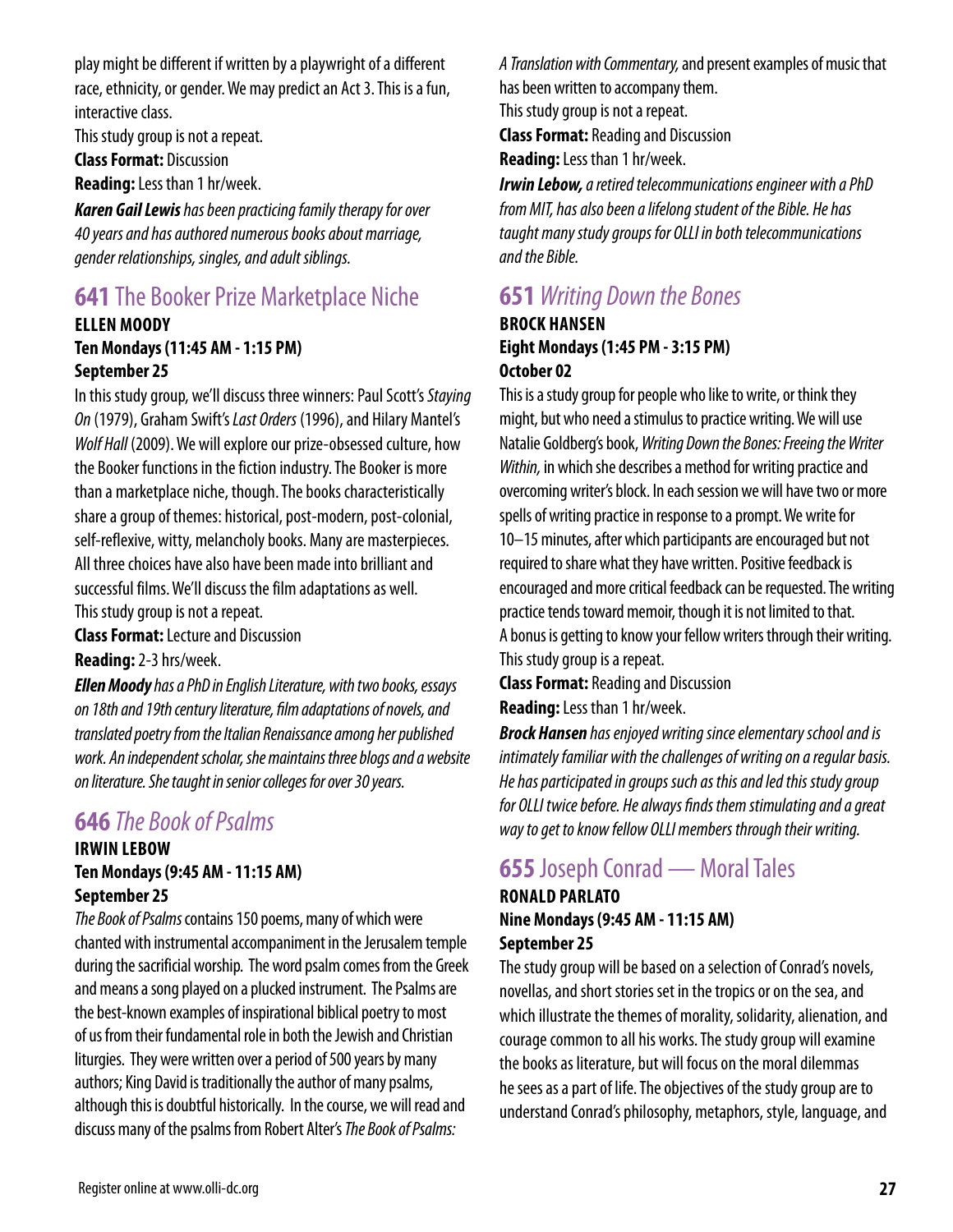intent. Texts: *Lord Jim, Heart of Darkness, Victory, The Nigger of the Narcissus, The Secret Sharer,* and selected short stories. This study group is not a repeat.

**Class Format:** Lecture and Discussion **Reading:** 2-3 hrs/week.

*Ronald Parlato has taught four previous study groups in literature at OLLI; and also at universities in South Carolina and Mississippi. He is a graduate of Yale University with a double major in English and French literature. He is a retired International Management Consultant.*

# **657** *Tom Jones,* by Henry Fielding

#### **LESLIE FRANTZ Nine Tuesdays (11:45 AM - 1:15 PM) September 26**

In this study group, we will discuss this novel's history and context, style and form, and what Fielding intended with his innovative approach to prose fiction. But we'll also read for the pure fun of it. Fielding tells us that his subject is Human Nature, and even after 250 years, his treatment of us is very funny, and rings very true. This is listed as a nine-week course, but there will actually be eight meetings, with a scheduled break at the midpoint. Leslie has to be away for one week in late October. Group members should read Books I, II and III before our first meeting.

This study group is not a repeat.

**Class Format:** Reading and Discussion

**Reading:** 1-2 hrs/week.

*Leslie Frantz is an experienced teacher of English. She taught in Georgetown University's Continuing Education program for 25 years, and has been leading OLLI study groups since 2007.*

### **669** Enjoying *The New Yorker* Together **BOB HAUSMAN**

### **Eight Thursdays (11:45 AM - 1:15 PM) September 28**

*The New Yorker*'s audience beyond New York enjoys reportage, commentary, essays, short stories, satire, poetry, and cartoons, with artistic provocative covers, book, theater and movie reviews, medicine and law, world politics, and social issues. For each class "hour" (45 minutes) a member chooses an item from a *New Yorker*  issue and adds something from his/her experience, knowledge or research, followed by class discussion. OLLI members have taken the course two, three, and four times. Enjoy an open, friendly atmosphere where true conversation occurs. This study group is a repeat with revisions.

**Class Format:** Reading and Discussion

### **Reading:** 1-2 hrs/week.

*Bob Hausman has been an attorney in all three branches of the Federal government and in private practice. He has enjoyed reading and discussing* The New Yorker *magazine all his adult life. He has led this course at OLLI for a number of years.*

### **671** On Beyond Athens: New Directions in the Greek Performing Arts

#### **ANDREW WHITE Ten Tuesdays (9:45 AM - 11:15 AM) September 26**

What exactly did the Greeks do with their amazing theatrical legacy? After Athens was swallowed whole by Philip and Alexander the Great, did the theatre decline and fall? Or did it set the stage for new literary forms? Join theatre artist and historian Andrew White as he guides us down through the centuries, from Alexander's time onward, to see the amazingly subtle things the Greeks did with their theatres and their repertoire of classic dramas. Through a combination of primary sources, school manuals, sermons, and orations (seasoned with a modern theorist or two), we will see how the Greeks applied theatre on the streets, in the churches and salons of the elite, and set the stage for the Italian Renaissance.

This study group is not a repeat.

**Class Format:** Lecture and Discussion **Reading:** 2 hrs/week.

*Andrew Walker White (Andy) is a theatre artist, historian, and local performing arts critic. He has taught a wide range of drama courses with OLLI over the past ten years. His first book,* Performing Orthodox Ritual in Byzantium, *was published with Cambridge University Press, and he is hard at work on his next volume.*

# **673** World War I: Fact by Fiction

### **ELSA NEWMYER VIRGINIA NEWMYER Eight Thursdays (9:45 AM - 11:15 AM) September 28**

This course will analyze the physical and emotional costs of World War 1 through the lens of fiction. A little over a century ago, in early August of 1914, Europe descended into a war more costly and ruinous than any ever fought up to then. On the Western front, the combatants — chiefly Germany, Austria-Hungary, France, and England — suffered untold slaughter of men and severe physical and psychological consequences to those soldiers and to the women and children on the home front, over four long years. In this Study Group, Elsa Newmyer and Virginia Newmyer will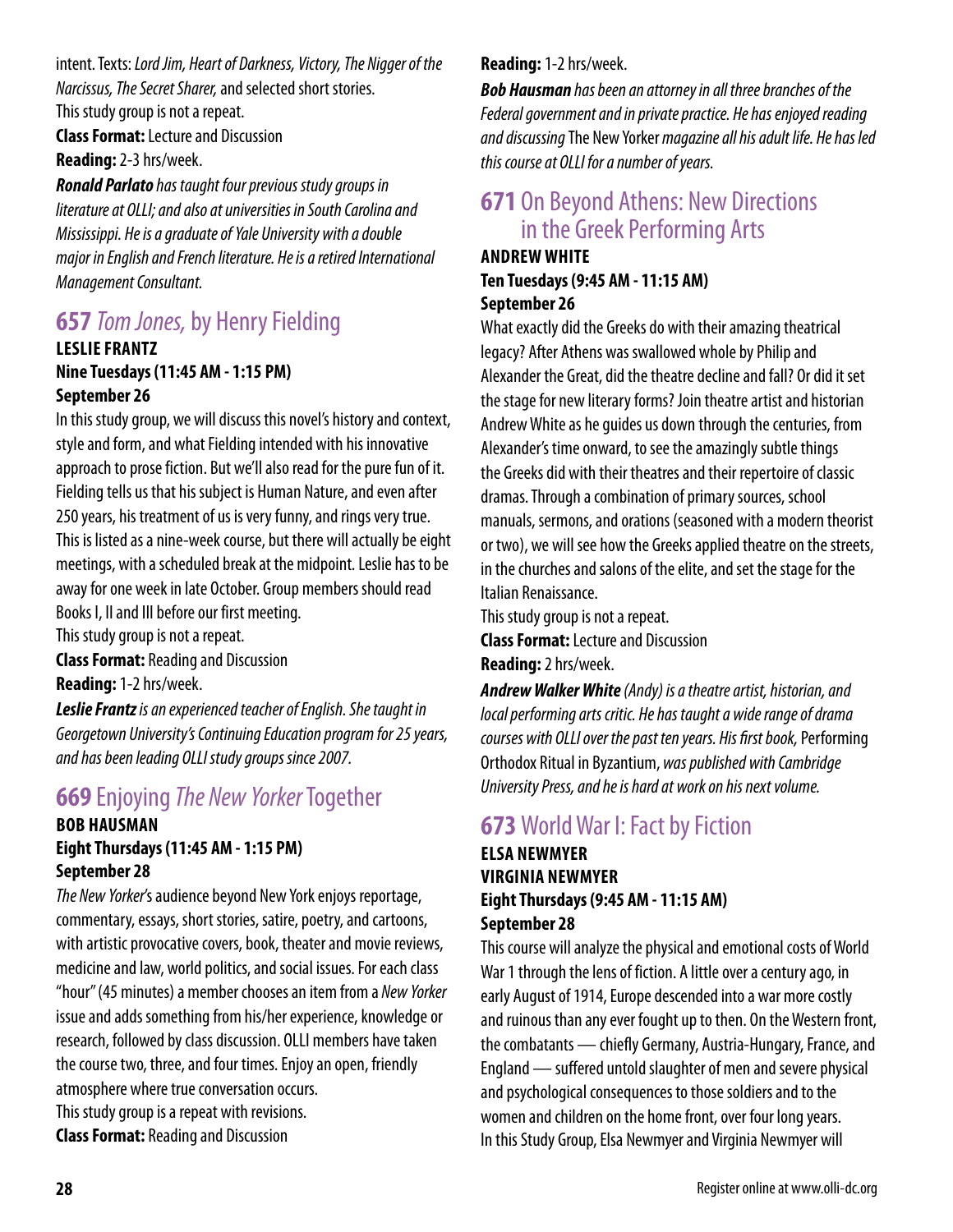explore the Western Front, from the British point of view, and the place it continues to hold in our imagination. We shall see, in particular, through novels, short stories, poems, pictures, and screen adaptations how our emotional connection to the protagonists has deepened.

Students will read *Birdsong*, by Sebastian Faulks, and Sebastian Barry's *A Long Long Way,* in addition to one or two poems, provided for each class. Participants will also be asked to watch the film *Regeneration* for discussion. We will email a sampling of pre-war poetry to read before the first class and class members might want to begin *Birdsong*, which we will introduce in the second session. This study group is not a repeat.

**Class Format:** Lecture and Discussion **Reading:** 2-3 hrs/week.

*Elsa Newmyer taught English and related subjects to middle and* 

*high school students for close to 30 years. A lifelong reader, she loves nothing more than teaching literature. She spent 20 years at Georgetown Day School, in addition to other independent schools. Virginia Newmyer has taught many courses at OLLI, chiefly about British history, illustrated with PowerPoint presentations. She also teaches classes with Susan Willens on the links between literature and history at Politics and Prose and at the Smithsonian.*

### **678** Shakespeare in Performance: The Making of a Merchant of Venice

### **CAROL LIGHT Ten Thursdays (1:45 PM - 3:15 PM) September 28**

Should Hitler's favorite Shakespeare play, *The Merchant of Venice,* be performed at all and, if so, can it or should it be made palatable to modern sensibilities without destroying its artistic integrity? We will look at what the text says and why, as well as discussing what choices are available to editors, directors, actors, and other contributing artists, what balances must be struck, and how these choices and our own preconceptions make a "Merchant." We will see and discuss how, among others, performances from Laurence Olivier, Al Pacino, and Maggie Smith resolve the question of how tolerant will we be, and should we be, of the bigotry and ambiguity of this acknowledged problem play.

This study group is not a repeat.

**Class Format:** Appreciation

### **Reading:** 1-2 hrs/week.

*Carol Light's decades of addiction to Shakespeare in Performance, particularly by the Royal Shakespeare Company, has resisted all known forms of therapy. Despite this problem, she managed to mostly retire as a lawyer and now leads Shakespeare in Performance*  *Study Groups, having done* Hamlet, Tempest, Lear, Henry V, *and* Richard III.

# **681** *The Best American Essays of 2016*

### **SUSAN WILLENS Eight Mondays (9:45 AM - 11:15 AM) September 25**

This study group will read a selection of essays from the *The Best American Essays of 2016,* edited by Jonathan Franzen and will discuss the range of styles, forms, and subjects covered. This study group is not a repeat.

**Class Format:** Lecture and Discussion

**Reading:** 1 hr/week.

*Susan P. Willens has been an OLLI study group leader for several years, following her career as a teacher. She taught English literature and composition — at George Washington University, the Edmund Burke School, and in several universities and schools overseas.*

# **682** *The Best American Essays of 2016*

### **SUSAN WILLENS Eight Thursdays (9:45 AM - 11:15 AM) September 28**

For course description and Study Group Leader bio see 681. This study group is not a repeat. **Class Format:** Lecture and Discussion **Reading:** 1 hr/week.

# **684** Three Symbolic Novels

### **HELEN SCHWARTZ Nine Tuesdays (9:45 AM - 11:15 AM) September 26**

Symbols offer different paths into three outstanding novels: Leslie Marmon Silko's *Ceremony* (Southwest Indian culture engages the dominant Anglo culture), Elie Wiesel's *The Gates of the Forest* (his best novel about Jewish survival in WWII Hungary), and Virginia Woolf's *To the Lighthouse* (about an English family at their summer home and the physics of memory). These are three of my favorite books, with insight into three distinct times and cultures. Come explore. This study group is not a repeat.

**Class Format:** Lecture and Discussion

**Reading:** 1-2 hrs/week.

*Helen Schwartz has taught OLLI classes on Shakespeare, American literature, Documents that Changed the World, and* Year Zero: A History of 1945. *Retired from Indiana University, with a PhD in English Literature, she now writes historical suspense novels and traffics in the international exchange of ideas.*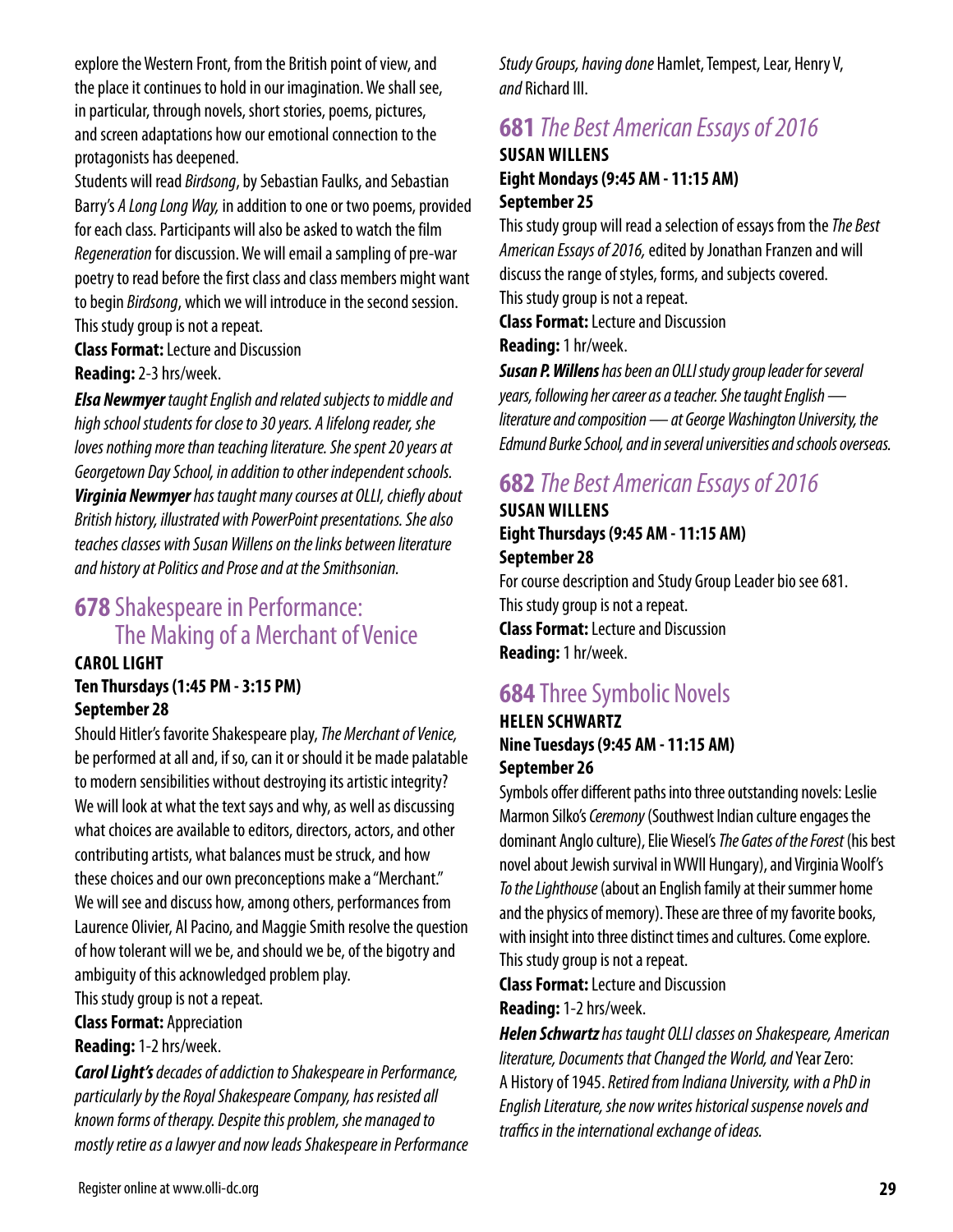# **690** Shakespeare's *The Tragedy of Hamlet*: A Close Study

### **OSA COFFEY Nine Mondays (1:45 PM - 3:15 PM) September 25**

This study group will examine Shakespeare's *The Tragedy of Hamlet, Prince of Denmark* with emphasis on a close reading of the text. Short lectures will highlight the literary, social, and political context of the late Elizabethan age. DVD scenes from a variety of *Hamlet* productions will be shown. Students who enroll in this group need to have prior knowledge of some of Shakespeare's major works, i.e. by having read several plays, seen performances, or having participated in previous OLLI Shakespeare groups. *Hamlet* will be performed at a local theater in the fall of 2017. A group visit to see the play will be organized.

This study group is not a repeat.

**Class Format:** Lecture and Discussion **Reading:** 1 hr/week.

*Osa D. Coffey has a PhD in English literature and extensive teaching experience. She has been a Senior Docent at the Folger Shakespeare Library for more than ten years. She has previously led several OLLI groups on various Shakespeare topics.*

### **695** Reading Modern Italian Fiction: Writers and Regions

### **JUDITH PLOTZ Ten Thursdays (11:45 AM - 1:15 PM) September 28**

This study group will concentrate on four modern Italian novelists — Giorgio Bassani, Italo Calvino, Elena Ferrante, and Leonardo Sciascia — whom we will read within their biographical, historical, and regional contexts. Bassani depicts Ferrara under Fascism; Sciascia the complex web of mid-20th century Sicilian society; Ferrante the Camorra-controlled neighborhoods of late-20th century Naples. Italo Calvino, by contrast, is a Utopian writer of imaginary spaces. We'll supplement the reading with a few relevant films (*The Leopard, The Garden of the Finzi-Continis*). Most of our texts are short — short stories or novellas — so there will be plenty of time for discussion.

This study group is not a repeat.

**Class Format:** Lecture and Discussion **Reading:** 2 hrs/week.

*Judith Plotz, Professor Emerita of English, taught at George Washington University for many years, offering courses in British romanticism, 19th century humanities, colonial/postcolonial British*  *and Indian literature, and children's literature. At OLLI she's taught Kipling, Colonial Fiction, and Metaphysical Fiction. Recently she's been studying Italian.*

# 700 HISTORY & GEOGRAPHY

### **705** The Life and Times of Winston Churchill

### **STANLEY NEWMAN Ten Wednesdays (1:45 PM - 3:30 PM) September 27**

This study group will examine the life and times of Winston Churchill (1874–1965). Born at the time of the great British Empire under Queen Victoria, Churchill lived to see its dissolution. He played a major role in British and world events after becoming an MP at the age of 26. He was a major actor in World War I and, for many, the savior of England in World War II. We will discuss his political, family, literary, and artistic life. We will hear some of his memorable speeches. The study group will look at Churchill, not only from the point of view of admirers, but also from his critics. The study group participants will be asked to volunteer to make short presentations on selected topics. The book, *Churchill, An Unruly Life* by Norman Rose (paperback) can be borrowed from the Study Group Leader by the first eleven participants. The hardback book, in larger print than the paperback, is titled *Churchill: The Unruly Giant,* which is out of print but may be found online. This study group will run an extra 15 minutes.

This study group is a repeat.

**Class Format:** Lecture and Discussion **Reading:** 1 hr/week.

*Stan Newman graduated from Trinity College and Columbia Law School. He received a Political Science Association Fellowship to study at the London School of Economics. He is a former Adjunct Professor at Catholic and American Universities. This will be Stan's fourth semester leading this study group.*

# **711** Anti-Intellectualism in America

### **JOEL DENKER Nine Thursdays (1:45 PM - 3:15 PM) September 28**

Suspicion of the intellectual is a powerful force in America today. Its roots run deep in our culture and history. We will examine historian Richard Hofstadter's Pulitzer Prize winning book, *Anti-Intellectualism in American Life.* In this study, Hofstadter demonstrates the role of anti-intellectualism in American politics, education, religion, and other areas. Although there will be lecture, the core of the sessions will be analysis and discussion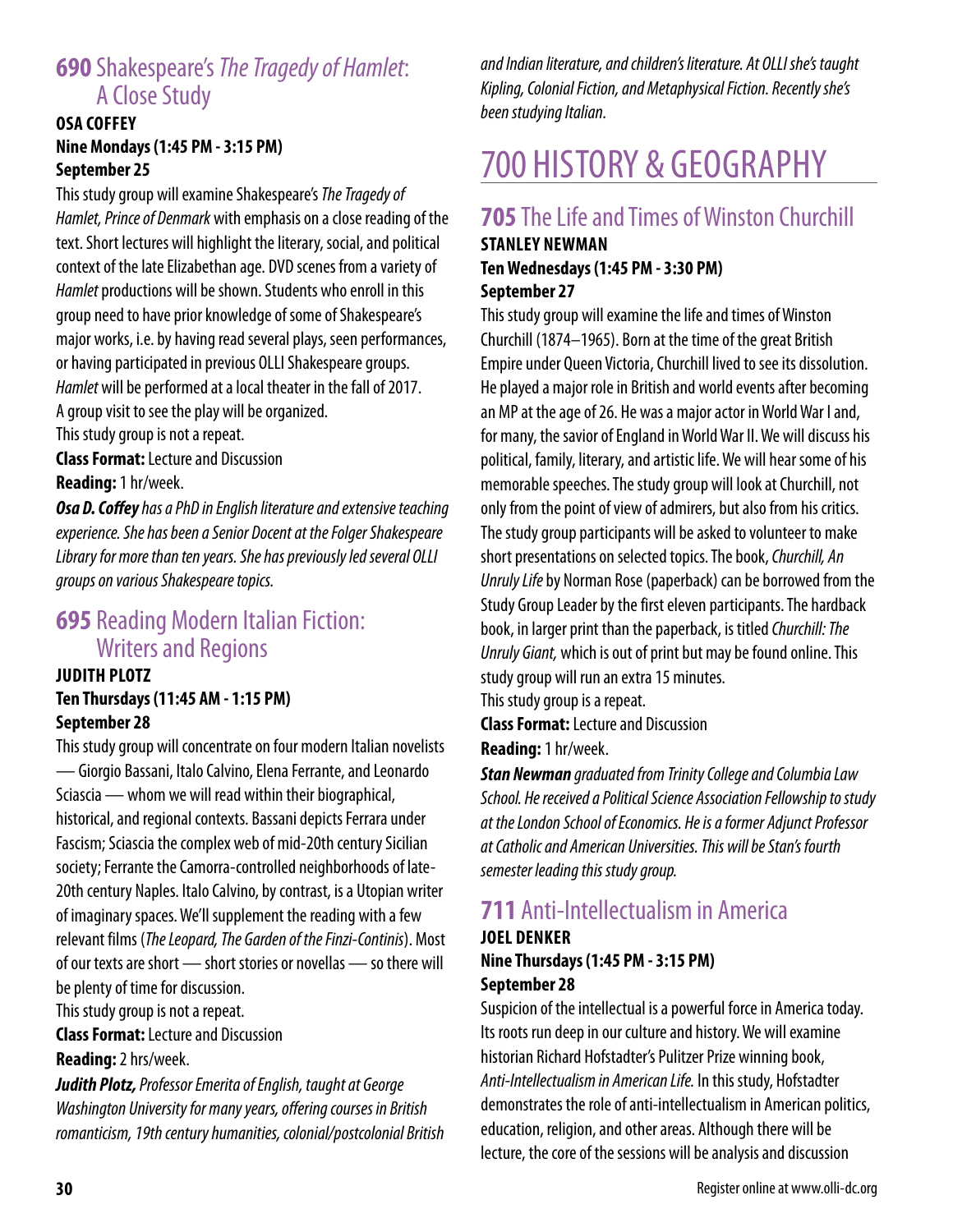of the text. Supplementary readings will be used to clarify and expand on Hofstadter's ideas.

This study group is a repeat with revisions.

**Class Format:** Lecture and Discussion

**Reading:** 1-2 hrs/week.

*Joel Denker is a veteran teacher and OLLI leader, whose books illuminate central themes in American culture — education, ethnicity, labor, and food. He received his doctorate from Harvard.*

### **715** Evolution of Civilization in Meso-America: 20,000 BC–2017 AD

### **LARRY HEILMAN Nine MONDAYS (9:45 AM - 11:15 AM) September 25**

The course will explore the evolution of civilization in Meso-America from 20,000 BC to 2017 AD by examining the pre-Columbian antecedents in Meso-America; the Iberian antecedent; the Spanish conquest; the political, economic, and religious institutions of the Colonial period in the Viceroyalty of Nueva España (New Spain) and its Audiencias (Guatemala and Yucatan); the 19th century, Mexico and the United States; the 1910 Revolution and its impact; the Mexican muralists in the 20th century; the Mexican muralist movement spreads into the US. The discussions of institutions and artifacts (art and architecture) will provide the opportunity to study continuity and change in Mexico. During each session 10 to 15 minutes may be devoted to contemporary affairs Mexica. This study group is a repeat with revisions.

**Class Format:** Lecture and Discussion **Reading:** 1-2 hrs/week.

*Larry Heilman has a PhD in History. He has taught Latin American History at various universities and undertaken archeological fieldwork in Mexico, Spain, Florida, and California. Currently he is a Research Associate in the Andean Division of the Anthropology Department at the Natural History Museum of the Smithsonian where his research is focused on the impact of US foreign assistance on Bolivia from 1939 to 2013. His book,* USAID in Bolivia: Partner or Patrón? *is forthcoming from Lynne Rienner Publishers.*

# **718** Politics in the Early American Republic

### **BARBARA COLEMAN Ten Thursdays (1:45 PM - 3:15 PM) September 28**

During the tumultuous decade of the 1790s in America, rival political factions of Federalists and Republicans battled over the future course of the young republic. The legacy of the Revolution itself was at stake in the eyes of leaders Thomas Jefferson, John Adams, Alexander Hamilton, and James Madison. As we discuss the political philosophies of these men, and the domestic and foreign events of that period, we will try to understand the animating passions of a democratic nation — then and now. This study group is a repeat.

**Class Format:** Reading and Discussion

**Reading:** 2-3 hrs/week.

*Barbara Coleman is a retired senior policy advisor for AARP's Public Policy Institute. She has taught several OLLI study groups on American History.*

### **719** Jewish History and Life: Diaspora to Israel **JOSH BERMAN Ten Wednesdays (11:45 AM - 1:15 PM) September 27**

Judaism has been present for 4000 years. In this study group, we will follow Judaism from its apparent end with the diaspora in 135 CE to the State of Israel, with the aim of understanding how Judaism was able to survive another 19 centuries and be a part of our present world. Equal emphasis will be placed on historic events and Jewish life during those periods of history. The two texts (Scheindlin's, which is short and clear, Johnson's, which is longer and more provocative) will be supplemented by original sources and videos.

This study group is a repeat with revisions.

**Class Format:** Lecture and Discussion

**Reading:** More than 3 hrs/week.

*Jonathan (Josh) Berman, MD, PhD, is a Jewish-American with a lifelong interest in his heritage.*

# **721** TR, Twain, and American Imperialism **ROBERT COE**

### **Ten Wednesdays (11:45 AM - 1:15 PM) September 27**

In this study group, we will deal with an important development in American history: the bitter conflict between the expansionists and the anti-imperialists at the turn of the 20th century over the country's future role in the world. The expansionists were led by Presidents William McKinley and Theodore Roosevelt, Henry Cabot Lodge, and William Randolph Hearst. The Anti-Imperialist League included such important figures as Mark Twain, Andrew Carnegie, and William Jennings Bryan. The expansionists narrowly won in the Senate and the Supreme Court on the crucial issue of the US occupation of the Philippines. We will assess why this occurred and the implications for America's subsequent foreign policy.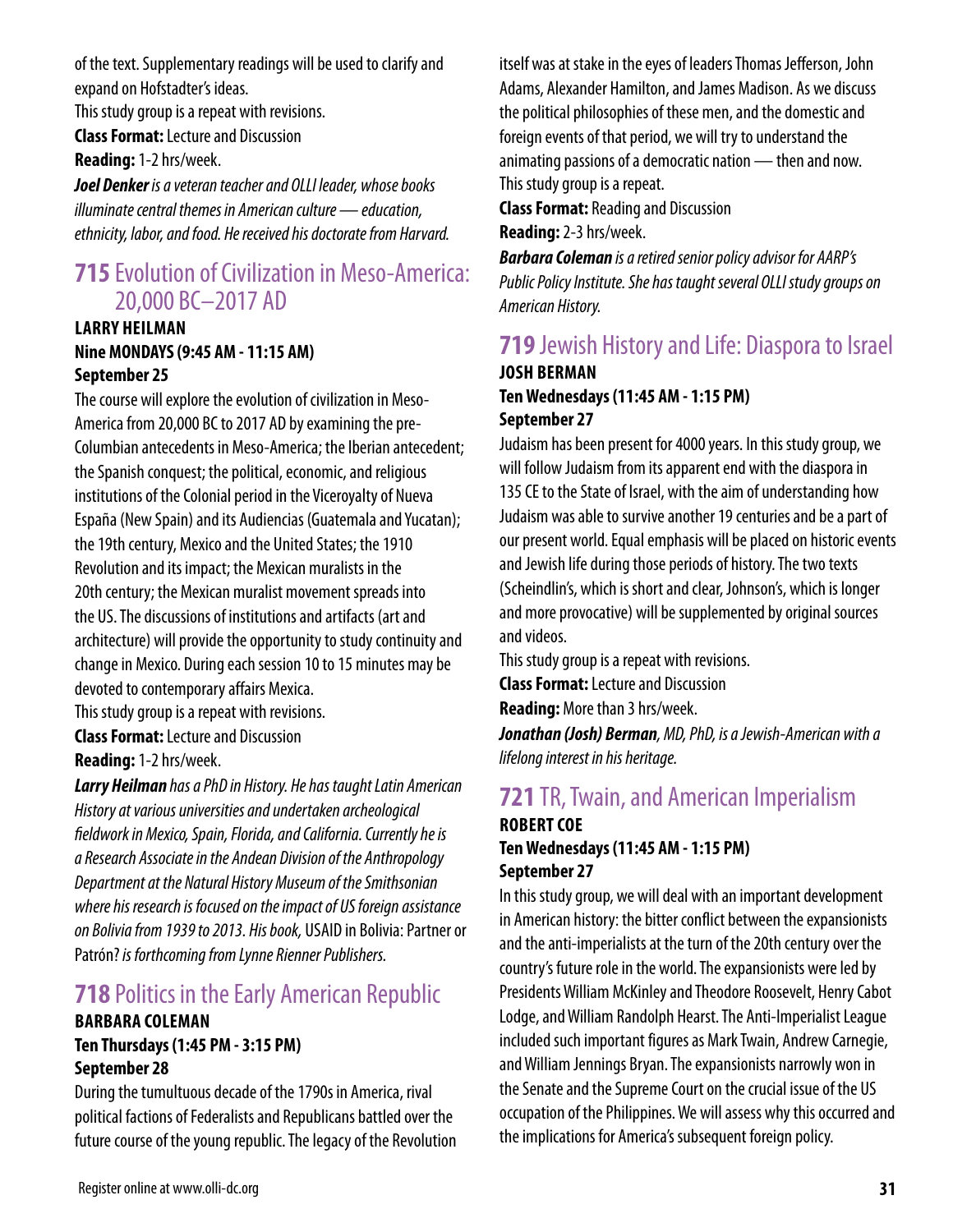Book: Stephen Kinzer, *The True Flag.* This study group is not a repeat. **Class Format:** Discussion **Reading:** 1 hr/week.

*Bob Coe has an MA in History from Columbia and an MAT in Teaching from Wesleyan. A former Foreign Service Officer, he has been teaching mostly history study groups at OLLI since 2005.*

### **724** City-States in Renaissance Italy: 1350 –1527

### **MARKLEY ROBERTS Ten Mondays (11:45 AM - 1:15 PM) September 25**

The flowering of art and humanism in Renaissance Italy, 1350-1527, stemmed from a marvelous concentration of wealth by affluent, highly competitive Italian city-state merchants, bankers, and professional soldiers, We will read about and discuss these city-states' achievements in trade, politics, intellectual life, and art. We will also look at some outstanding individuals, such as the Duke of Urbino, Machiavelli, Castiglione, and the d'Este sisters. Plenty of reading, plenty of discussion.

This study group is not a repeat.

**Class Format:** Discussion

**Reading:** 1-2 hrs/week.

*Markley Roberts, an economics PhD, has given various OLLI courses, including one on Lorenzo di Medici and Renaissance Florence.*

# **740** Slavery in America: 1619 –1820

### **KAREN STEWART Ten Thursdays (11:45 AM - 1:15 PM) September 28**

This study group will examine the first 200 years in the development of slavery in America. Study group participants will be expected to read the assigned text in Ira Berlin's *Many Thousands Gone* in preparation for each session. We will examine the evolution of slavery across geographic areas and across time. The focus of the discussion will be on the ways in which decisions, legislation, and policies concerning slavery, implemented in the 17th, 18th, and early 19th centuries, continue to impact us today. There is an important national conversation about race going on in America right now. This study group will be a chance to engage with each other in that conversation.

This study group is not a repeat.

### **Class Format:** Lecture and Discussion **Reading:** 1 hr/week.

*Karen Stewart recently retired from Westat where she was a Senior Study Director. She worked on a variety of health and social science studies under contract to CDC, NIH, and other federal and private agencies. Her interest in slavery began during her service in the Peace Corps. She has studied the topic intensely since her retirement.*

# **750** Great American Trials

### **ARNOLD LEIBOWITZ Ten Fridays (9:45 AM - 11:15 AM) September 29**

This study group will examine eleven major American trials. The lectures will place the trials in historical and political context so the importance of the case can be seen more clearly. Actual transcripts, where available, will be used to discuss the legal tactics and the personalities of the lawyers, prosecutors, and defendants.

Trials discussed in this seminar will include: The Trial of Anne Hutchinson, The Black Sox Scandal and Pete Rose, the Lincoln Assassins, the Oppenheimer case, the Assassination of Martin Luther King, Jr. and James Earl Ray, the John Brown Case, the Custody Trial of Gloria Vanderbilt, The My Lai Massacre, the Baby M case, and Bush v. Gore.

This study group is a repeat with revisions.

**Class Format:** Lecture

**Reading:** 1 hr/week.

*Arnold Leibowitz is an attorney in Washington, DC, in practice for over 40 years. His special interests are major social and political trends.*

## **763** American Civil War: The Battle of Atlanta and the Road to Nashville,1864

#### **CHRIS BRADLEY Ten Wednesdays (9:45 AM - 11:15 AM) September 27**

We will study The Battle of Atlanta and the consequences to the Army of Tennessee en route to the Battle of Nashville in 1864. The course includes a one-day bus trip led by Ed Bearss to a local

Civil War site.

This study group is a repeat with revisions.

**Class Format:** Lecture and Discussion

**Reading:** No required reading.

*Chris Bradley has led this study group for 17 years. He is a native Washingtonian and Civil War historian.*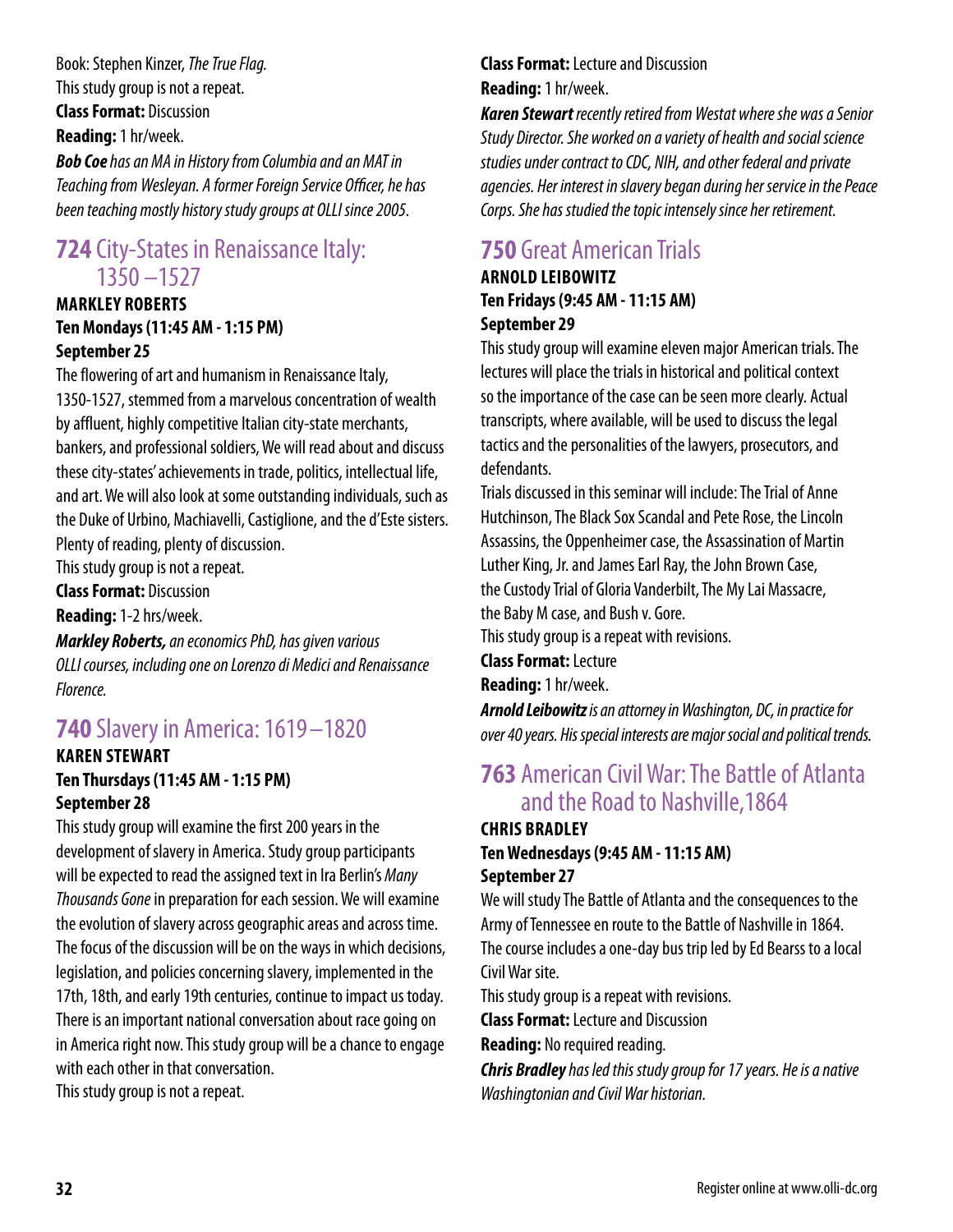## **764** Breakup of the Ottoman Empire, 1800 –1923, and Consequences Today

### **ELIZABETH SHELTON Eight Thursdays (9:45 AM - 11:15 AM) September 28**

World War I brought the breakup of the Ottoman Empire into 40 separate nations, creating the modern Middle East and the Balkan nations. What are the consequences today, 100 years after the peace treaties were signed ending the war? The "Eastern Question" — at the dismemberment of the Ottoman Empire (Who got which part of the Empire?) occupied the European diplomatic scene throughout the 19th century, involving all the Great Powers. This study group examines the disintegration of the Ottoman Empire, World War I, the European plays for territorial expansion, and how the treaties ending the Great War set the stage for hot spots in the Middle East today.

This study group is not a repeat. **Class Format:** Lecture and Discussion **Reading:** 1-2 hrs/week.

*Elizabeth W. Shelton retired from the State Department after a career of nearly 30 years as a Foreign Service Officer. She served in Thailand, Malaysia, Nigeria, Turkey (both in Istanbul and Adana in the southeast), Azerbaijan, the UN, and Albania. She earned a Doctor of Liberal Studies degree at Georgetown University.*

# **766** Russian Thinkers on the Coast of Utopia

### **DAVID PALMETER Nine Wednesdays (1:45 PM - 3:15 PM) September 27**

When Tom Stoppard read Isaiah Berlin's *Russian Thinkers,* a series of portraits of mid-19th century intellectual exiles from Tsarist Russia, he was inspired to write his award-winning trilogy, *The Coast of Utopia,* recounting their political and social ideas, their struggles, and their betrayals, in London, Paris, Geneva, and elsewhere in the West as they unsuccessfully plotted to reform the decadent Tsarist government. We will read and discuss relevant essays from Russian Thinkers — including portraits of the anarchist Mikhail Bakunin, the journalist and political theorist Alexander Herzen, and the novelist Ivan Turgenev — and then each of the plays of Stoppard's trilogy: *Voyage, Shipwreck,* and *Salvage.* The reading and discussion will be roughly two-thirds Berlin and one-third Stoppard. Participants should read Berlin's essay, "The Birth of the Russian Intelligentsia," prior to the first class.

This study group is a repeat. **Class Format:** Lecture and Discussion

### **Reading:** 2 hrs/week. *David Palmeter, a retired lawyer, has led OLLI study groups*

*since 2008.*

# **777** Germany: 1860-1950 — Bismarck to Hitler to Adenauer

### **KENNETH COFFEY Ten Mondays (1:45 PM - 3:15 PM) September 25**

The study group will focus on the flow of related events that led from Bismarck's unification of Germany, through World War I, the Weimar Republic, Hitler's rise, successes and disasters of World War II, post-war mayhem, to Germany's reentry into the society of nations. The emphasis will be on understanding what happened and why it happened. Classes, primarily, will be background lectures with short video clips. Class discussions will focus on provided issues. These issues, as well as background articles on the Internet and book references, will be provided on a weekly basis. This study group is a repeat with revisions.

**Class Format:** Lecture and Discussion **Reading:** No required reading.

*Ken Coffey is a retired Federal employee. Including teaching stints at the Naval Postgraduate School and the Naval Academy, Ken worked for ten different agencies in the Legislative and Executive branches. He earned his PhD from the University of London. He has led several similar study groups.*

### **786** The Bolshevik Revolution a Century Later **RICHARD PALMER Eleven Tuesdays (1:45 PM - 3:15 PM) September 26**

The year 2017 marks the centenary of the Russian Revolution; mostly, the Revolution was an unmitigated disaster. This study group will examine the disaster. In addition, the study group will also look for positive or humanizing elements — in art, architecture, music, literature, and political developments especially outside Russia that mitigate the history and legacy. Much of the course will utilize online resources, including *The New York Time's* Red Century feature, and the expertise of some collaborators.

This study group is not a repeat.

**Class Format:** Reading and Discussion

**Reading:** 1 hr/week.

*Richard R. Palmer is a retired Washington psychiatrist with an interest in history and culture. He has led several OLLI study groups previously. Collaborators to be determined.*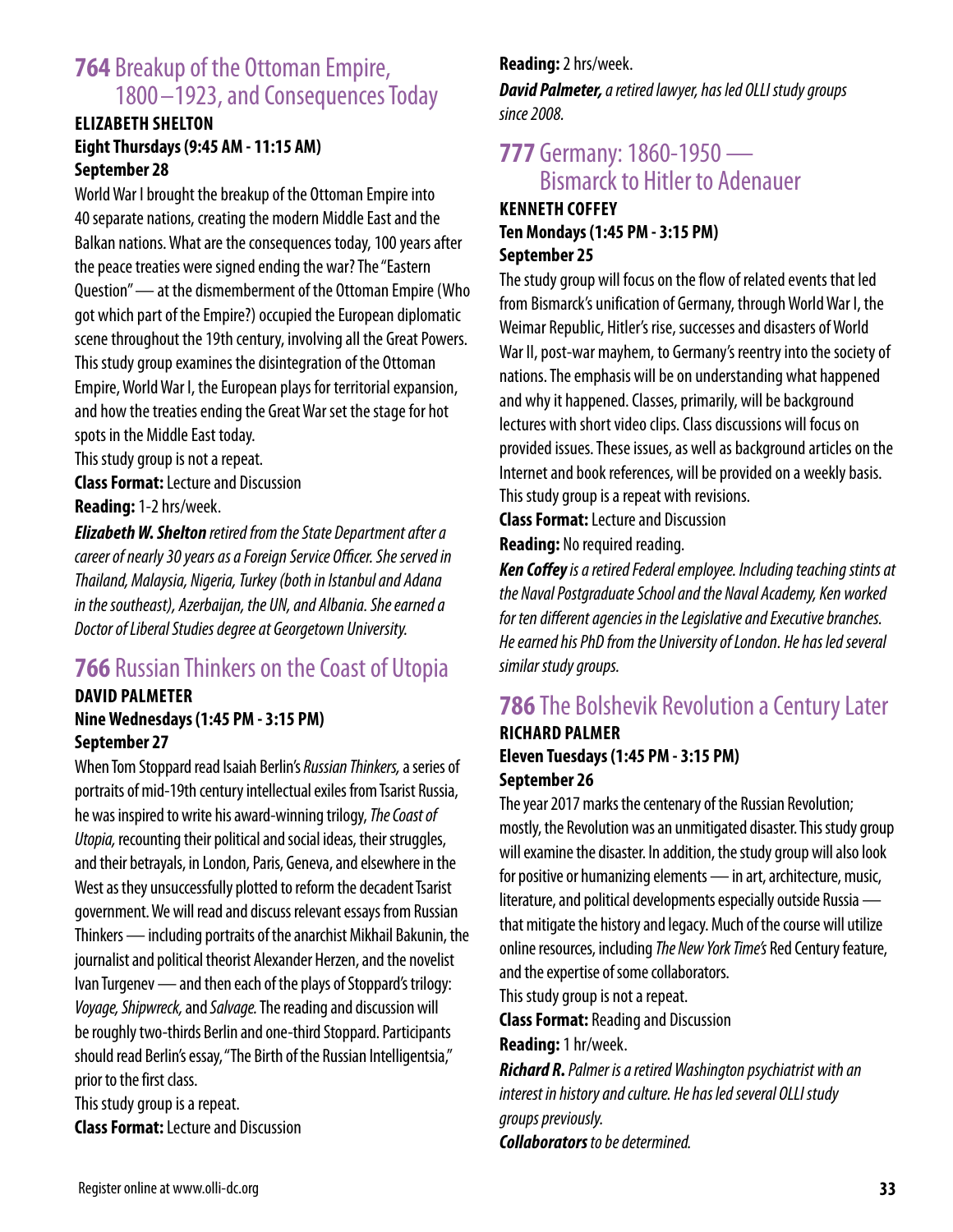## **787** Exploring the History of the Amazon

### **XENIA WILKINSON Nine Thursdays (11:45 AM - 1:15 PM) October 05**

This study group focuses on interactions between human societies and their impact on the Amazonian eco-system. We will discuss contacts between European explorers, conquerors, missionaries, and naturalists with indigenous societies. In the post-colonial era, we will examine the Amazon rubber boom. Turning to contemporary issues, we will focus on the devastation caused by aggressive development and settlement projects, and the efforts of environmental organizations, indigenous groups, and other actors to protect the Amazonian environment. Our discussions will be based primarily on the assigned reading, *Tree of Rivers: The Story of the Amazon,* by John Hemming, 2009.

This study group is not a repeat.

**Class Format:** Reading and Discussion

**Reading:** 1-2 hrs/week.

*After retiring from the US Foreign Service, Xenia Wilkinson earned a PhD in Latin American history at Georgetown University. Her dissertation examines the Amazon rubber boom of World War II. Her interest in the Amazon stems from her work as environment counselor at the US Embassy in Brazil during the 1990s.*

## **790** Off the Beaten Path in the DC Area

### **RALPH BUGLASS Ten Thursdays (11:45 AM - 1:15 PM) September 28**

As the nation's capital, our area is replete with well-known historical attractions tourists swarm to. But there are many other lesser known yet equally interesting landmarks that warrant visiting — or at least knowing about. Come hear about — and experience through lavishly illustrated slides — some of these little known gems and the fascinating stories behind them. Examples include presidential monuments and commemoratives in unexpected places, reminders of World War II and the area's rich African-American history, Gilded Age mansions near DuPont Circle, buildings by Frank Lloyd Wright and other noted architects, early mills that still work, cemeteries that come to life with stories of those interred, and more.

This study group is a repeat.

**Class Format:** Lecture **Reading:** No required reading. *Ralph Buglass is a Washington area native and lifelong history buff. A retired communications professional with a BA in history from Cornell and an MA in journalism from American University, he has led OLLI study groups on school segregation/desegregation, and speaks frequently to community groups on a variety of local history topics.*

## **794** Hamilton and Jefferson: Patriotic Protagonists

### **MARION CONNELL Nine Tuesdays (9:45 AM - 11:15 AM) September 26**

The contrasting credos of these two founders still resonate in contemporary public policy and American Presidential campaigns. This study group will focus on comparing the political philosophies of Alexander Hamilton and Thomas Jefferson, exploring how each developed during their lifetimes and is now found in modern practice. Participants will be encouraged to identify examples of each approach as a basis for class discussion.

**Class Format:** Reading and Discussion **Reading:** 2 hrs/week.

*Marion Connell graduated from Mount Holyoke College with an AB degree in political science and philosophy. She has a masters degree in public administration and over 30 years experience in local, state, and Federal government. Marion has lectured at AU in the School of Public Affairs and is an avid history buff.*

### **799** Henry Stimson and the American Century **AL KILBORNE**

### **Nine Fridays (11:45 AM - 1:15 PM) September 29**

Perhaps no American Statesman cast a longer shadow over the 20th century than Henry Stimson. A protege of Theodore Roosevelt, he subsequently served as cabinet secretary under four presidents. It was Stimson to whom FDR turned to run the War Department during World War II. His last and most heartbreaking assignment was overseeing the development and delivery of the atomic bombs. This is a study group covering the overarching issues of the first half of the 20th century through the lens of Henry Stimson, whose wisdom and rectitude remained unflappable. In 1962, at the time of the Cuban Missile Crisis, twelve years after his death, Kennedy's advisors were still asking each other, "What would Colonel Stimson do?" This study group is not a repeat. **Class Format:** Lecture and Discussion

**Reading:** 2 hrs/week.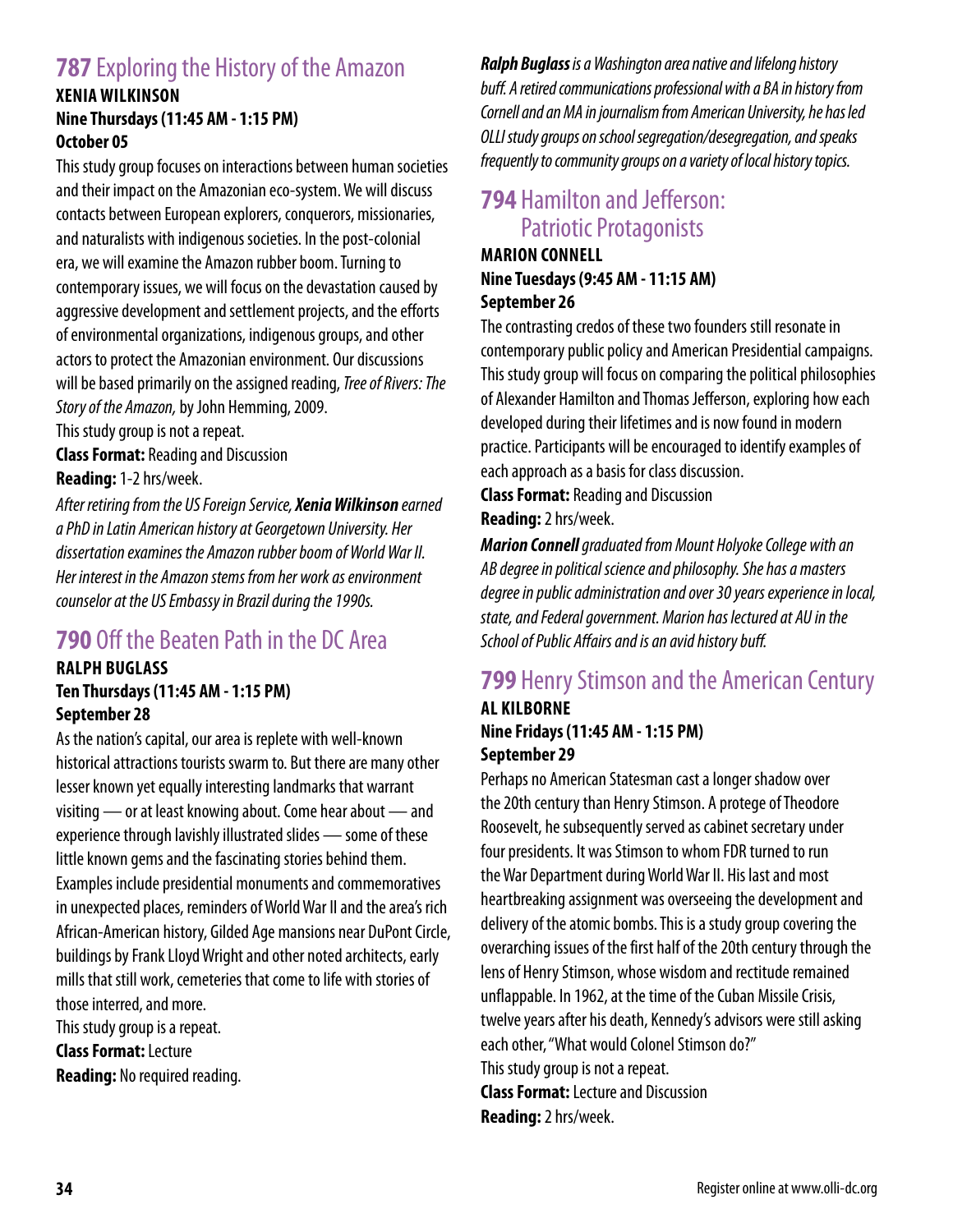*Al Kilborne taught history for 40 years in New York City and DC. Beyond the classroom, he has lectured at Georgetown, the National Archives, local historical societies, and Politics and Prose, where he introduced his book,* Woodley and Its Residents. *His education (Pomona, NYU, and Oxford) was interrupted by stints in Vietnam and the rodeo.*

# 800 PHILOSOPHY & RELIGION

# **815** The Qur'an and Modern Society

### **AHMED ACHRATI Eight Thursdays (1:45 PM - 3:15 PM) September 28**

This introductory study group provides students with basic cultural background of the Qur'an, its structure, foundational narratives, interpretations, and importance in shaping the worldviews of Muslims. This study group is a repeat with revisions.

**Class Format:** Lecture and Discussion

**Reading:** 2 hrs/week.

*Ahmed Achrati is currently an adjunct faculty member at Howard Community College, Columbia, MD, teaching languages and anthropology. He has extensive teaching experience.*

## **823** Mastering the Skills of Mindful Meditation

### **JEFFREY DROBIS Ten Tuesdays (9:45 AM - 11:15 AM) September 26**

Mindful awareness can be described as a process of opening ourselves to experience in the moment — physical sensations, emotional feelings and thinking as well as sight and sound. We will learn techniques to use in formal meditation practice as well as in ordinary life to help us be more present in the moment. Sessions will include instruction, guided meditations, and group discussion. Jeffrey will be teaching a comprehensive approach to mindfulness that he learned from his teacher Shinzen Young. Although there is no required reading, participants should plan to practice meditation on their own for at least 10 minutes on most days. This study group is appropriate for both beginners and experienced meditators.

This study group is a repeat.

**Class Format:** Lecture and Discussion

**Reading:** No required reading.

*Jeffrey Drobis, a retired MD, has practiced meditation for 25 years. He has trained as a facilitator with his teacher Shinzen Young and* 

*leads regular group meditations on the telephone. The Mindfulness techniques that he teaches draw on traditional Asian practices but are consciously secular and contemporary.*

### **834** Mastering Skills of Mindfulness Meditation — Intermediate Level **JEFFREY DROBIS**

## **Ten Mondays (11:45 AM - 1:15 PM) September 25**

This study group is similar to another offering, Mastering the Skills of Mindful Awareness Practice. It is intended for persons who have taken that class or who have previous experience with meditation. If you are in the latter group, please contact me at jeffdrobis@ gmail.com. Classes will include instruction, extensive guided meditations, and discussions. In addition we will discuss a book titled *The Science of Enlightenment* by Shinzen Young. This study group is a repeat with revisions.

**Class Format:** Lecture and Discussion **Reading:** Less than 1 hr/week.

*Jeffrey Drobis, a retired MD, has practiced meditation for 25 years. He has trained as a facilitator with his teacher Shinzen Young and leads regular group meditations on the telephone. The Mindfulness techniques that he teaches draw on traditional Asian practices but are consciously secular and contemporary.*

# **835** Exploration of Eastern Thought

### **CARL WEICHEL Nine Thursdays (9:45 AM - 11:15 AM) September 28**

Eastern religions and philosophies embody many virtues that we in the West find alluring: introspection, gentleness, sensitivity, fortitude, and connection with mind and body. Buddhism in China, Tibet and Southeast Asia, Confucianism in China, Daoism in China, Jainism in India, Sikhism in India, and Zoroastrianism in Iran hold these virtues, but each is quite different in its ideas, practices, and histories. We will explore their unique ethics, cosmologies, and theologies along with backgrounds to their texts, symbols, images, and practices/rituals. Also reviewed will be their cultures and politics, from the early eras of their founding philosophers to current communities and practices that have spread to the West. This study group is a repeat with revisions.

**Class Format:** Reading and Discussion

**Reading:** 1-2 hrs/week.

*Carl Weichel has degrees in marketing and in communications. He has held various positions over his career in marketing, design, and advertising in Australia, South Africa, Canada, and San Francisco.*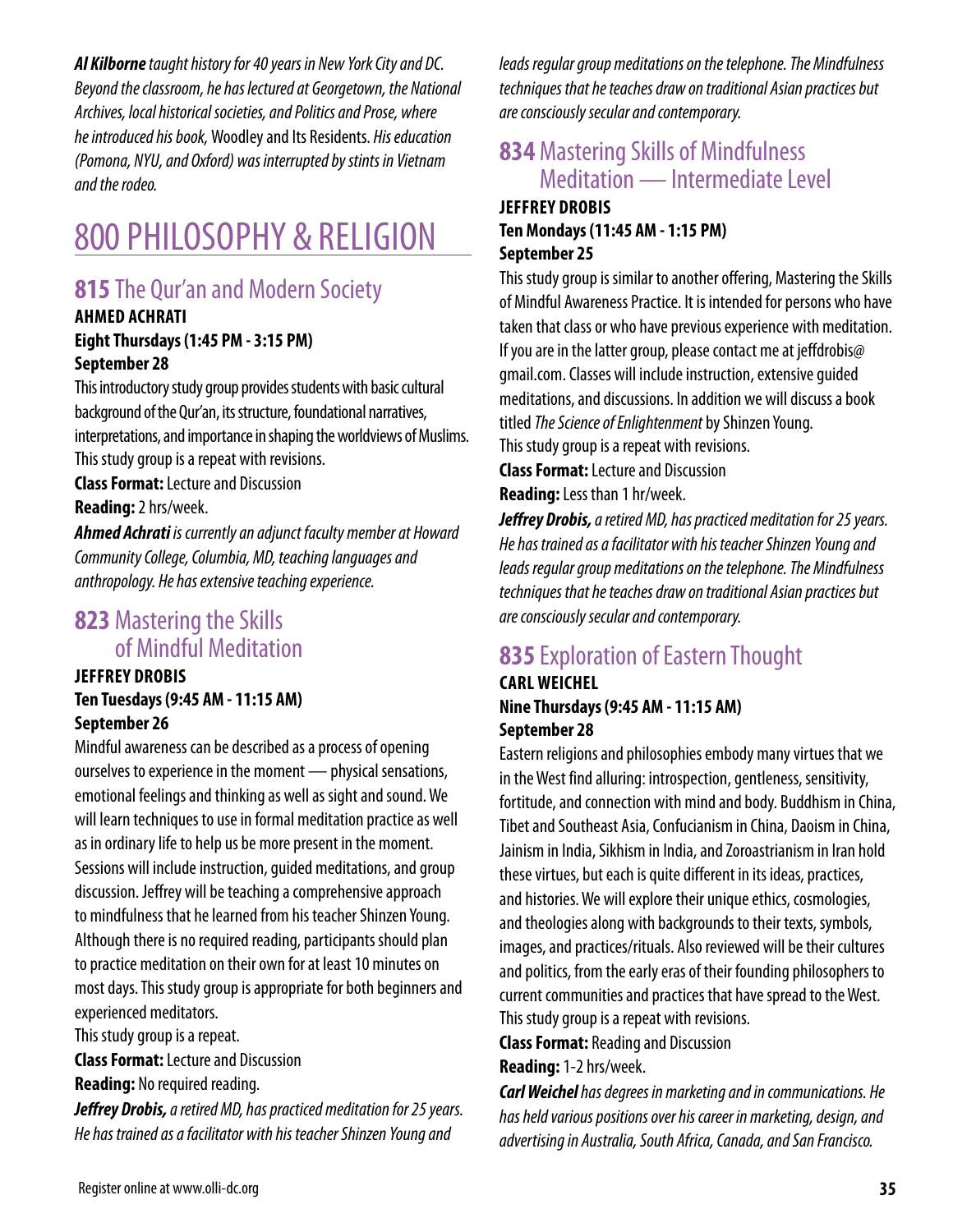# **841** The Philosopher's Stone: Enlightenment in Contemporary Philosophy

### **ALBERT TARAN Ten Wednesdays (1:45 PM - 3:15 PM) September 27**

While still seeking enlightenment, the proverbial philosopher's stone, contemporary philosophers have extended their field of study well beyond the traditional, academic boundaries of Ethics, Metaphysics, Epistemology, etc. Today, philosophers address issues of interest to a wide audience of informed readers, while still maintaining philosophical rigor in their arguments. Providing a forum for these philosophers, *The New York Times* launched a column in 2010 called "The Stone." In this study group, we will closely read and discuss several essays from this column, collected in *The Stone Reader: Modern Philosophy in 133 Arguments.* This study group is not a repeat.

**Class Format:** Reading and Discussion **Reading:** 2-3 hrs/week.

*Al Taran majored in Philosophy as an undergraduate, and began work on a PhD, but earned a living in Information Technology. He has maintained a lifelong interest in Philosophy, and relishes the thought of returning to the subject from the perspective of maturity. This will be his fifth study group for OLLI.*

### **867** Aristotle

### **DONALD ROSS Ten Fridays (9:45 AM - 11:15 AM) September 29**

This study group will present a unique approach to Aristotle, organizing his philosophy into seven layers of ideas. This semester will focus on Aristotle's logic and epistemology. This study group is not a repeat. **Class Format:** Lecture and Discussion

**Reading:** 2 hrs/week.

*Donald Ross has studied Aristotle in the original Greek and has published on this subject.*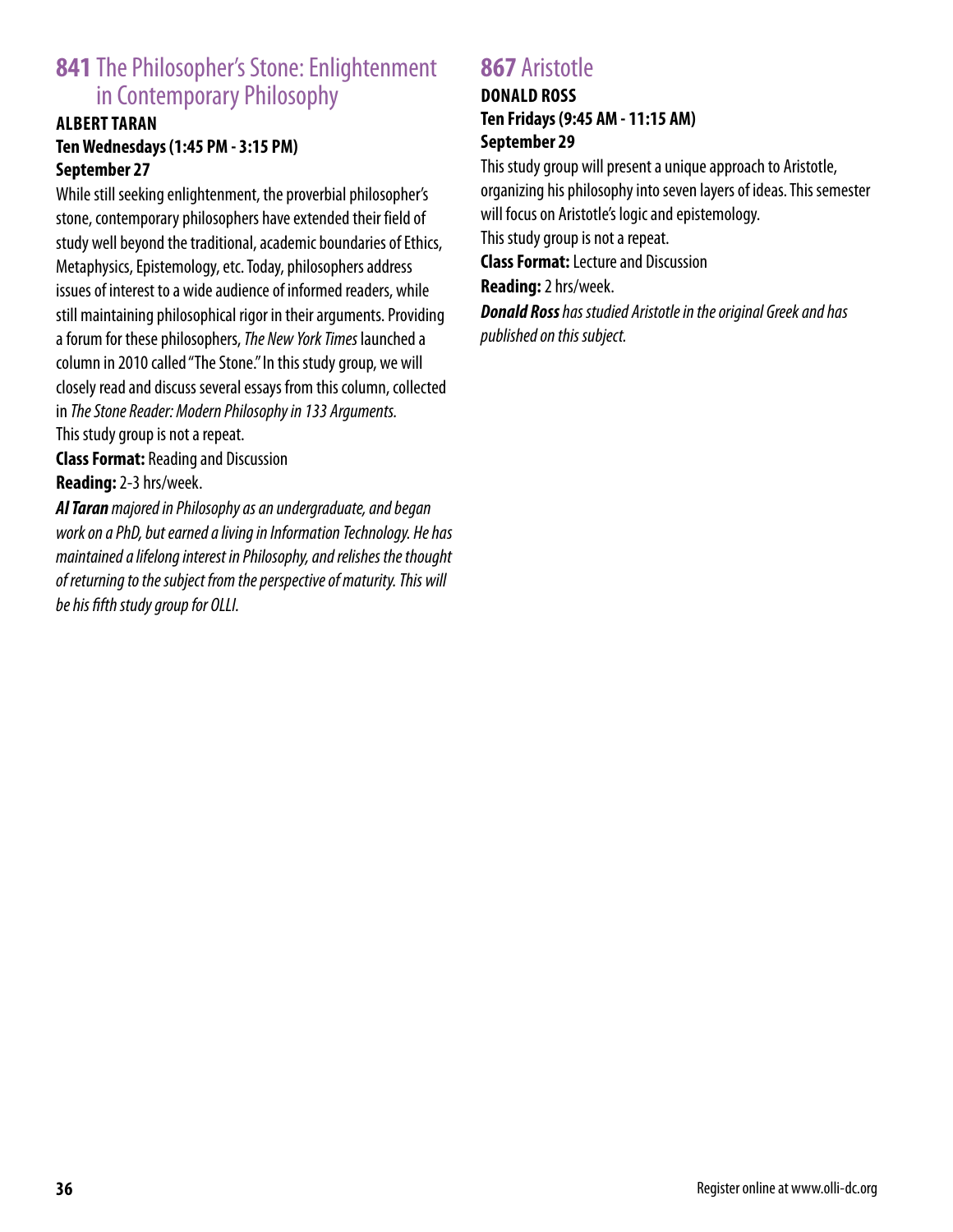| I<br>ij                       |  |
|-------------------------------|--|
| ۰                             |  |
| 727                           |  |
| D                             |  |
|                               |  |
|                               |  |
|                               |  |
|                               |  |
| a                             |  |
| L                             |  |
|                               |  |
| Ĺ                             |  |
| $\overline{\phantom{a}}$<br>۱ |  |
|                               |  |
| ä,                            |  |
|                               |  |
| f                             |  |
|                               |  |
|                               |  |
|                               |  |
|                               |  |
|                               |  |
|                               |  |
|                               |  |
|                               |  |
|                               |  |
| ć                             |  |
| l                             |  |
|                               |  |
| t                             |  |
| t                             |  |
| ۰<br>c                        |  |
|                               |  |

|     | ASSIGNED BOOKS FOR FALL 2017                          |                                                                                                                             |                                                         |                         |                                       |              |
|-----|-------------------------------------------------------|-----------------------------------------------------------------------------------------------------------------------------|---------------------------------------------------------|-------------------------|---------------------------------------|--------------|
| #   | <b>Study Group</b>                                    | <b>Book Title</b>                                                                                                           | Author                                                  | N8SI                    | Publisher                             | <b>Notes</b> |
| 113 | Lincoln as Statesman                                  | The Writings of Abraham Lincoln                                                                                             | Steven Smith, Editor                                    | 978-0-300-18123-4       | Yale                                  | Required     |
|     |                                                       | Lincoln at Gettysburg                                                                                                       | Garry Wills                                             | 13-978-0-7432-9963-3pap | Simon & Schuster                      | Required     |
| 118 | Current Issues in Policing in America                 | Critical Issues in Policing: Contemporary<br>Readings, 7th ed.                                                              | R. G. Dunham and G.P. Alpert,<br>Editors                |                         | <b>Waveland Press</b>                 | Required     |
| 180 | Today's Supreme Court:<br>A Course for Citizens       | The Oath: The Obama White House and<br>the Supreme Court                                                                    | Jeffrey Toobin                                          | 978-0-307-39071-4       | Random House<br>Anchor Books,         | Required     |
|     |                                                       | The US Supreme Court: A Very Short Introduction                                                                             | Linda Greenhouse                                        | 978-0199754540          | Oxford University Press               | Required     |
| 184 | International Human Rights:<br>Moral or Legal?        | International Human Rights in a Nut Shell,<br>3rd ed.                                                                       | Buergenthal, Shelton and<br>Stewart                     | 0-314-26014-5           | West                                  | Required     |
| 191 | Understanding Why American Politics<br>Is Polarized   | The Righteous Mind                                                                                                          | Jonathan Haidt                                          | 978-0307455772          | Vintage Books                         | Recommended  |
| 240 | Golden Age of NYC Baseball: 1947-1957                 | New York City Baseball: The Last Golden Age,<br>1947-1957 (Small paperback)                                                 | Harvey Frommer                                          | 0-299-19694-1           | Univ. of Wisconsin Press              | Recommended  |
| 345 | The Rise of the Robots                                | Industries of the Future                                                                                                    | Alec Ross                                               | 978-1-4767-5365-2       | Simon & Schuster                      | Recommended  |
|     | Can We Adjust?                                        | The Rise of the Robots                                                                                                      | Martin Ford                                             | 978-0-465-05999-7       | <b>Basic Books</b>                    | Required     |
| 372 | How the World Became Modern                           | The Industrial Revolution in World History,<br>4th ed.                                                                      | Peter N. Steams                                         | 978-0813347295          | Westview Press                        | Required     |
|     |                                                       | · A Global<br>and Ecological Narrative from the Fifteenth<br>The Origins of the Modern World<br>to the Twenty-first Century | Robert B. Marks                                         | 978-0742517530          | Rowman & Littlefield                  | Recommended  |
|     |                                                       | The Industrial Revolution: a Very Short<br>Introduction                                                                     | Robert C. Allen                                         | 978-0198706786          | Oxford University Press               | Recommended  |
| 375 | Naked Economics                                       | Naked Economics: Undressing the Dismal Science                                                                              | Charles J. Wheelan                                      | 978-0393337648          | W.W. Norton                           | Required     |
| 483 | Drug Discovery: First Step in Medicine<br>Development | The Drug Hunters: The Improbable Quest to<br><b>Discover New Medicines</b>                                                  | Donald R. Kirsch and Ogi Ogas                           | 9781628727180           | Arcade Publishing,<br>New York        | Required     |
| 492 | Photosynthesis: Plants Shape Our Planet               | Eating the Sun: How Plants Power the Planet                                                                                 | Oliver Morton                                           | 978-0-00-716365-6       | <b>HarperCollins</b>                  | Required     |
| 604 | Poetry Craftshop: Elizabeth Bishop and                | The Complete Poems (1927-1979)                                                                                              | Elizabeth Bishop                                        | $0 - 374 - 51817 - 3$   | The Noonday Press                     | Required     |
|     | Marianne Moore                                        | <b>Observations</b>                                                                                                         | Marianne Moore                                          | 978-374-22686-2         | Farrar, Straus and Giroux             | Required     |
| 619 | - Back to the Basics<br>French –                      | Leam French the Fast and Fun Way, 4th ed.<br>(Activity Kit with MP3 CD)                                                     | Elisabeth Bourquin Leete and<br><b>Theodore Kendris</b> | 978-1438074948          | <b>Barron's Educational</b><br>Series | Required     |
| 37  |                                                       |                                                                                                                             |                                                         |                         |                                       |              |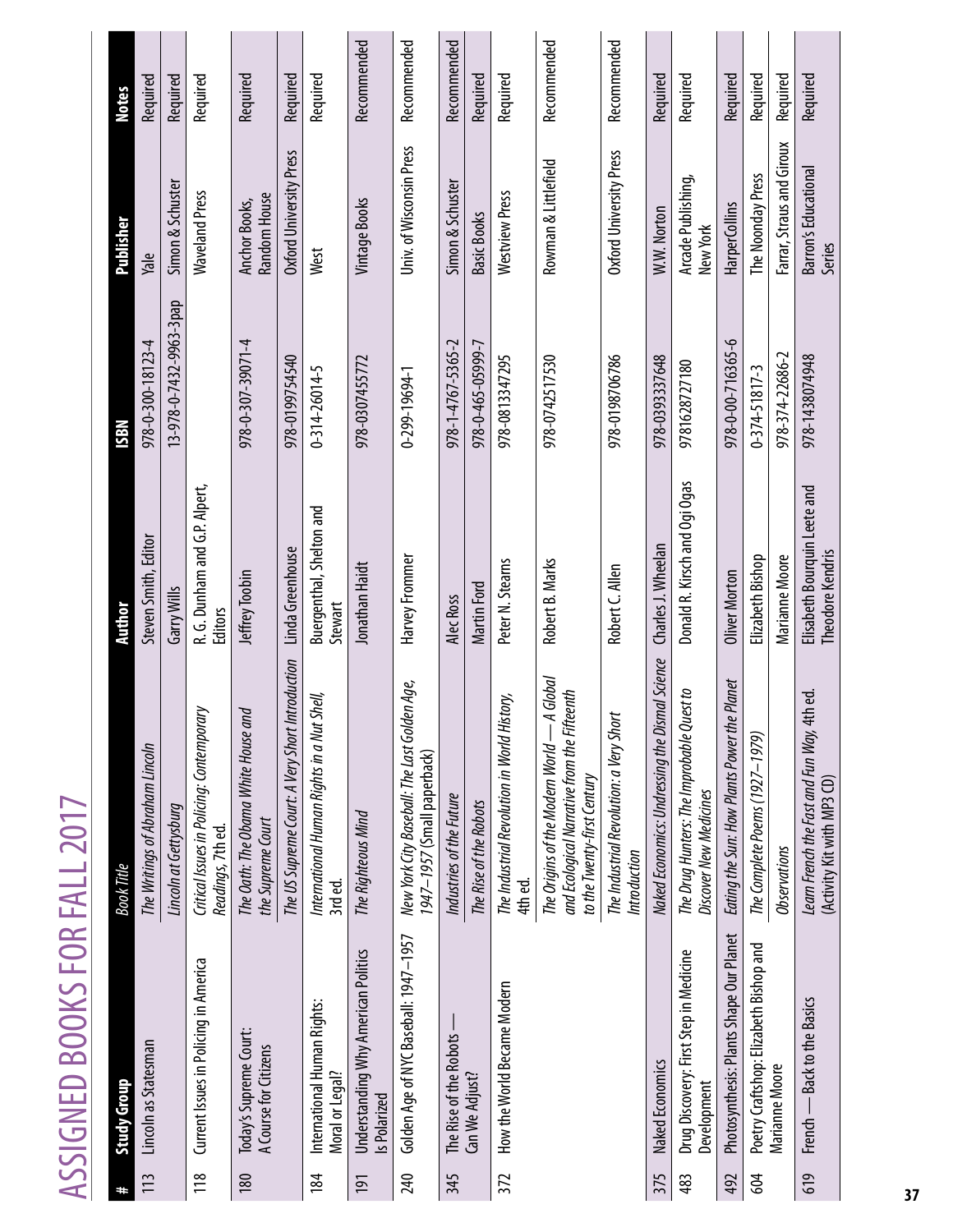| #   | Study Group                                                        | <b>Book Title</b>                                                                      | <b>Author</b>            | <b>N8SI</b>       | <b>Publisher</b>                       | <b>Notes</b> |
|-----|--------------------------------------------------------------------|----------------------------------------------------------------------------------------|--------------------------|-------------------|----------------------------------------|--------------|
| 622 | (Spanish for <del>Dummies</del> Smarties)<br>Beginning Spanish 101 | Spanish for Dummies, 2nd ed.                                                           | Susana Wald              |                   | Berlitz                                | Required     |
| 631 | <b>Understanding Families Through Plays</b>                        | All My Sons                                                                            | Arthur Miller            |                   |                                        | Required     |
|     |                                                                    | The Last Seder                                                                         | Jennifer Maisel          |                   |                                        | Required     |
|     |                                                                    | Fences                                                                                 | <b>August Wilson</b>     |                   |                                        | Required     |
|     |                                                                    | Lost in Yonkers                                                                        | Neil Simon               |                   |                                        | Required     |
| 641 | The Booker Prize Marketplace Niche                                 | Staying On                                                                             | Paul Scott               | 226743497         | University of Chicago<br>Press         | Required     |
|     |                                                                    | Last Orders                                                                            | Graham Swift             | 679766626         | Vintage International                  | Required     |
|     |                                                                    | Wolf Hall                                                                              | Hilary Mantel            | 9780805080681     | Henry Holt                             | Required     |
| 646 | The Book of Psalms                                                 | The Book of Psalms                                                                     | <b>Robert Alter</b>      | 978-0-393-06226-7 | W.W. Norton & Co.                      | Required     |
| 651 | Writing Down the Bones                                             | Writing Down the Bones: Freeing the<br>Writer Within                                   | Natalie Goldberg         | 978-0-87773-375-1 | Shambala                               | Recommended  |
| 655 | Joseph Conrad - Moral Tales                                        | Lord Jim                                                                               | Joseph Conrad            |                   | Various, Penguin Classics<br>preferred | Required     |
|     |                                                                    | The Nigger of the Narcissus                                                            | Joseph Conrad            |                   | Various, Penguin Classics<br>preferred | Required     |
|     |                                                                    | Victory                                                                                | Joseph Conrad            |                   | Various, Penguin Classics<br>preferred | Required     |
|     |                                                                    | The Heart of Darkness                                                                  | Joseph Conrad            |                   | Various                                | Required     |
|     |                                                                    | The Secret Sharer                                                                      | Joseph Conrad            |                   | Various                                | Required     |
|     |                                                                    | Typhoon, The Outpost of Progress, Lagoon                                               | Joseph Conrad            |                   |                                        | Required     |
| 657 | Tom Jones, by Henry Fielding                                       | Tom Jones (Any ed. The Norton Critical Edition is<br>great if you want something new.) | Henry Fielding           |                   |                                        | Required     |
| 673 | World War I: Fact by Fiction                                       | A Long, Long Way                                                                       | Sebastian Barry          |                   |                                        | Required     |
|     |                                                                    | Birdsong                                                                               | Sebastian Faulks         |                   |                                        | Required     |
| 678 | The Making of A Merchant of Venice<br>Shakespeare in Performance:  | The Merchant of Venice                                                                 | William Shakespeare      |                   | Various, suggest Folger<br>Library     | Required     |
| 681 | The Best American Essays of 2016                                   | The Best American Essays of 2016                                                       | Jonathan Franzen, Editor |                   |                                        | Required     |
| 682 | The Best American Essays of 2016                                   | The Best American Essays of 2016                                                       | Jonathan Franzen, Editor |                   |                                        | Required     |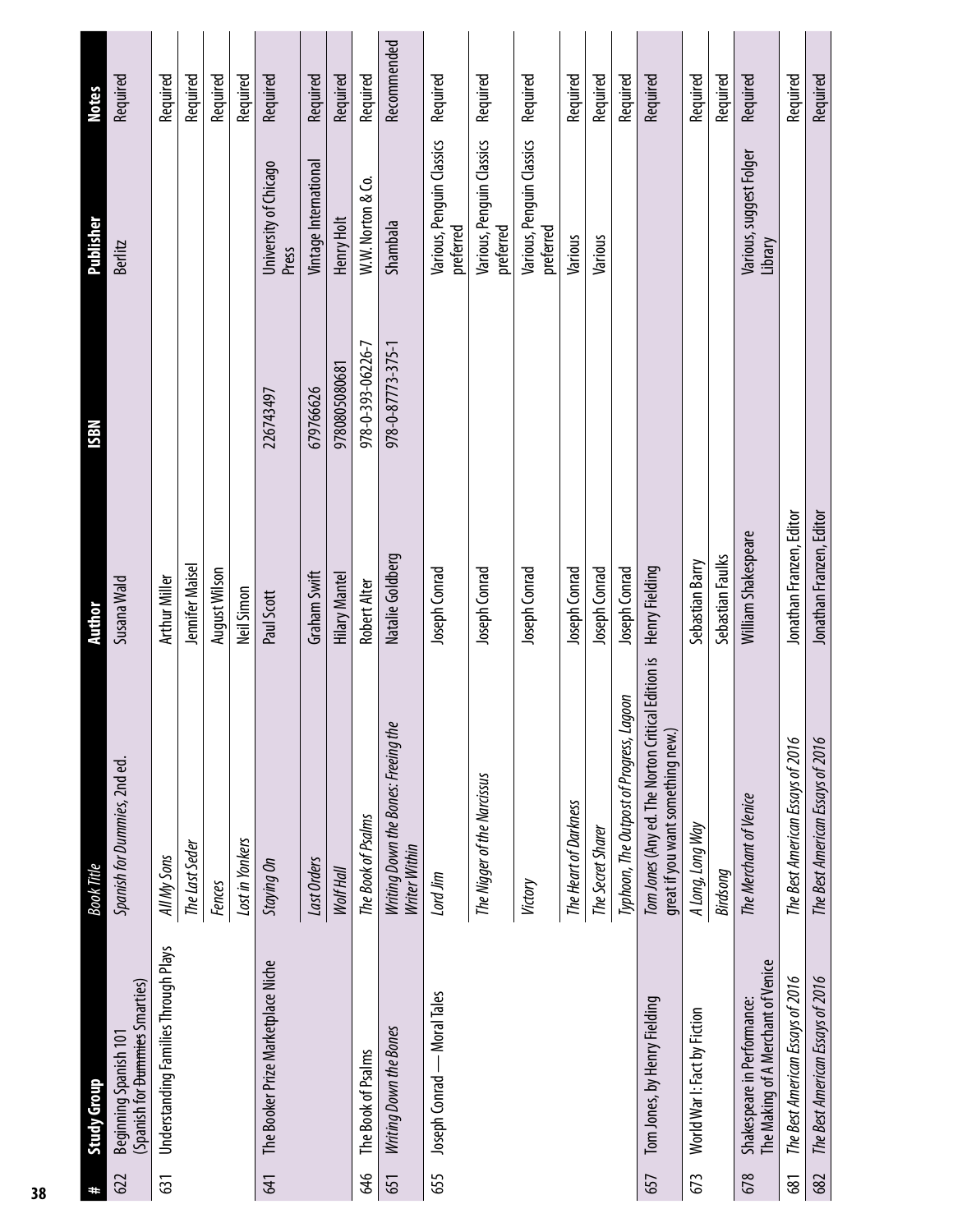| #   | <b>Study Group</b>                                                    | <b>Book Title</b>                                                                  | <b>Author</b>             | <b>ISBN</b>           | <b>Publisher</b>                                           | <b>Notes</b> |
|-----|-----------------------------------------------------------------------|------------------------------------------------------------------------------------|---------------------------|-----------------------|------------------------------------------------------------|--------------|
| 684 | Three Symbolic Novels                                                 | To the Lighthouse                                                                  | Virginia Woolf            | 978-0156907392        | Harcourt Brace<br>Jovanovich                               | Required     |
|     |                                                                       | The Gates of the Forest                                                            | Elie Wiesel               | 978-0805210446        | Schocken                                                   | Required     |
|     |                                                                       | Ceremony                                                                           | Leslie Marmon Silko       |                       | Penguin: Contemporary<br>American Fiction                  | Required     |
| 690 | Shakespeare's The Tragedy of Hamlet:<br>A Close Study                 | The Tragedy of Hamlet                                                              | William Shakespeare       | 13: 978-0-7434-7712-3 | Folger Shakespeare<br>Library                              | Required     |
| 695 | Reading Modern Italian Fiction:                                       | The Gold-Rimmed Spectacles                                                         | Giorgio Bassani           | 10:0141192151         | Penquin                                                    | Required     |
|     | Writers and Regions                                                   | Within the Walls                                                                   | Giorgio Bassani           | 10:014119216X         | Penguin                                                    | Required     |
|     |                                                                       | Invisible Cities                                                                   | Italo Calvino             | 10:0156453800         | Harcourt Brace<br>Jovanovich                               | Required     |
|     |                                                                       | My Brilliant Friend                                                                | Elena Ferrante            | 10:1609450787         | Europa                                                     | Required     |
|     |                                                                       | To Each His Own                                                                    | Leonardo Sciascia         | 10:0940322528         | <b>NYRB Classics</b>                                       | Required     |
|     |                                                                       | <b>Sicilian Uncles</b>                                                             | Leonardo Sciascia         | 10:1847089267         | <b>Granta Books</b>                                        | Required     |
| 705 | The Life and Times of Winston Churchill                               | Churchill: An Unruly Life, rev. ed.                                                | Norman Rose               | 978-1845118631        | Tauris Parke Paperbacks                                    | Required     |
| 71  | Anti-Intellectualism in America                                       | Anti-Intellectualism in American Life                                              | <b>Richard Hofstadter</b> | 978-0-394-70317-6     | Vintage paperback                                          | Required     |
|     |                                                                       | The Last Intellectuals: American Culture<br>in the Age of Academe                  | Russell Jacoby            | 13978-0465036257      | <b>Basic Books paperback</b>                               | Required     |
| 715 | Evolution of Civilization in Meso-America:<br>20,000 B.C. - 2017 A.D. | The Buried Mirror, Reflections on Spain<br>and the New World                       | Carlos Fuentes            |                       | First Mariner Books                                        | Required     |
|     |                                                                       | Many Mexicos                                                                       | Lesley Byrd Simpson       |                       |                                                            | Recommended  |
| 718 | Politics in the Early American Republic                               | American Politics in the Early Republic:<br>The New Nation in Crisis               | James Roger Sharp         | $0 - 300 - 06519 - 1$ | Yale University Press                                      | Required     |
| 719 | Jewish History and Life: Diaspora to Israel                           | A Short History of the Jewish People                                               | Raymond P. Scheindlin     | 019-513941-0          | Oxford                                                     | Required     |
|     |                                                                       | A History of the Jews                                                              | Paul Johnson              | $0 - 06 - 091533 - 1$ | Harper                                                     | Required     |
| 721 | TR, Twain, and American Imperialism                                   | The True Flag. Theodore Roosevelt, Mark Twain,<br>and the Birth of American Empire | Stephen Kinzer            | 9781627792165         | Henry Holt and Company                                     | Required     |
| 724 | City-States in Renaissance Italy<br>1350 – 1527                       | Power and Imagination: City States in<br>Renaissance Italy                         | Lauro Martines            | 0-8018-3643-3         | Johns Hopkins University<br>Press                          | Required     |
|     |                                                                       | The Italian Renaissance                                                            | J.H. Plumb                | $0-618 - 12738 - 0$   | Houghton-Miflin for<br>American Heritage<br>Mariner Books, | Required     |
|     |                                                                       | Italy in the Age of the Renaissance 1300 -1550                                     | John M Najemy, Editor     |                       | Oxford University Press                                    | Recommended  |